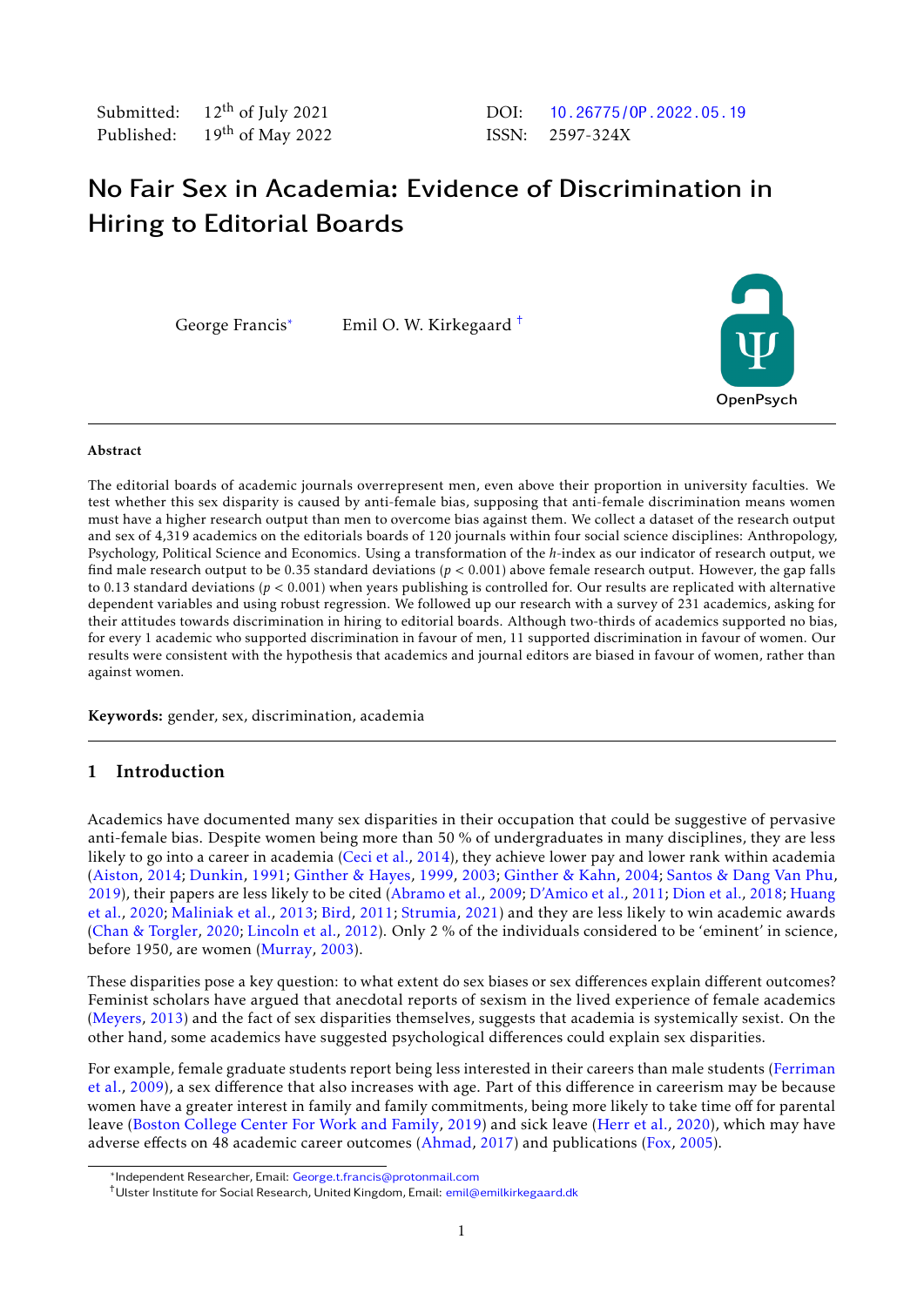With regards to personality differences more generally, the only research we are aware of that attempts to explain sex differences in academic outcomes with personality difference is [\(Helmreich et al.,](#page-19-3) [1980\)](#page-19-3). They argued that in a sample of 196 academics, differences in motivation and masculinity/femininity could not account for the differences in citations and publications, because there were no significant sex differences in the personality traits. Big Five personality traits might explain sex differences in academic success. Women score higher on extraversion, agreeableness and neuroticism [\(Weisberg et al.,](#page-21-2) [2011\)](#page-21-2). It has been speculated that geniuses tend to be low in extraversion and agreeableness, but high in neuroticism [\(Dutton & Charlton,](#page-18-8) [2016\)](#page-18-8).

There is also the potential for intelligence differences to be driving outcomes. For example, [Darwin](#page-18-9) [\(1871\)](#page-18-9) thought that the great success of men to achieve eminence in academic research [\(Murray,](#page-20-1) [2003\)](#page-20-1) could be reflective of differences in intelligence. In meta-analyses [\(Lynn,](#page-19-4) [1994,](#page-19-4) [2017;](#page-19-5) [Lynn & Irwing,](#page-19-6) [2004\)](#page-19-6), women tend to have lower IQs than men. Furthermore, men also outperform women in general knowledge tests [\(Tran et al.,](#page-21-3) [2014\)](#page-21-3) which may be particularly useful for academics who have to memorise and synthesis knowledge from prior academic literature. However, the sex differences in intelligence are not clear cut; in children, boys do not have an advantage in intelligence [\(Lynn,](#page-19-5) [2017\)](#page-19-5) and in some cognitive abilities, such as reading ability [\(Lynn &](#page-20-3) [Mikk,](#page-20-3) [2009\)](#page-20-3), women outperform men. Nonetheless, men have a higher variance in their intelligence [\(Baye &](#page-17-7) [Monseur,](#page-17-7) [2016\)](#page-17-7) which may cause more men to outperform women in intellectually elite occupations such as academia [\(Nyborg,](#page-20-4) [2005;](#page-20-4) [O'Dea et al.,](#page-20-5) [2018\)](#page-20-5). For example, [Baye & Monseur](#page-17-7) [\(2016\)](#page-17-7) find the male variance in the Programme for International Student Assessment tests is 1.17 times the female variance. If we assume aptitude to be normally distributed, this implies that for the 98th percentile score in women, there are around 3 men for every 1 women at or above this level of aptitude.

This paper seeks to examine whether hiring to editorial boards in academic journals is sex-biased. Many previous studies on editorial boards show that they overrepresent male academics relative to their proportion in university faculties (eg. [Amrein et al.](#page-17-8) [2011;](#page-17-8) [Cho et al.](#page-18-10) [2014;](#page-18-10) [Mauleón et al.](#page-20-6) [2013;](#page-20-6) [Metz & Harzing](#page-20-7) [2009,](#page-20-7) [2012;](#page-20-8) [Morton & Sonnad](#page-20-9) [2007;](#page-20-9) [Ioannidou & Rosiana](#page-19-7) [2015;](#page-19-7) [Mazov & Gureev](#page-20-10) [2016;](#page-20-10) [Morton & Sonnad](#page-20-9) [2007\)](#page-20-9), indicating hiring to editorial boards could be sex-biased. We contribute to this question by comparing the academic output of men and women who are hired to editorial boards and through a survey of academics on their attitudes towards women in academia.

The editors of journals hire academic experts, usually without pay, to sit on the editorial boards. Academics sitting on editorial boards can perform three main tasks - advising on strategy for the journal, helping in decisions on what to publish and improving the journal's reputation through association [\(Wiley,](#page-21-4) [2021\)](#page-21-4). Some longitudinal studies of editorial board membership show that whilst the proportion of women on editorial boards is increasing, this is in parallel if not below the growth in the number of women in academia [\(Addis](#page-17-9) [& Villa,](#page-17-9) [2003;](#page-17-9) [Huang et al.,](#page-19-0) [2020;](#page-19-0) [Mauleón et al.,](#page-20-6) [2013;](#page-20-6) [Metz & Harzing,](#page-20-8) [2012\)](#page-20-8). These studies are focused on certain niches such as journals from Spain or management journals. Nonetheless, if these studies are generalisable, sex representation in editorial boards are not changing over time.

A sex bias in hiring to editorial boards, or anywhere else in academia, may be detrimental to the careers of those being discriminated against and for the quality of scientific research as a whole. The Impact factor of journals has been found to correlate with the research productivity of the members of its editorial board, although not with its sex proportion [\(Hafeez et al.,](#page-18-11) [2019\)](#page-18-11). This means sex bias could undermine the quality of academic journals. Not being allowed on an editorial board prevents discriminated individuals from this experience as an academic, but it also might have knock-on effects on the careers of these discriminated individuals. Sitting on an editorial board places an academic within a network of high-quality researchers whom you can exchange ideas with or who can help each other in other ways.

A potential consequence of sex bias could be that it distorts scientific output. [Addis & Villa](#page-17-9) [\(2003\)](#page-17-9) suggest that because the sexes differ in their academic interests, the proportion of women on an editorial board could affect which articles are published. An example of sex differences in academic interest includes men preferring 'thing-oriented topics' over 'people-oriented topics' [\(Luoto,](#page-19-8) [2020\)](#page-19-8).

Due to concerns that women are being discriminated against, multiple publishers have asked their journal editors to increase the proportion of women on their editorial boards. For example, Nature has been reviewing the sex balance in its journals and asking that editors improve this balance since 2012 [\(Nature,](#page-20-11) [2017\)](#page-20-11). More recently both the Lancet and Elsevier have been urging their editors to increase the representation of women on their boards [\(Lundine et al.,](#page-19-9) [2018;](#page-19-9) [Bayazit,](#page-17-10) [2020;](#page-17-10) [Elsevier,](#page-18-12) [2021a\)](#page-18-12). To improve transparency, Elsevier publishes the sex ratio for each of its journals, which may act as an incentive for editors to increase female representation to be seen as more progressive or avoid reputation-damaging accusations of sexism [\(Elsevier,](#page-18-13) [2021b\)](#page-18-13).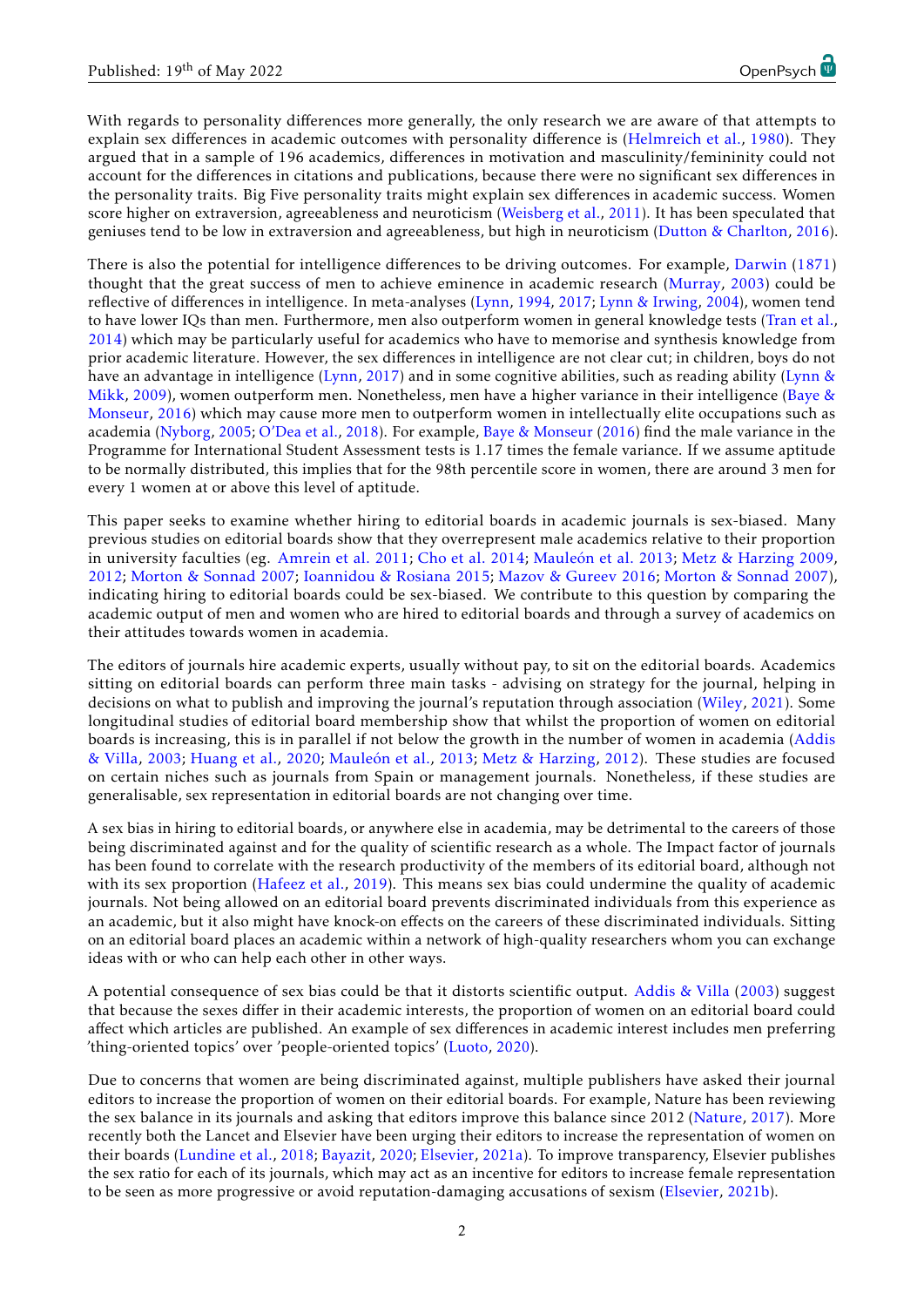Attempts to employ affirmative for women on journal boards may be meritocratic if there is sex discrimination. However, if there is no discrimination, affirmative action policies may counterproductive. Moreover, if affirmative action and sex bias support the same sex, then affirmative action may aggravate inequities. As such, stronger evidence on whether sex bias exists is essential for judging whether affirmative action will improve meritocracy.

Our first method for investigating the possibility of whether there is bias in hiring to editorial boards is to compare the academic output of men and women who have been hired. A critical trait for being admitted to an editorial board is academic expertise [\(Lindsey,](#page-19-10) [1976\)](#page-19-10) which may be measured as research output. All other things being equal, if women are being discriminated against they would have to be more impressive academically to compete with men.

It must be noted that a sex difference in the academic output of editorial board members can only be an indicator, not proof of sex bias. As mentioned, the variance in intelligence is higher amongst males, and their average also seems to be somewhat higher. This would cause men, on editorial boards, to have a higher academic output even if there was no bias. Thus if women have a higher academic output, despite their lower variance in IQ, we can be confident that there is anti-female bias. We can also say that the larger the sex difference in favour of men, the lower the likelihood of anti-female bias and the higher the likelihood of anti-male bias. So if men have a higher academic output than women we can be confident that there is no extreme anti-female bias.

Our reasoning comes from Gary Becker's taste discrimination model of the labor market [\(Becker,](#page-17-11) [1971\)](#page-17-11). If an employer has a distaste for one group of employees, but cannot provide them with a different wage rate, he will only hire members of this group that are sufficiently extra productive to outweigh the cost of going against the employer's discriminatory tastes.

This same reasoning has been applied at least once before to editorial boards. [Hafeez et al.](#page-18-11) [\(2019\)](#page-18-11) found that for Psychiatry journals, despite women publishing half as many papers as men, they served on journals with the same mean impact factor. This result suggests women are not being discriminated against, when Psychiatry journal boards hire, and may even imply that women are being favoured. The authors also found that when women were in leadership positions the journal was less likely to include women on its editorial and advisory boards. This should not be the case if male academics are more likely to discriminate against women. [Hafeez et](#page-18-11) [al.](#page-18-11) [\(2019\)](#page-18-11) also found that, despite women being underrepresented on journal boards relative to the proportion of women in Psychiatry, they were represented in equal proportion to their level of seniority in academia. We go beyond this prior paper by testing for sex differences in output, in editorial boards, in a wider range of disciplines.

A similar test for sex bias in hiring was used by [Madison & Fahlman](#page-20-12) [\(2021\)](#page-20-12). The authors found that women had fewer publications and citations upon becoming professors in Sweden. Likewise, [Strumia](#page-21-1) [\(2021\)](#page-21-1) found that male physicists have a greater research output than women before being hired by a university. These results suggest that women are unlikely to be discriminated against in hiring by universities or even a bias against women, despite there being more male than female academics. Our paper thus applies the same logic to test whether there might be sex bias in hiring to editorial boards.

However, other research of sex bias and hiring in academia have typically run experiments by asking faculty members to judge the resumes are hypothetical hires. These studies have reported mixed results. [Williams](#page-21-5) [& Ceci](#page-21-5) [\(2015\)](#page-21-5) asked academics to evaluate hypothetical hires, who were identical except for sex. They found on average university faculty preferred women to men at a 2:1 ratio. [Carlsson et al.](#page-17-12) [\(2020\)](#page-17-12), using similar methods also found a preference for women. A follow-up study [\(Williams & Ceci,](#page-21-5) [2015\)](#page-21-5) found no preference for women compared to better-qualified men. [Quadlin](#page-21-6) [\(2018\)](#page-21-6) also asked faculty to evaluate hypothetical hires and found that amongst highly competent candidates with high GAs, men were preferred to women at a 2:1 ratio. Suggesting high academic achievement may be more valued in men than in women. Older studies [\(Foschi](#page-18-14) [et al.,](#page-18-14) [1994;](#page-18-14) [Steinpreis et al.,](#page-21-7) [1999\)](#page-21-7) focused on hiring to non-faculty positions, such as laboratory manager [\(Moss-Racusin et al.,](#page-20-13) [2012\)](#page-20-13), and found results consistently in favour of male applicants. A caveat to these resume studies is that sex differences in hiring may not be caused by prejudice, but by statistical discrimination.

In our test of whether editorial boards are sex-biased, we decide to use journals from the social science and humanities. Firstly, women likely make up a higher proportion of academics in humanities than in STEM disciplines, so getting a large sample with enough women may be easier when avoiding STEM disciplines. Secondly, it has been argued that women prefer these less quantitative disciplines [\(Kahn & Ginther,](#page-19-11) [2017\)](#page-19-11), and may have less aptitude for STEM disciplines [\(Reilly & Neumann,](#page-21-8) [2013;](#page-21-8) [Lord,](#page-19-12) [1987\)](#page-19-12). If this were true, the effect of higher male performance would be more likely to obscure the effect of anti-female discrimination, making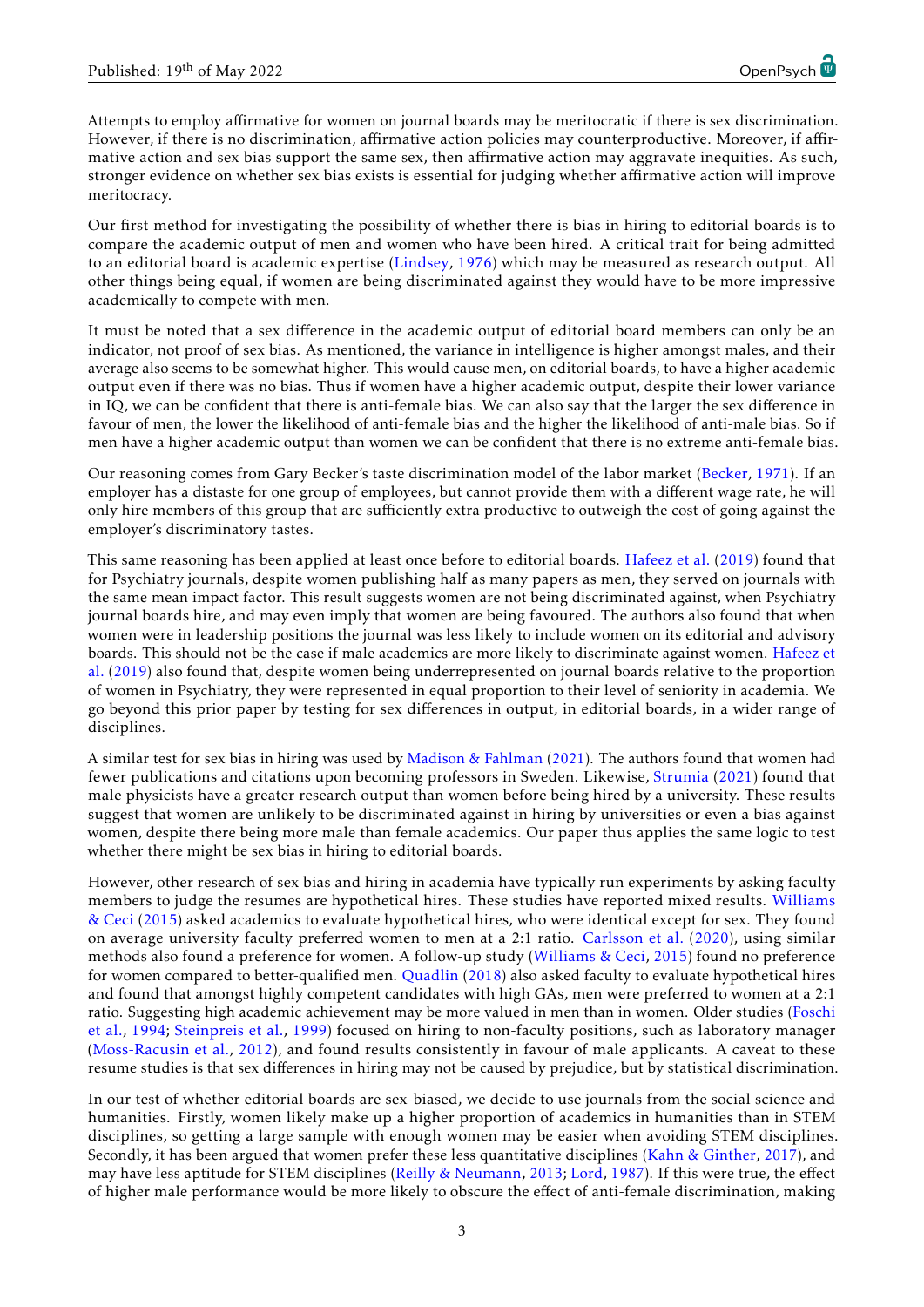non-STEM disciplines more appropriate for our test. Whether or not women have less interest or aptitude for STEM disciplines, we chose to study social sciences just in case this would bias our results. Thus although we are concerned with sex bias in academia as a whole, our method only focuses on testing this hypothesis within social science disciplines.

We thought it was also important to choose disciplines within a wide range of political persuasions in case politics influences bias in hiring to editorial boards. Some research has suggested that right-wing individuals exhibit an anti-female bias [\(Austin & Jackson,](#page-17-13) [2019;](#page-17-13) [Christopher & Mull,](#page-18-15) [2006;](#page-18-15) [Hodson et al.,](#page-19-13) [2017\)](#page-19-13). Other research finds that left-wing individuals may be prone to bias towards groups with low status, including women [\(Winegard et al.,](#page-21-9) [2018\)](#page-21-9). Overall this body of research indicates that as one moves politically right one becomes less pro-female and more pro-male. Whilst a wide range of disciplines with a very large sample size would be necessary to test whether politics did create biased hiring, having a range of disciplines allows us to be sure that our results are not due to the political confounds of any particular discipline.

<span id="page-3-0"></span>We chose four social science disciplines to study: Anthropology, Psychology, Political Science and Economics. These disciplines vary widely in their political persuasions, with economics being the least left-wing and Anthropology being the most left-wing [\(Langbert,](#page-19-14) [2018\)](#page-19-14). The ratio of Democrat to Republican faculty members in each discipline is presented in Table [1](#page-3-0) below.

| Discipline        | Democrat - Republican Ratio in Faculty |
|-------------------|----------------------------------------|
| Economics         | 5.5:1                                  |
| Political Science | 8.2:1                                  |
| Psychology        | 16.8:1                                 |
| Anthropology      | 133:1                                  |

| Table 1: Political Affiliation of University Faculty |  |
|------------------------------------------------------|--|
|------------------------------------------------------|--|

*Source:* [Langbert](#page-19-14) [\(2018\)](#page-19-14)

There have been many studies on sex representation on editorial boards including in Anthropology [\(Bruna et](#page-17-14) [al.,](#page-17-14) [2017\)](#page-17-14), Psychology [\(Evans & Robinson,](#page-18-16) [2005;](#page-18-16) [Hafeez et al.,](#page-18-11) [2019;](#page-18-11) [Over,](#page-20-14) [1981;](#page-20-14) [Palser et al.,](#page-20-15) [2021;](#page-20-15) [Robinson](#page-21-10) [et al.,](#page-21-10) [1998\)](#page-21-10), Political Science [\(Fraga et al.,](#page-18-17) [2011;](#page-18-17) [Palmer et al.,](#page-20-16) [2020\)](#page-20-16) and Economics [\(Addis & Villa,](#page-17-9) [2003;](#page-17-9) [Gibbons & Fish,](#page-18-18) [1991;](#page-18-18) [Mumford,](#page-20-17) [2016\)](#page-20-17). Anthropology, Psychology and Economic editorial boards tend to slightly underrepresent women relative to the number of academic staff in these fields. This could suggest there is anti-female bias in these journals' boards.

However in Political Science [\(Fraga et al.,](#page-18-17) [2011;](#page-18-17) [Palmer et al.,](#page-20-16) [2020\)](#page-20-16), Economics [\(Mumford,](#page-20-17) [2016\)](#page-20-17) and Psychiatry [\(Hafeez et al.,](#page-18-11) [2019\)](#page-18-11) editorial board sex proportions have been compared to the sex proportion amongst senior academics, not just the totality of junior and senior staff. When this is done editorial boards have a similar sex proportion to that of senior academics.

## 2 Data

To choose which journal's editorial boards to study, we employed the website Scimagojr (SCImago Journal & Country Rank, <https://www.scimagojr.com/>) which contains a dataset of 34,346 journals on their website based on Scopus, Elsevier's abstract and citations dataset. We ranked journals in each of the disciplines we studied according to the number of citations per document they had in the previous two years. From this ranking, we then took the top 30 journals from each discipline.

We disagreed with the discipline label of some of the journals on Scimagojr. For example, some of the 'Economics' journals such as the 'Journal of management' were deemed closer to Business Studies than Economics. Likewise, 'Politics' journals such as the Journal of Political Economy' typically only had economists as authors. Nonetheless, the Journal of Political Economy was also classified as an Economics Journal by Scimagojr, a classification we agreed with. Journals not obviously in the correct disciplines were ignored. In Table [9](#page-22-0) of appendix A, we present a list of all 120 journals used in this study and their respective disciplines.

From the websites of the journals, we recorded members of their editorial boards. The term "editorial board' had slightly different meanings for different journals. Some used the term to describe everyone working for the journal. Most however used it to label a subsection of the editorial team involved in more advisory work. When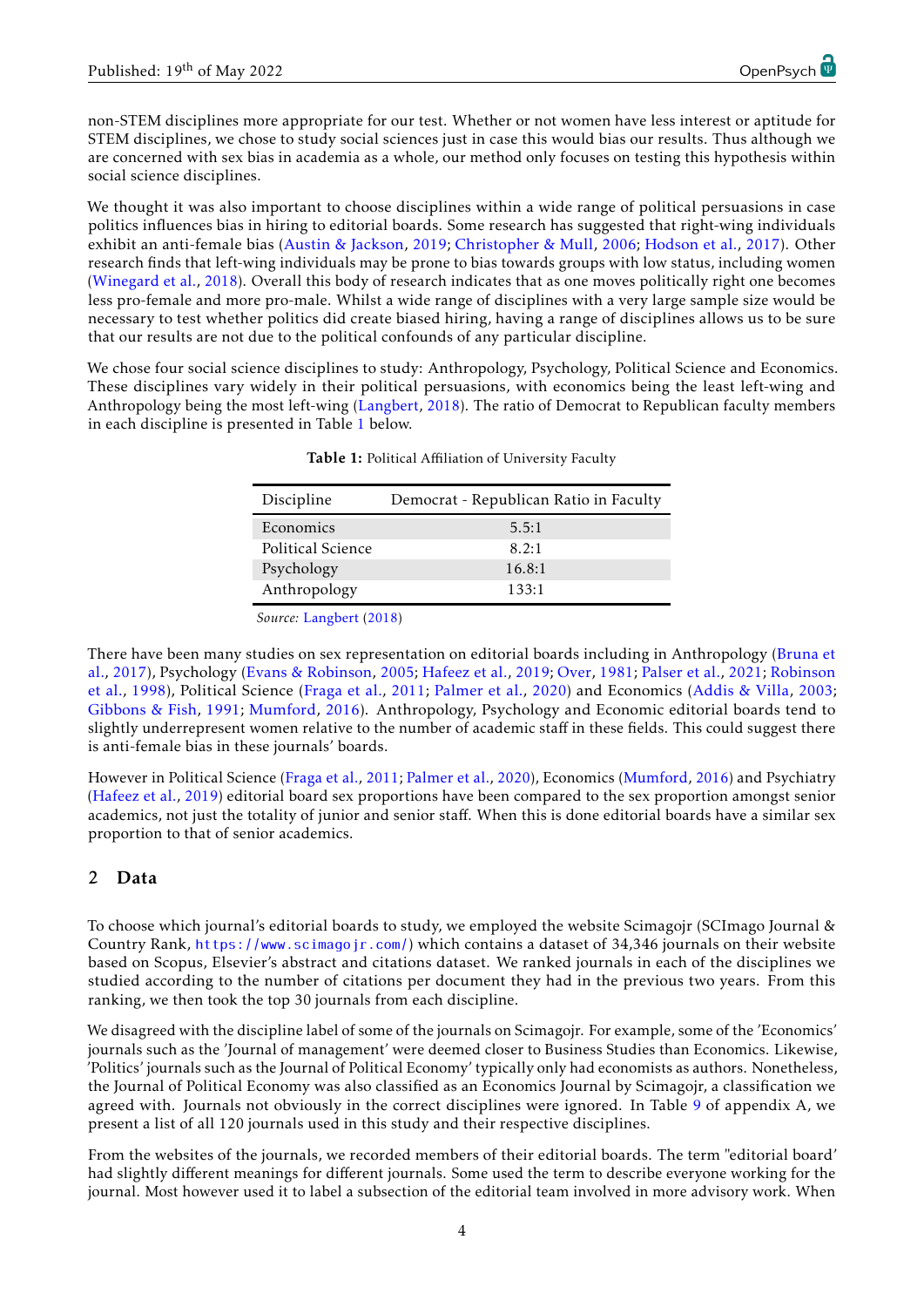there was no subsection of a journal's staff labelled the 'editorial board' we took the relevant subsection that seemed closest in meaning such as 'advisory board'. As such our methodology did not include journal chief editors as part of the editorial board.

In line with the practice of previous research on sex representation on editorial boards, we coded the sex of academics according to whether their names were clearly male or female (e.g. [Ioannidou & Rosiana](#page-19-7) [2015\)](#page-19-7). When this was not obvious we used Google Search to find their sex from pictures or left the sex variable missing when this was insufficient. Of the 5,625 editorial board members in our dataset, we were unable to determine the sex of 7 individuals. To measure the productivity of academics on editorial boards we obtained relevant statistics from their Google Scholar page when it was available. These statistics included the publication count, *h*-Index, *i*10 Index, citation count, *h*-Index since 2016 and the citation count since 2016. Furthermore, to control for years publishing in academia we also recorded the year of the researcher's first publication. When the researcher did not have a page on Google Scholar we left these statistics missing.

For ease of interpretation, our measures of academic output were first  $log_{10}$  transformed and then then Ztransformed into standard deviation units within each academic discipline. This allows us to compare the relative performance of researchers across disciplines. For example, a transformed *h*-index of 1 means the researcher's *h*-index is one standard deviation above the mean of the editorial board's members in the respective discipline. Nonetheless, we also used raw data in the appendix.

All our data was collected between March and June 202[1](#page-4-0) $^1\!\!$ . Although 5,625 editorial board members were recorded, 7 individuals couldn't be identified by sex and a further 1,098 individuals did not have Google Scholar pages. Of the board members recorded 40 % were women, but 42 % of researchers without Google Scholar pages were women, meaning women were slightly less likely to have a Google Scholar page.

Sometimes Google Scholar pages for individual academics contained errors in them. Some papers had the wrong date on them and others were attributed to the wrong author. When a Google Scholar Page included five or more articles with citations that the author had not written, we noted the page as overattributing research to the author. We excluded these 'over-attributed individuals'. When the earliest paper on a Google Scholar page appeared to be of the wrong date or by a different author we made use of the next earliest paper that appeared to be correct.

Despite our attempt to remove academics with exaggerated publication metrics, some unusual results remained. Some academics had higher *h* and *i*10 indexes for the period after 2016 compared to their all-time *h* and *i*10 Indexes. We removed 21 academics because they had higher indexes of academic output for the period since 2016 than they had over all-time Furthermore, some academics had very large academic outputs. For example, one academic had 2,876 publications, possibly suggesting either errors with Google Scholar, plagiarism or that they mostly relied on co-authors to write the papers. To deal with these extreme values we applied Tukey's Fences<sup>[2](#page-4-1)</sup> to identify and remove positive outliers and removed 44 observations from the dataset.

In deleting observations our data cleaning approach loses information and degrees of freedom in our results and thus may be critiqued. As such, we re-ran our main results, in Table [12](#page-26-0) of Appendix [B,](#page-23-0) without omitting any observations for over-attribution, being outliers, or having inconsistent metrics post-2016 and for all-time.

After excluding observations we went from having 4,520 complete cases to 4,319 complete cases. This moved the sample from being 39.4 % female to 40.2 % female. As such, in removing the academics with the greatest publication metrics we were more likely to exclude men making our results slightly biased in finding a female advantage in academic output. The descriptive statistics for this complete dataset are in Table [2.](#page-5-0)

In Table [3](#page-6-0) we present a correlation matrix of our recorded variables, with the dependent variables in their raw and transformed versions. Notably, our measures of research output strongly correlate with each other. This suggests that any of the dependent variables will work similarly well as a measure of research output. For simplicity, we thus focus on the popularly used *h*-index. The *h*-index is the largest value of '*h*' for which an author has published 'h' articles with 'h' citations each. The *h*-index has the advantage of being easy to understand [\(Rørstad & Aksnes,](#page-21-11) [2015\)](#page-21-11) and having high external validity [\(Ruscio et al.,](#page-21-12) [2012\)](#page-21-12) in its association with academic rank e.g. professor versus assistant professor. However, the differences between the indexes for a researcher's entire career versus just what they have done since 2016 may be related to sex, especially since women have been increasingly joining academia.

<span id="page-4-0"></span><sup>1</sup> In this time period, journal rankings by citations changed from the default year of 2019 to 2020. This can be verified with the Internet Archive (Internet Archive, [https://web.archive.org/web/\\*/https://www.scimagojr.com/journalrank.php](https://web.archive.org/web/*/https://www.scimagojr.com/journalrank.php)). During data gathering, this change was not noticed meaning journals were ranked by citations in different years depending upon when the data was gathered.

<span id="page-4-1"></span>Tukey's Fences identifies positive outlier *h* index values as equal or greater than the following  $Q_3 + 1.5 \times (Q_3 - Q_1)$ , where  $Q_3$  and  $Q_1$ represent the third and first outlier respectively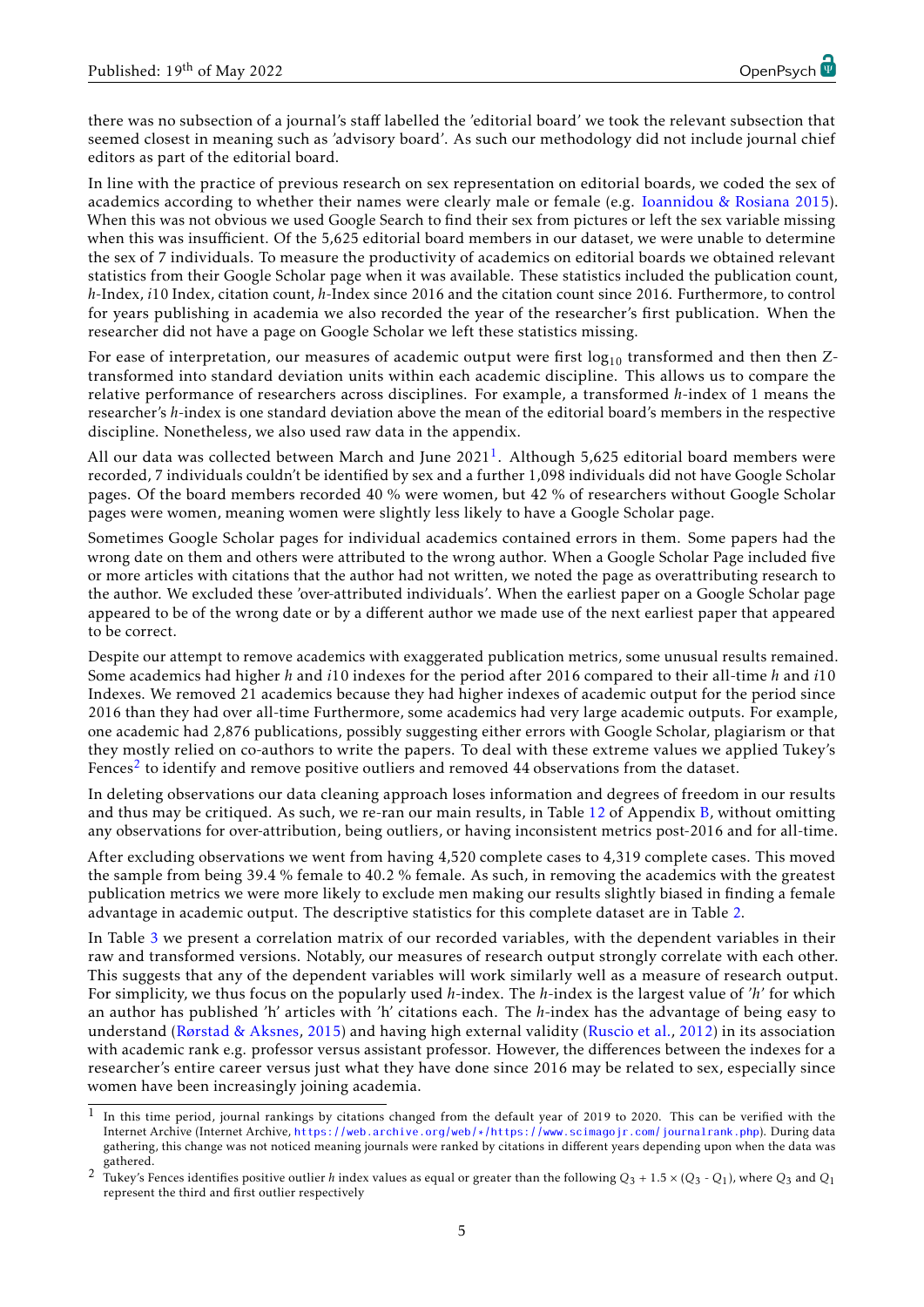<span id="page-5-0"></span>

| Statistic                                      | Mean    | Standard<br>Deviation | Minimum | 25th<br>Percentile | 75th<br>Percentile | Max       | Skew   | Kurtosis |
|------------------------------------------------|---------|-----------------------|---------|--------------------|--------------------|-----------|--------|----------|
| Pub-<br>Years<br>lishing                       | 24.2    | 11.1                  | 2.0     | 16.0               | 31.0               | 70.0      | 0.6    | 2.8      |
| h-Index                                        | 30.5    | 21.4                  | 1.0     | 15.0               | 40.0               | 136.0     | 1.8    | 7.8      |
| Transformed<br>h-Index                         | 0.0     | 1.0                   | $-4.1$  | $-0.6$             | 0.7                | 2.7       | $-0.2$ | 3.1      |
| h-Index<br>since 2016                          | 23.4    | 14.5                  | 0.0     | 13.0               | 30.0               | 96.0      | 1.8    | 8.5      |
| h-Index<br><b>Since 2016</b>                   | 0.0     | 1.0                   | $-5.6$  | $-0.6$             | 0.7                | 2.7       | $-0.3$ | 3.5      |
| i10 Index                                      | 56.6    | 59.9                  | 0.0     | 18.0               | 71.0               | 504.0     | 3.8    | 26.7     |
| Transformed<br>i 10 Index                      | 0.0     | 1.0                   | $-4.1$  | $-0.7$             | $0.7\,$            | 2.8       | $-0.2$ | 3.4      |
| Publication<br>Count                           | 128.8   | 132.4                 | 1.0     | 45.0               | 163.0              | 1,151.0   | 6.0    | 57.1     |
| Transformed<br>Publication<br>Count            | 0.0     | 1.0                   | $-4, 2$ | $-0.7$             | 0.7                | 2.9       | 0.0    | 3.4      |
| Citation<br>Count                              | 8,406.1 | 13,415.8              | 1.0     | 1,382.0            | 9,356.0            | 159,016.0 | 4.7    | 35.3     |
| Transformed<br>Citation<br>Count               | 0.0     | 1.0                   | $-5.0$  | $-0.6$             | 0.7                | 2.6       | $-0.4$ | 3.7      |
| Citation<br>Count since<br>2016                | 3,895.1 | 5,427.3               | 0.0     | 861.0              | 4,626.5            | 58,699.0  | 5.9    | 64.0     |
| Transformed<br>Citation<br>Count since<br>2016 | 0.0     | 1.0                   | $-6.6$  | $-0.6$             | 0.7                | 2.7       | $-0.5$ | 4.3      |

Table 2: Descriptive Statistics.

### 3 Results

To begin with we follow previous literature in simply comparing the sex proportions on editorial boards to comparison samples. In Table [4](#page-7-0) we show the sex proportion in journal boards in each discipline. To see whether these proportions are representative of the field they should be compared with the population of academic researchers, be it for example faculty members or published researchers. We use the terms overrepresent and underrepresent to denote whether the fraction of women on editorial boards in a discipline is greater or less than female representation in the relevant population of academics who could be placed on editorial boards (ie. active authors and university faculty members).

For comparison, we found a range of datasets representing the sex proportion amongst academics in the disciplines studied here. Our first source of comparison is the sex proportion of active authors with at least two publications during the years 2014-2018. The figures are provided for the USA and the EU28 (The European Union plus the United Kingdom). These figures are reported by Elsevier [\(Kleijn et al.,](#page-19-15) [2020\)](#page-19-15) in their 2020 Gender Report and are derived from the Scopus dataset. Unfortunately this data does not have sex proportions specifically for Anthropology or Political Science, so we use the proportions for the closest related discipline groups 'Arts and Humanities' and 'Social Sciences'. From the UK we have the sex proportions amongst academic staff from the [Higher Education Statistics Agency](#page-19-16) [\(2021\)](#page-19-16). We use the proportions from 2016 because newer staff might be too early in their research career to get on a journal board. For economics, we also record the proportion of published economists registered with the Research Papers in Economics Author Service as of 2021 [\(Research Papers in Economics Author Service,](#page-21-13) [2021\)](#page-21-13).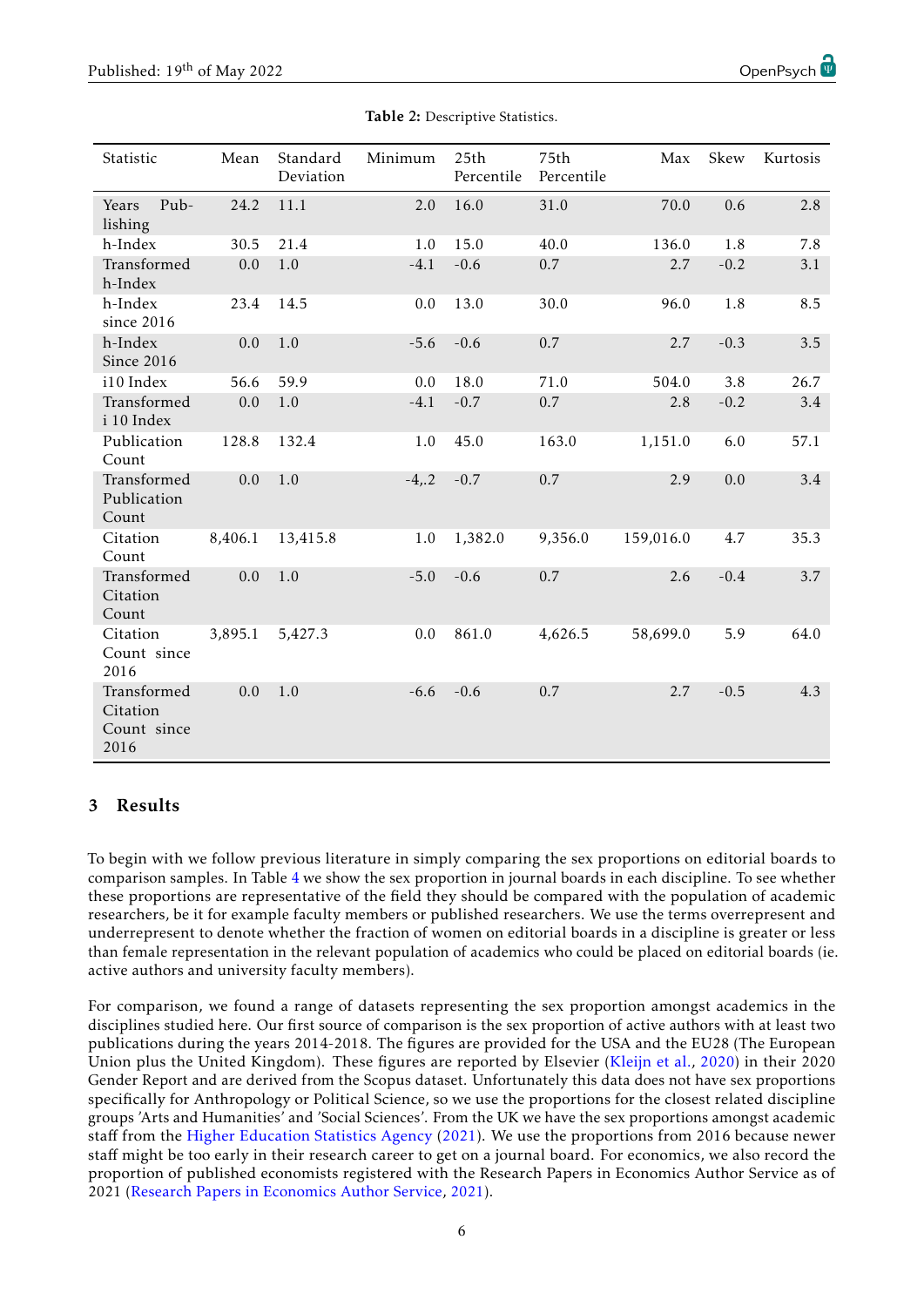<span id="page-6-0"></span>

| Variable                                       | Years Pub-<br>lishing | $h$ -Index | Transformed h-Index<br>$h$ -Index | $\circ$<br>$\rm since~201$ | Transformed i10 Index<br>$h$ -Index<br>Since<br>2016 | Transformed Publication<br>Count<br>i10 Index | Publica-<br>Count<br>tion | Transformed Citation<br>Count | Transformed Citation<br>Citation<br>Count | since 2016<br>Count      | Transformed<br>since 2016<br>Citation<br>Count |
|------------------------------------------------|-----------------------|------------|-----------------------------------|----------------------------|------------------------------------------------------|-----------------------------------------------|---------------------------|-------------------------------|-------------------------------------------|--------------------------|------------------------------------------------|
| Publish-<br>Years<br>$\lim_{\delta}$           |                       |            |                                   |                            |                                                      |                                               |                           |                               |                                           |                          |                                                |
| h-Index                                        | 0.62                  |            |                                   |                            |                                                      |                                               |                           |                               |                                           |                          |                                                |
| Transformed<br>h-Index                         | 0.65                  | 0.88       |                                   |                            |                                                      |                                               |                           |                               |                                           |                          |                                                |
| since 2016<br>h-Index                          | 0.58                  | 0.96       | 0.86                              | $\overline{\phantom{0}}$   |                                                      |                                               |                           |                               |                                           |                          |                                                |
| Transformed<br>Since 2016<br>h-Index           | 0.65                  | 0.85       | 0.97                              | 0.89                       |                                                      |                                               |                           |                               |                                           |                          |                                                |
| i10 Index                                      | 0.6                   | 0.94       | 0.79                              | 0.87                       | 0.74                                                 |                                               |                           |                               |                                           |                          |                                                |
| Transforme<br>i10 Index                        | 0.68                  | 0.86       | 0.98                              | 0.84                       | 0.82<br>0.94                                         |                                               |                           |                               |                                           |                          |                                                |
| Publication<br>Count                           | $0.\overline{5}$      | 0.81       | 0.71                              | 0.73                       | 0.89<br>0.66                                         | $\overline{\phantom{0}}$<br>0.76              |                           |                               |                                           |                          |                                                |
| Transformed<br>Publication<br>Count            | 0.63                  | 0.78       | 0.86                              | 0.74                       | 0.76<br>0.81                                         | 0.84<br>0.89                                  |                           |                               |                                           |                          |                                                |
| Citation<br>Count                              | 0.5                   | 0.83       | 0.66                              | 0.81                       | 0.77<br>0.64                                         | 0.66<br>0.62                                  | 0.56                      |                               |                                           |                          |                                                |
| Transformed<br>Citation<br>Count               | 0.63                  | 0.82       | 0.93                              | 0.81                       | 0.71<br>0.92                                         | 0.63<br>0.9                                   | 0.77                      | 0.69                          |                                           |                          |                                                |
| Count since<br>Citation<br>2016                | 0.41                  | 0.82       | 0.66                              | 0.85                       | 0.75<br>0.68                                         | 0.63<br>0.62                                  | 0.55                      | 0.95                          | $0.7\,$                                   | $\overline{\phantom{0}}$ |                                                |
| Transformed<br>Count since<br>Citation<br>2016 | 0.51                  | 0.78       | 0.9                               | 0.82                       | 0.68<br>0.93                                         | 0.59<br>0.87                                  | 0.72                      | 0.67                          | 0.97                                      | 0.72                     |                                                |
|                                                |                       |            |                                   |                            |                                                      |                                               |                           |                               |                                           |                          |                                                |

Table 3: Correlation Matrix Table 3: Correlation Matrix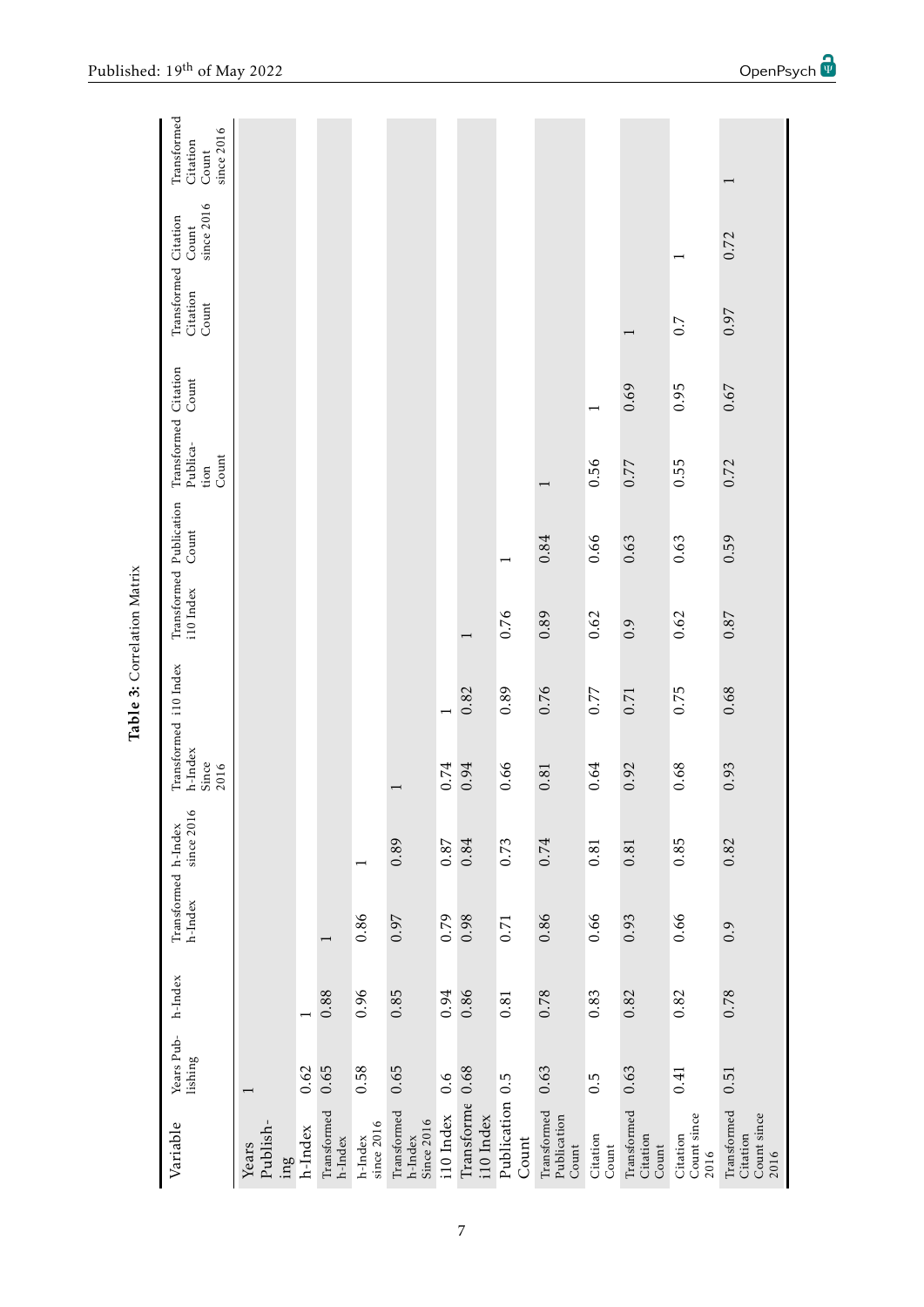<span id="page-7-0"></span>

| Discipline           | Sampled Edito-<br>rial Boards | <b>Active Authors</b><br>(USA)     | <b>Active Authors</b><br>(EU28) | Academics in<br>Universi-<br>UK.<br>ties as of 2016 | Registered<br>-au<br>thors with the<br>Research Papers<br>Economics<br>in<br>Author Service |
|----------------------|-------------------------------|------------------------------------|---------------------------------|-----------------------------------------------------|---------------------------------------------------------------------------------------------|
| Anthropology         | 49 %                          | 43 % (Arts and<br>Humanities)      | 43 % (Arts and<br>Humanities)   | 51%                                                 | N/A                                                                                         |
| Psychology           | 41 %                          | 56 $%$                             | 58 %                            | 61 \%                                               | N/A                                                                                         |
| Political<br>Science | 39 %                          | $\%$<br>(Social)<br>47<br>Science) | 44 %<br>(Social)<br>Science)    | 37%                                                 | N/A                                                                                         |
| Economics            | 28 %                          | $24\%$                             | $34\%$                          | $30\%$                                              | $26\%$                                                                                      |

|  |  |  | Table 4: Proportion female of editorial board members, active authors and university faculty. |  |  |  |  |  |
|--|--|--|-----------------------------------------------------------------------------------------------|--|--|--|--|--|
|--|--|--|-----------------------------------------------------------------------------------------------|--|--|--|--|--|

Editorial boards in Anthropology, Political Science and Economics seem to be broadly representative of their fields. Anthropology editorial boards are 49 % female which is close to the proportion of UK Anthropologists who are female - 51 %. Although Anthropology has a greater percentage of women than active authors in the Arts and Humanities these may not be an accurate match for the disciplines. Political Science overrepresented women relative to their role in UK Universities but not compared to active authors in social science. Whether this is because other Social Sciences have more women, or because the UK has an unusual lack of women in their Political Science departments is unclear because the data reported by Elsevier [\(Kleijn et al.,](#page-19-15) [2020\)](#page-19-15) does not give a sex breakdown for individual disciplines within the Social Sciences. Compared to every comparison, our sample of Psychology editorial boards underrepresents women.

In previous research Anthropology underrepresented women [\(Bruna et al.,](#page-17-14) [2017\)](#page-17-14) but we find women proportionally represented in editorial boards. Political Science [\(Fraga et al.,](#page-18-17) [2011;](#page-18-17) [Palmer et al.,](#page-20-16) [2020\)](#page-20-16) and Economics [\(Mumford,](#page-20-17) [2016\)](#page-20-17) were only representative of senior academics, however in our sample here they appear broadly representative of all academic staff. Only our results from Psychology [\(Evans & Robinson,](#page-18-16) [2005;](#page-18-16) [Hafeez et al.,](#page-18-11) [2019;](#page-18-11) [Over,](#page-20-14) [1981;](#page-20-14) [Palser et al.,](#page-20-15) [2021;](#page-20-15) [Robinson et al.,](#page-21-10) [1998\)](#page-21-10) were in line with prior research suggesting women are under-represented.

One possibility could be that publishers, at least in Anthropology, Politics and Economics, have been successful in encouraging their journals to increase female representation in recent years. Nonetheless, whether these proportions are meritocratic will depend on the research output of women. Assuming no underlying differences in ability, if the sex disparities found here represent anti-female bias, women would need to substantially outperform men to get on Psychology editorial boards. Moreover, female research output should be approximately equal to men's in Anthropology, Political Science and Economics.

Our first method for testing whether women need a higher level of research productivity than men to get on editorial boards is to simply compare research productivity between men and women on editorial boards. As stated in the data section, our measures of research productivity are standardised relative to the mean research productivity of academics in editorial boards of journals residing in the same discipline. This ensures that there is no bias from differential sex interest in disciplines that may be associated with higher or lower absolute levels of research productivity.

Before using regression to compare sex differences whilst using controls, we present the sex distributions of research productivity by discipline in Figure [1.](#page-8-0) This is to create a clear visualisation of the results of our study. Test results for Welch's t-tests and their *p* values for the difference between male and female research productivity are reported in Table [5.](#page-8-1)

In each discipline, men have a higher level of research productivity in terms of our transformed *h*-index. The female disadvantage in research output is between 0.28 standard deviations below men in economics to 0.44 standard deviations below men in political science. Moreover, this difference is statistically significant in each discipline ( $p < 0.001$ ). It should be noted that despite including just as many journal boards in Economics as we have included in Anthropology and Psychology, it has substantially fewer degrees of freedom because the economics journals had fewer editorial board members.

Women are under-represented in psychology editorial boards, and yet the women who do manage to get on the editorial boards dramatically underperform relative to the men that are on the board by 0.44 standard deviations.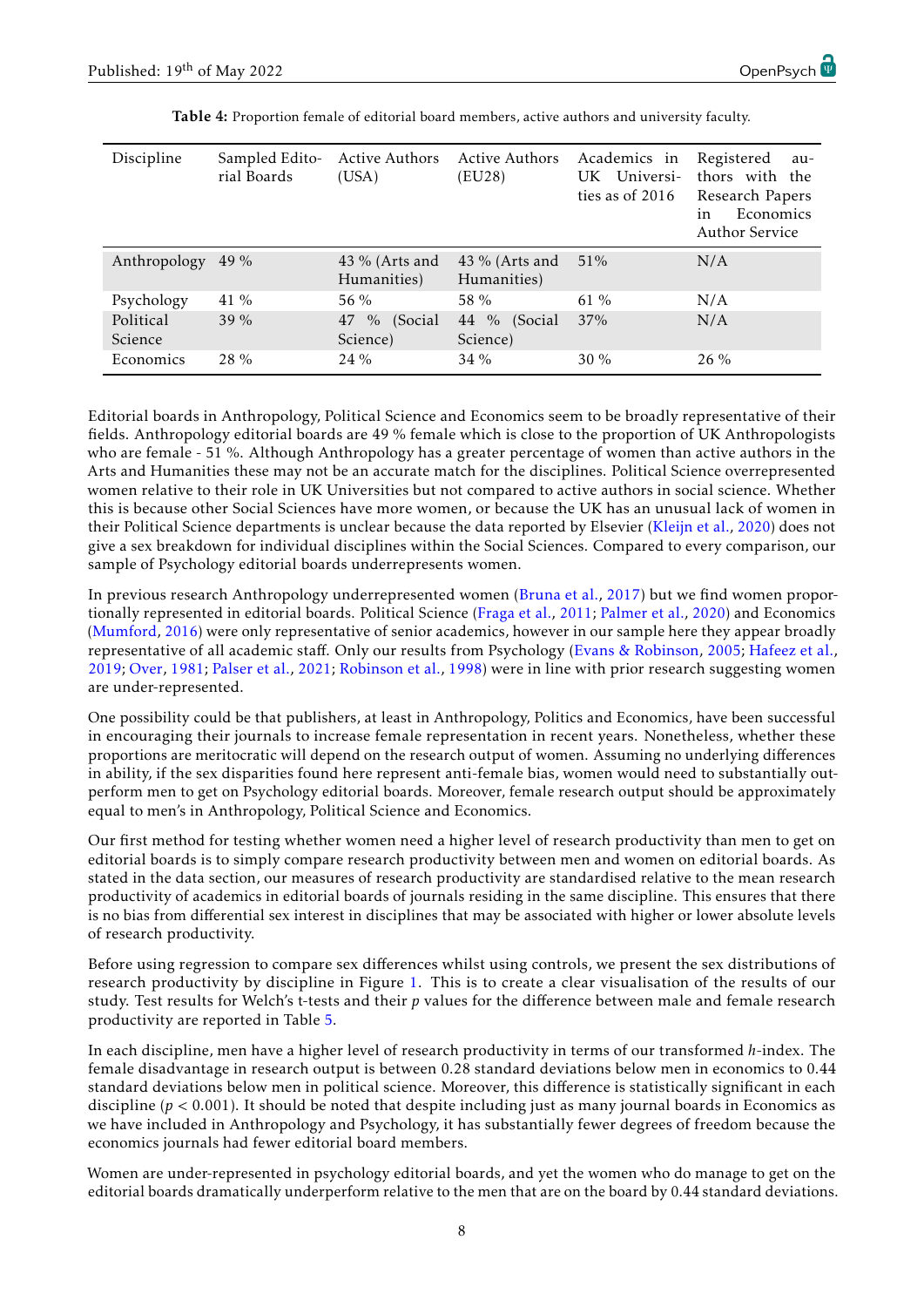<span id="page-8-0"></span>

Figure 1: Distributions of  $\mathrm{Log}_{10}$  then Z-Transformed h-Index of female and male editorial board members

| <b>Table 5:</b> Sex Differences in $log_{10}$ transformed h-Indexes of editorial board members. |
|-------------------------------------------------------------------------------------------------|
|                                                                                                 |

<span id="page-8-1"></span>

|                   |                 |         | <b>Statistics</b> |                    |
|-------------------|-----------------|---------|-------------------|--------------------|
| Discipline        | Mean Difference | t value | P value           | Degrees of Freedom |
| Anthropology      | 0.34            | 5.23    | p < 0.001         | 928.17             |
| Psychology        | 0.31            | 6.12    | p < 0.001         | 1439.83            |
| Political Science | 0.44            | 6.48    | p < 0.001         | 757.80             |
| Economics         | 0.28            | 4.10    | p < 0.001         | 535.46             |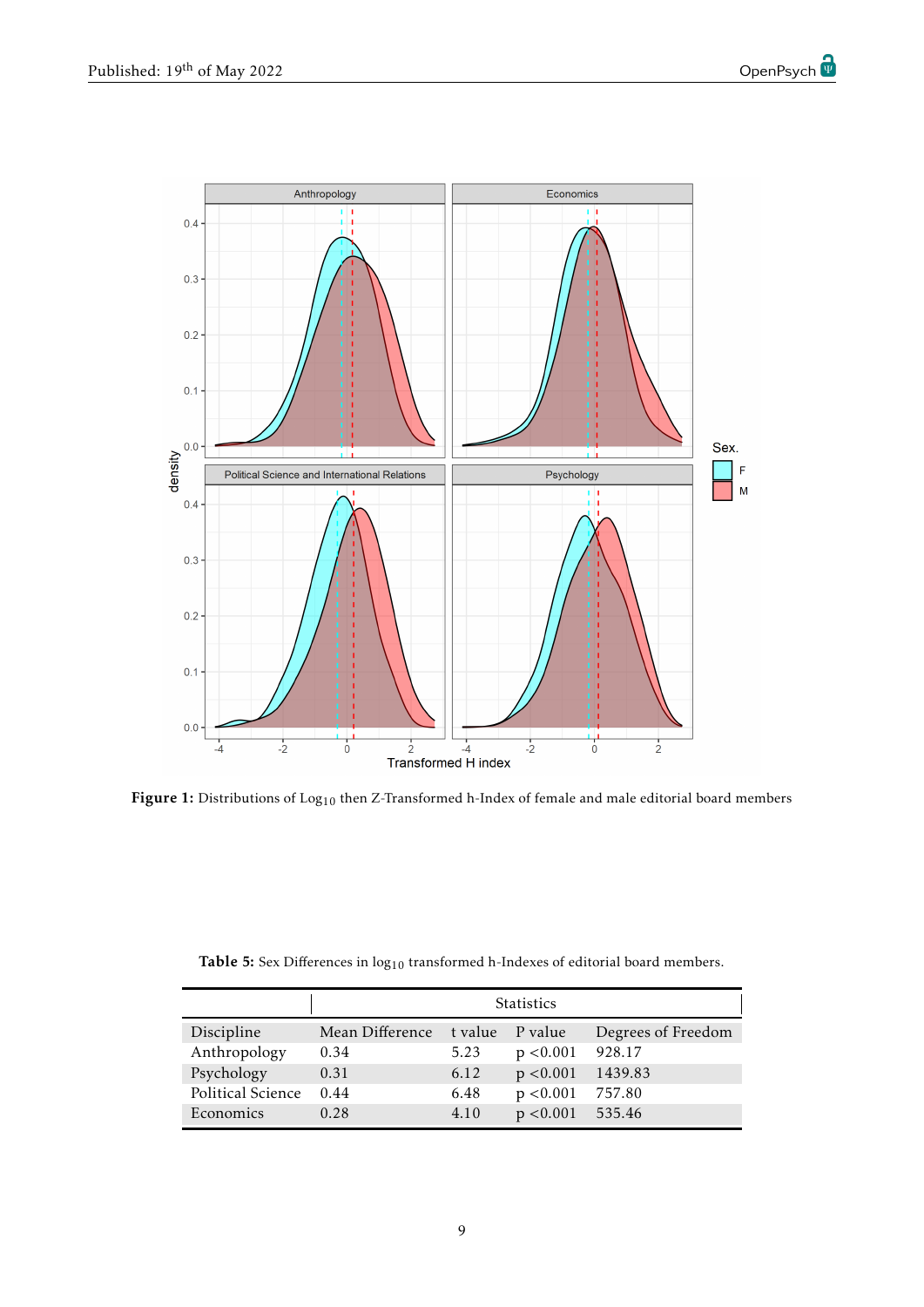In other words, women are underrepresented on Psychology editorial boards relative to their proportion on faculty but are still overrepresented relative to their merit. Likewise, women may be overrepresented relative to their merit in Economics, Political Science and Anthropology. Despite women being proportionally represented in these disciplines, male research output is still higher.

Also of note is that there is no monotonic relationship between sex differences in research output and how right-wing a discipline's faculty is (disciplines are ordered in Table [5](#page-8-1) from the most left-wing to least left-wing). To properly test for any sex bias arising from political opinion between disciplines we would need to include more disciplines.

We again analyse the differences between male and female research productivity now using ordinary least squares regression. This has multiple advantages. Firstly, we can combine our samples from different disciplines, using dummies to control for any discipline effect, giving us a larger sample size. Nonetheless, we also run regressions for each discipline separately. Secondly, we can control for the number of years a researcher has been publishing. More years in publishing allows an academic to increase their publication count and receive additional citations for old articles, boosting metrics of research output. This means a brilliant academic may have a lower *h*-index than a mediocre academic who has been publishing for longer. Thus a meritocratic editorial board should take into account the length of an academic's career when judging their research output. Since men tend to have had longer careers in academia [\(Huang et al.,](#page-19-0) [2020;](#page-19-0) [Martinez et al.,](#page-20-18) [2007\)](#page-20-18) whilst women are joining academia at greater rates we should control for the length of academics' publishing years to see whether women are held to a higher standard. On the other hand, time in academia is itself an indicator of knowledge and experience which could help as a member of an editorial board. Time in academia is correlated at 0.62 with the *h*-index in our sample. Thus controlling for years publishing could be partially controlling for the variable we are trying to model - merit to be on a journal board. This possibility becomes more severe if younger and less experienced scholars are less intelligent. [Akcigit et al.](#page-17-15) [\(2020,](#page-17-15) p. w27862) have shown that there are more academics today than before. The authors show that reduced selectiveness for joining academia has reduced the IQ of the average PhD student. This is corroborated by the fact that scientists are becoming less productive [\(Huang et al.,](#page-19-0) [2020\)](#page-19-0). Given arguments for and against this control variable, we decide to run regressions with and without it.

Our regression models of the transformed *h*-index are presented in Table [6.](#page-10-0) Models using only sex as an independent variable find women perform worse in terms of research output in each discipline (*p* < 0.001). When we control for the years publishing we find it has a consistently positive effect (*p* < 0.001) on research output regardless of what disciplines are studied. Every 10 years of experience in academic publishing is associated with a research output increase of between 0.6-0.7 standard deviations. This is in accordance with our expectation that academics with less experience tend to have a lower research output. Years publishing moderates the effect size of sex in every discipline, more than halving sex's effect size in every regression. Without the years publishing control, men perform better than women between 0.28 and 0.51 standard deviations, but with the control men only perform better by 0.1-0.21 standard deviations.

The moderating effect of years publishing is to be expected given sex and years in academia are confounded; female academics tend to have less experience because they are becoming more represented in academia over time [\(Miller & Wai,](#page-20-19) [2015\)](#page-20-19) and they are more likely to quit their academic career [\(Huang et al.,](#page-19-0) [2020\)](#page-19-0) . Thus a partial cause of low female representation in editorial boards may be their lower levels of experience, as evidenced by the fact that years publishing correlates with the *h*-index and it moderates the sex difference in academic output. This result is consistent with the findings that female scholars, and particularly the worst-performing female scholars [\(Rørstad & Aksnes,](#page-21-11) [2015\)](#page-21-11), are more likely to drop out of academia and thus, presumably, editorial boards.

When we combine all the disciplines together in regression models 9-12 we find sex still has a statistically significant effect on research output. In regressions 11 and 12 we use the interaction terms between discipline and sex, indicating whether some disciplines significantly differ in their respective sex effects. In these regressions, we find no statistically significant interaction terms. Log-likelihood ratio tests were used to judge whether models 11 and 12 are superior to models 9 and 10. The chi-square values were insignificant so the discipline sex interaction terms do not improve the models. Thus we cannot reject the null hypothesis of sex's effect being homogenous across disciplines.

To test whether our results are robust we ran the same set of regressions for alternative dependent variables representing academic output. These variables were the non-transformed raw *h*-index, the *h*-index score since 2016, the publication count and citation count. We also reran our regressions without cleaning our data, to see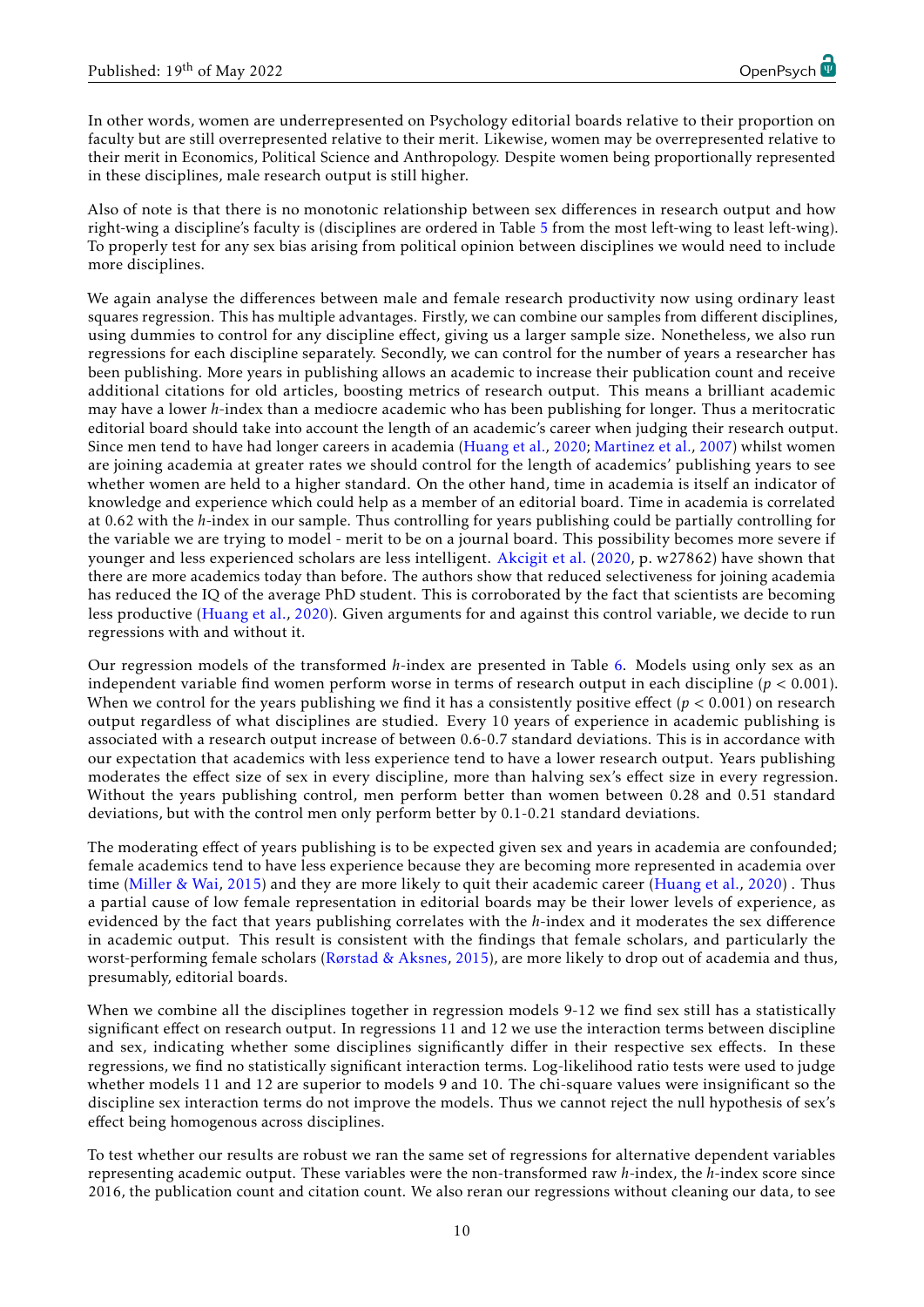<span id="page-10-0"></span>

| Disciplines Used in Models           |                      | Anthropology         | Psychology           |                      | Political Science    |                      | Economics                  |                      |                      | All disciplines                    |                                                         |                                                                   |
|--------------------------------------|----------------------|----------------------|----------------------|----------------------|----------------------|----------------------|----------------------------|----------------------|----------------------|------------------------------------|---------------------------------------------------------|-------------------------------------------------------------------|
|                                      | $\overline{1}$       | (2)                  | $\binom{3}{ }$       | $\bigoplus$          | $\widetilde{5}$      | $\odot$              | $\widehat{\triangleright}$ | $\circled{s}$        | $\widetilde{e}$      | (10)                               | (11)                                                    | (12)                                                              |
|                                      | $-0.34***$<br>(0.06) | $-0.10*$<br>(0.05)   | $-0.30***$<br>(0.05) | $-0.14***$<br>(0.04) | $-0.51***$<br>(0.07) | $-0.21***$<br>(0.06) | $-0.28***$<br>(0.07)       | $-0.12*$<br>(0.05)   | $-0.35***$<br>(0.03) | $-0.14***$<br>(0.02)               | $-0.30***$<br>(0.05)                                    | $-0.14***$<br>(0.04)                                              |
|                                      |                      | $0.06***$<br>(0.002) |                      | $0.06***$<br>(0.002) |                      | $0.06***$<br>(0.003) |                            | $0.07***$<br>(0.002) |                      | $0.06***$                          |                                                         | $0.06***$                                                         |
|                                      |                      |                      |                      |                      |                      |                      |                            |                      | (0.04)<br>0.03       | $(0.001)$<br>$-0.10**$<br>$(0.03)$ | (0.06)<br>0.03                                          | $(0.001)$<br>-0.13**<br>(0.04)                                    |
|                                      |                      |                      |                      |                      |                      |                      |                            |                      | (0.04)<br>$-0.04$    | $0.15***$<br>(0.03)                | $-0.04$                                                 | $0.15***$                                                         |
|                                      |                      |                      |                      |                      |                      |                      |                            |                      | (0.04)<br>$-0.00$    | $-0.16***$<br>(0.03)               | $\frac{(0.05)}{0.08}$<br>(0.05)                         | $(0.04)$<br>$-0.14**$<br>$(0.04)$                                 |
|                                      |                      |                      |                      |                      |                      |                      |                            |                      |                      |                                    | $-0.03$                                                 | $\begin{array}{c} -0.06 \\ (0.06) \\ -0.01 \\ (0.07) \end{array}$ |
|                                      |                      |                      |                      |                      |                      |                      |                            |                      |                      |                                    | (0.09)<br>$\begin{array}{c} (0.08) \\ 0.02 \end{array}$ |                                                                   |
|                                      |                      |                      |                      |                      |                      |                      |                            |                      |                      |                                    | $-0.20*$                                                | $-0.05$                                                           |
|                                      |                      |                      |                      |                      |                      |                      |                            |                      |                      |                                    | $(0.08)$<br>0.12***                                     |                                                                   |
|                                      | $0.17***$<br>(0.05)  | $-1.41***$<br>(0.07) | $0.12***$<br>(0.03)  | $-1.36***$<br>(0.05) | $0.21***$<br>(0.04)  | $-1.39***$<br>(0.08) | (0.04)<br>$0.08*$          | $-1.47***$<br>(0.06) | $0.14***$<br>(0.03)  | $-1.38***$<br>(0.03)               | (0.03)                                                  | $(0.06)$<br>-1.38***<br>(0.04)                                    |
|                                      |                      |                      |                      |                      |                      |                      |                            |                      |                      |                                    |                                                         |                                                                   |
|                                      | 935                  | 935                  | 1,612                | 1,612                | 836                  | 836                  | 936                        | 936                  | 4,319                | 4,319                              | 4,319                                                   | 4,319                                                             |
|                                      | 0.03                 | 0.46                 | 0.02                 | 0.47                 | 0.06                 | 0.38                 | 0.02                       | 0.48                 | 0.03                 | 0.44                               | 0.03                                                    | 0.45                                                              |
|                                      | $28***$              | $400***$             | $37***$              | $672***$             | 56***                | $257***$             | $16***$                    | $439***$             | $32***$              | 692***                             | $19***$                                                 | $432***$                                                          |
| LUU U / "*** ' LU U / "** 'NU U / "* |                      |                      |                      |                      |                      |                      |                            |                      |                      |                                    |                                                         |                                                                   |

Table 6: Regression model of Log10 Transformed h-Index, Standardised as Z scores. Table 6: Regression model of Log10 Transformed h-Index, Standardised as Z scores.

\**p*<0.05; \*\**p*<0.01; \*\*\**p*<0.001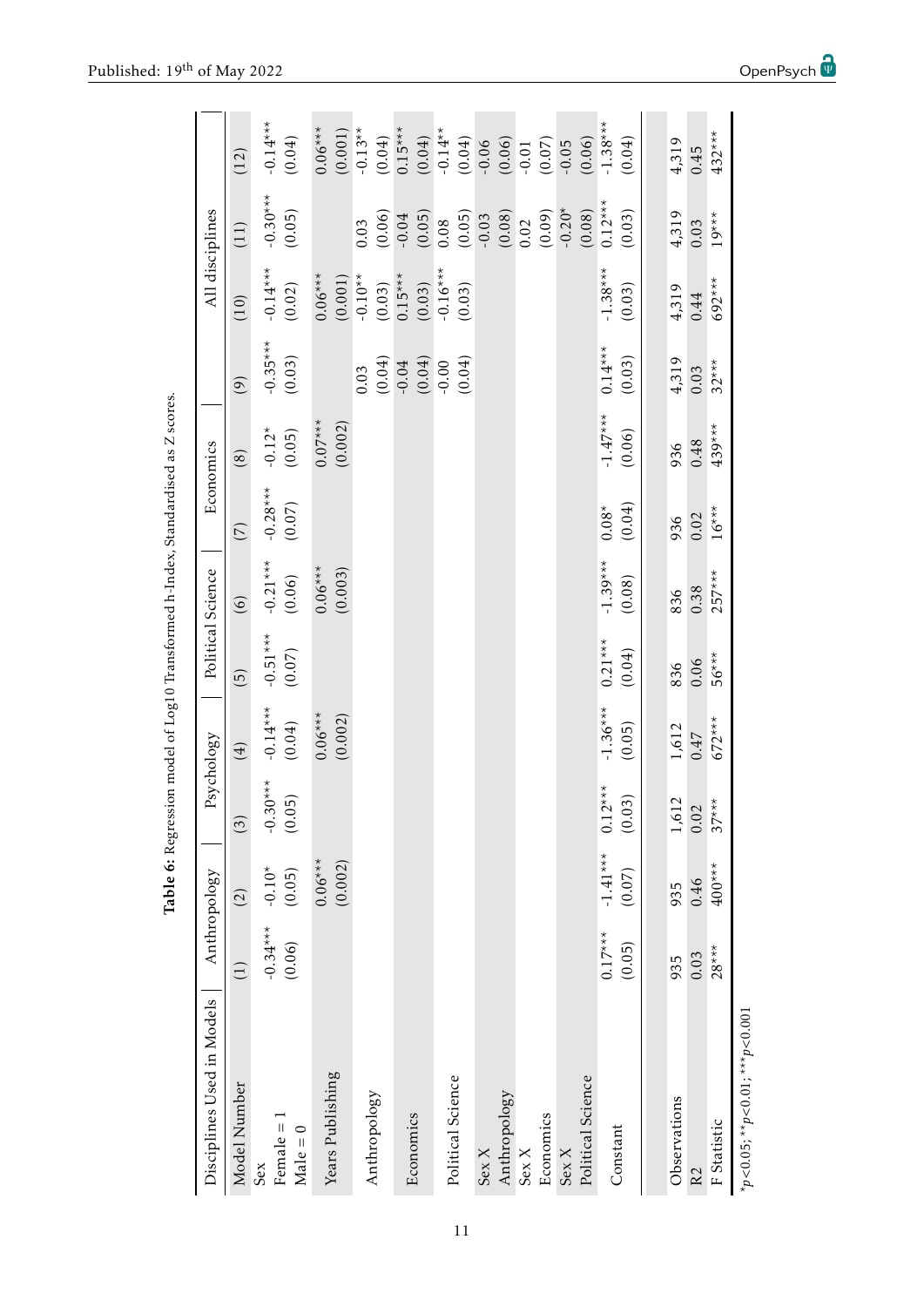whether our results were the artefact of our cleaning method. We also employed robust regression, using Huber weights, to test whether our results were robust to outliers. To test for whether a possible confound, between-sex differences in subdiscipline and subdiscipline citations, drives our results, we also tried dummy variables for each academic journal. The results of all these robustness checks were extremely similar to the results in Table [6.](#page-10-0) As such, we present these results in appendix B. For the regressions in Table [6,](#page-10-0) we also tried robust and clustered standard errors. The *p* values for all regression coefficients remained within the same thresholds for statistical significance. These results are not reported but are in the code within the supplementary files.

## 4 Survey

To see if the sex disparity in research output reflects anti-male bias we decided to run a survey of academics. If academics said they supported discrimination in favour of women that would support the theory that hiring to editorial boards is biased in favour of women. If this was not the case, the survey results would indicate that sex disparities on editorial boards are best explained by sex differences alone.

We designed our survey using Alchemer (<https://www.alchemer.com/>). We created four questions on attitudes towards gender bias<sup>[3](#page-11-0)</sup> in hiring to journals and four questions on attitudes towards age bias in hiring to journals. We asked questions on age bias for two reasons. The first reason was to test if years publishing's effect on research output was partly due to age bias. The second reason was that given the younger age of female academics, an age bias may inadvertently cause a gender bias. We asked a further two questions on general attitudes to meritocracy in hiring. All questions were on a 0-10 scale. When questions offered a choice between two extremes (eg. pro-male bias to pro-female bias), the question stated that option 5 was a neutral answer. For questions on gender bias and age bias, higher numbers indicated a pro-female bias or a pro-young bias $^4$  $^4$ . We achieved this by creating labels for each side of our 0-10 scale. Pictures of the questions asked can be found in the supplementary materials.

We gathered a sample of survey respondents using Prolific (<https://www.prolific.co/>) Individuals are paid to answer surveys through this website. Our inclusion criteria were for all individuals to have a PhD giving us 425 respondents. We employed a question asking respondents whether or not they worked in academia or were publishing academic papers. After excluding individuals not in academic publishing we had a sample size of 231. All respondents were from Western countries such as The United States, The United Kingdom and Israel.

Summary statistics from our survey are shown in Table [7](#page-12-0) and density plots of question responses are presented in Figure [2.](#page-13-0) The red dashed lines in Figure 2 indicate the 95 % confidence intervals for the mean response. We used a t-test on the mean response to each question to see whether it differed significantly from 5. On question 4, academics were asked, "Should journal editors have a sex preference in hiring to editorial boards?". To ensure all respondents correctly interpreted the question as implying that a sex preference would be discriminatory and anti-meritocratic, we labelled the right end of responses "They should favor females above their academic accomplishments" and the left the same but for males.

The mean response to this question was 5.6 which is significantly different from 5 ( $p < 0.001$ ). Moreover, one-third of academics said journals should have a pro-female bias and nearly two thirds (64 %) said journals should have no age preference. This meant for every academic preferring men, there were eleven who preferred women. Although most academics were against a sex bias, they were overwhelmingly more likely to support journals preferring women than the reverse. This suggests there is a large minority of academics that would act to discriminate against men in hiring to editorial boards.

Only 3 % of respondents believed that journal editors should be biased in favour of men. Such a low response for this option could indicate academics only chose this option by mistake in answering the question or were lying for the sake of humour. For comparison, an opinion poll found 4 % of Americans indicated that they believed reptilians ran the world [\(Public Policy Polling,](#page-21-14) [2013\)](#page-21-14). This 4 % figure has been dubbed by blogger [Alexander](#page-17-16) [\(2013\)](#page-17-16) as the 'Lizardman's Constant' to be used as a rule of thumb indicating the maximum survey response

<span id="page-11-0"></span><sup>3</sup> In our survey of academics we used the term 'gender' rather than 'sex', although the rest of the paper is focused on sex. These two concepts may have different interpretations and connotations, with sex implying biology and gender implying a 'social construct'. Transgender people constitute 0.6 % of all US adults [\(Jones,](#page-19-17) [2021\)](#page-19-17), so we suppose that in practice the concepts gender and sex mostly overlap. As such we do not think changing terminology should change the interpretation of our results.

<span id="page-11-1"></span><sup>4</sup> For questions 5 and 7, our survey responders were told higher numbers indicate a pro-old preference instead of a pro-young preference. For ease of interpretation across different questions, answers for questions 5 and 7 were mirrored around point 5. Thus a raw answer of 3 became an answer of 7 and vice versa.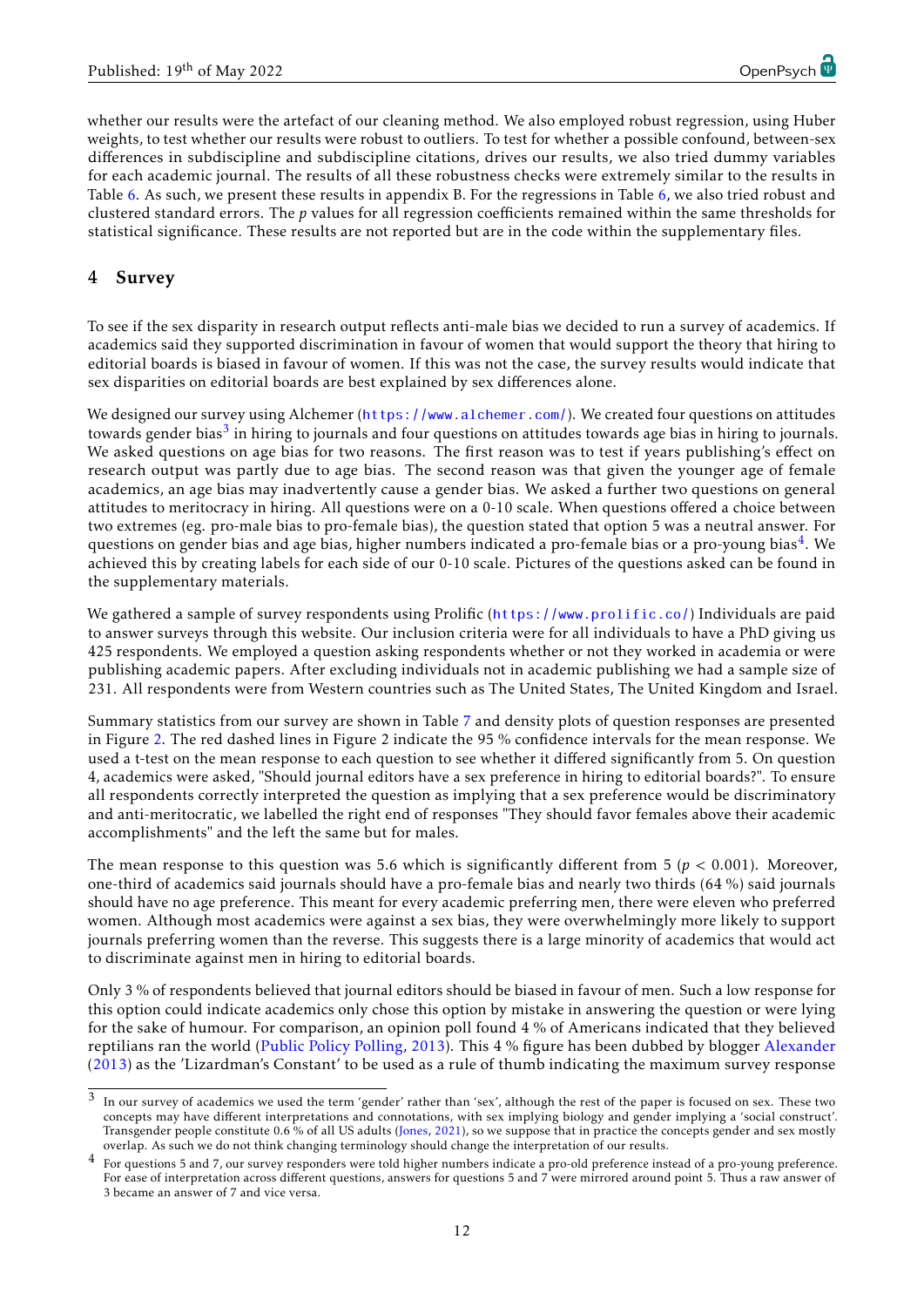<span id="page-12-0"></span>

| Question                                                                                                                                    | Mean Response | t value (A mean<br>response of 5 is<br>the null hypoth-<br>esis) | Percent of re-<br>sponses below<br>5 | Percent of re-<br>sponses at 5 | Percent of re-<br>sponses above<br>5 | number of re-<br>sponses |
|---------------------------------------------------------------------------------------------------------------------------------------------|---------------|------------------------------------------------------------------|--------------------------------------|--------------------------------|--------------------------------------|--------------------------|
| Q1. Is age diversity in<br>editorial boards impor-<br>tant?                                                                                 | $6.8***$      | 11.9                                                             | 13%                                  | 8%                             | 79%                                  | 231                      |
| Q2. Is sex diversity in<br>editorial boards impor-<br>tant?                                                                                 | $7.5***$      | 15.3                                                             | 13%                                  | 5%                             | 82%                                  | 231                      |
| Q3. Should journal edi-<br>tors have an age prefer-<br>ence in hiring to edito-<br>rial boards? (Pick 5 for<br>no age preference)           | $5.3***$      | 3.8                                                              | $8\%$                                | 71%                            | 21%                                  | 231                      |
| Q4. Should journal ed-<br>itors have a sex prefer-<br>ence in hiring to edito-<br>rial boards? (Pick 5 for<br>no sex preference)            | $5.6***$      | 6.6                                                              | 3%                                   | 64%                            | 33%                                  | 231                      |
| O5. Do older academics<br>have a greater aptitude<br>for academic research<br>than younger academics<br>(Pick 5 for no age differ-<br>ence) | 5.1           | 1.1                                                              | 21%                                  | 55%                            | 24%                                  | 231                      |
| Q6.<br>Do female aca-<br>demics have a greater ap-<br>titude for academic re-<br>search than men? (Pick<br>5 for no sex difference)         | 5.1           | 1.7                                                              | 4%                                   | 87%                            | 9%                                   | 231                      |
| Q7. Do you think jour-<br>nal editors have an age<br>preference in hiring to<br>editorial boards? (Pick<br>5 for no age preference)         | $3.8***$      | $-9.9$                                                           | 62%                                  | 24%                            | 13%                                  | 231                      |
| Q8. Do you think jour-<br>nal editors have a sex<br>preference in hiring to<br>editorial boards? (Pick<br>5 for no sex preference)          | $3.9***$      | $-10.0$                                                          | 55%                                  | 35%                            | 10%                                  | 231                      |
| Q9.<br>How important<br>do you think academic<br>merit *should be* for hir-<br>ing to editorial boards?                                     | $8.1***$      | 26.2                                                             | 3%                                   | $4\%$                          | 93%                                  | 231                      |
| Q. 10 How important<br>do you think academic<br>merit currently is for hir-<br>ing to editorial boards?                                     | $6.8***$      | 14.2                                                             | 13%                                  | 10%                            | 77%                                  | 231                      |

## Table 7: Survey Results.

*Notes:* Critical values p<0.05, |t| > 1.96; p < 0.01, |t| > 2.60 ; p < 0.001, |t| > 3.3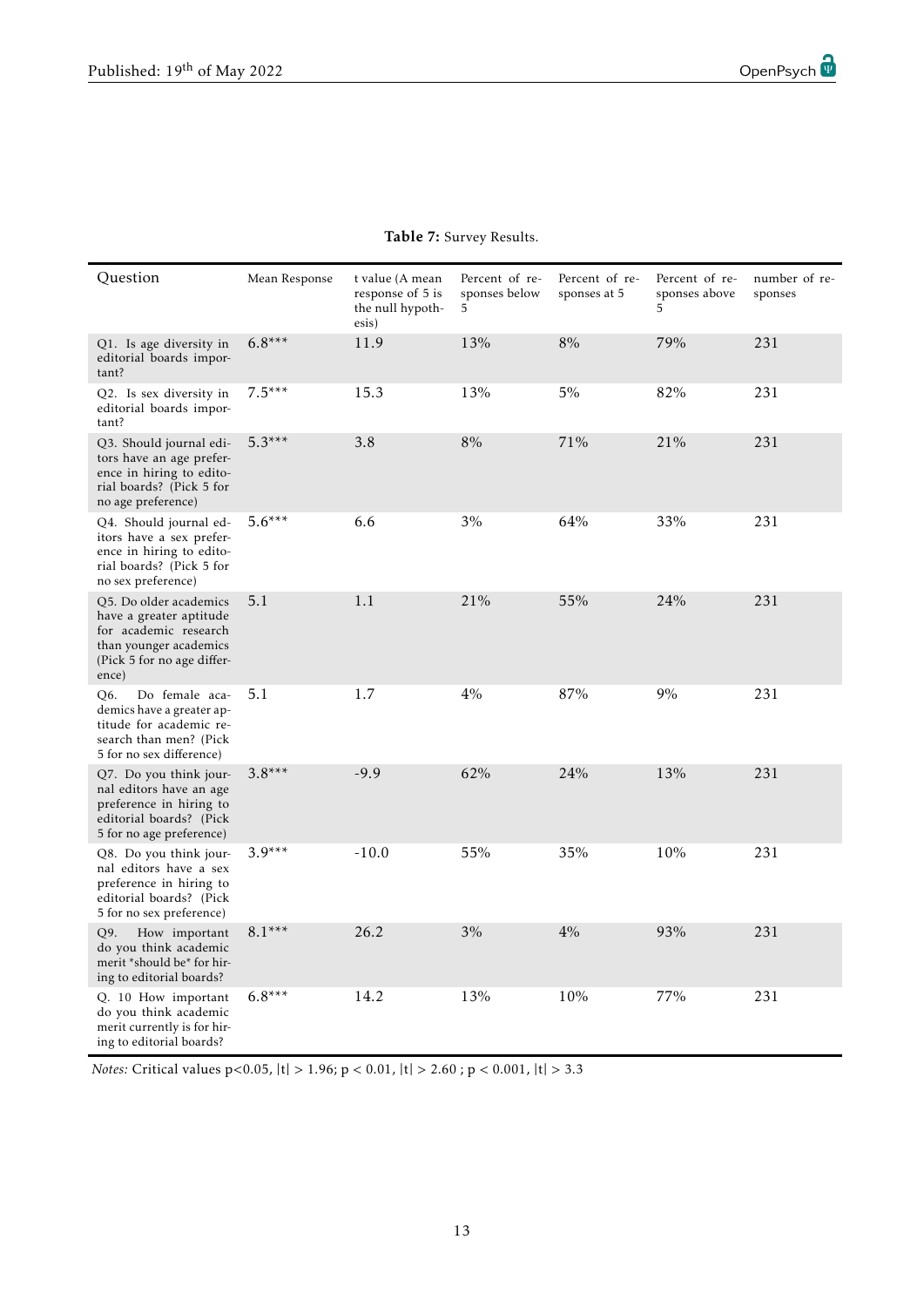<span id="page-13-0"></span>

Figure 2: Density plots of survey responses. Note: red dashed lines indicated 95 % confidence intervals for the mean response

that may be explained by mistakes or malice on the respondents' behalves. Since support for anti-female discrimination is lower than the Lizardman's Constant we should be sceptical whether any respondents actually support bias against women at all.

The results suggest that there is a large minority of academics that want to act to discriminate against men to serve on editorial boards. The reverse case of academics willing to discriminate against women seems extremely rare.

In our model of research output on editorial boards, we found scholars with more years of publishing performed better. This might not just be due to older scholars having more experience but a result of biased lower requirements for younger scholars. In question 3 academics were asked, "Should journal editors have an age preference in hiring to editorial boards?". The mean answer was 5.3 indicating an average pro-young bias. It was significantly different from the no bias response of  $5$  ( $p < 0.001$ ). 21 % supported a pro-young bias, 71 % supported no bias and 8 % supported a pro-old bias. These results, whilst not as extreme as the sex responses, indicate a moderate pro-young bias in academia; nearly three academics preferred young academics for every one that supported older academics.

These results indicate that academics are far more likely to be biased in favour of women and younger scholars. As such, female academics are likely advantaged over men not only because of their sex but also because of their relative youth.

In addition to asking academics whether they had an age or sex preference, we asked them whether they thought journal editors were biased. For the sex question, the mean answer was 3.9 and for age 3.8. These differed significantly from 5 ( $p < 0.001$ ), suggesting that academics thought journals were biased in favour of men and older scholars. So whilst academics are biased in favour of women and young people, they simultaneously believe other academics have the opposite bias. This result seems somewhat paradoxical. We speculate in the discussion that academics have such a strong anti-male bias that it deludes them into thinking that academia has the opposite bias.

What motivates the academics to prefer young and female academics? In Question 2 we asked, "Is gender diversity in editorial boards important". Question 1 asked the same but age diversity. A response of O meant diversity was "not important", whilst a response of 10 indicated that diversity was "very important". Mean responses were 7.5 for sex diversity and 6.8 for age diversity. 82 % and 79 % gave responses above 5 for sex and age diversity respectively. With responses overwhelmingly closer to 10 than 0, it seems academics place much value on diversity.

We also asked academics whether they believed men and older scholars have greater aptitude for academic research than female and young scholars. The mean response to both questions was 5.1 which was not significantly different from 5. This indicates academics believed neither sex had a greater aptitude for research,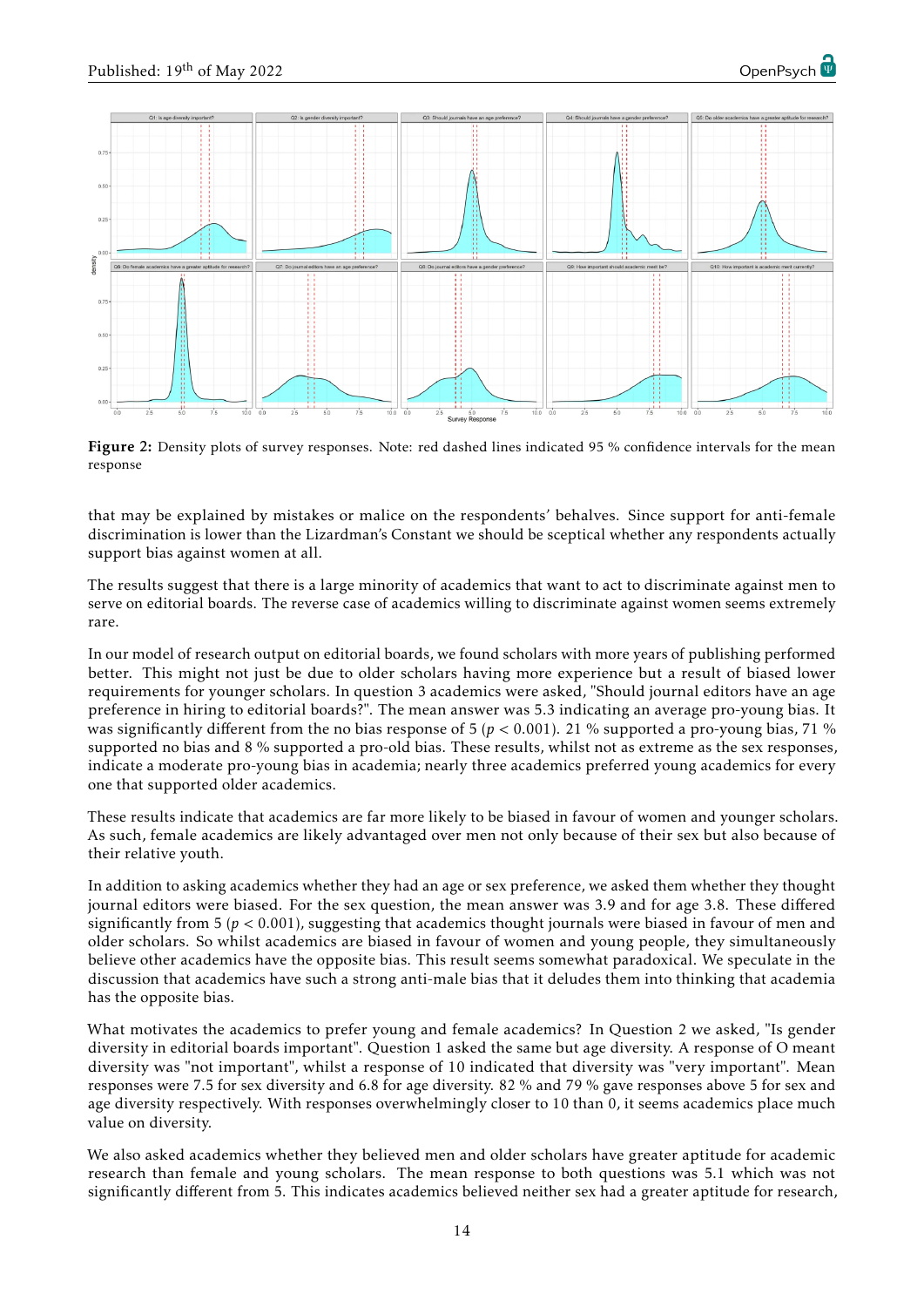despite the fact men tend to receive more citations [\(Abramo et al.,](#page-17-2) [2009;](#page-17-2) [D'Amico et al.,](#page-18-4) [2011;](#page-18-4) [Dion et al.,](#page-18-5) [2018;](#page-18-5) [Huang et al.,](#page-19-0) [2020;](#page-19-0) [Maliniak et al.,](#page-20-0) [2013;](#page-20-0) [Bird,](#page-17-3) [2011\)](#page-17-3), academic awards [\(Chan & Torgler,](#page-17-4) [2020;](#page-17-4) [Lincoln et al.,](#page-19-1) [2012\)](#page-19-1) and are more likely to be considered eminent in their field [\(Murray,](#page-20-1) [2003\)](#page-20-1). It also suggests academics believe that young scholars are just as good as older scholars

In Table [8](#page-15-0) we present a correlation matrix of all our survey questions to better examine what makes scholars prefer women. Concern for sex diversity (Question 2) correlates at 0.34 (*p* < 0.001) with belief that journal editors should prefer women (Question 4). Curiously, concern for age diversity (Question 1) does not appear to correlate with belief that journal editors should prefer younger scholars (Question 3). This could suggest that whilst academics prefer women for the sake of diversity, preference for younger scholars is not to do with a general concern for age diversity. This could be because some scholars that believe in age diversity think this requires more older scholars to be represented on journal boards.

In our survey, we found no statistically significant belief that younger or female scholars had a greater aptitude than older or male scholars. This could indicate that bias against men is so strong amongst academics that they refuse to believe in greater male academic ability. We find belief in higher female aptitude (Question 6) correlates at 0.22 (*p* < 0.001) with a preference for hiring women (Question 4). This would support the idea that bias in favour of women is motivating bias regarding their ability and also discrimination in favour of women. The belief that journals are biased against women (Question 8) had a small negative correlation (-0.12) with a preference to discriminate in women (Question 4). This could suggest that discrimination in favour of women is motivated by countering perceived injustices against women. However, this correlation was not statistically significant.

### 5 Discussion and Limitations

Our results have shown that men substantially outperform women on editorial boards in Political Science, Psychology and Anthropology between 0.10-0.45 standard deviations in research output depending on model specification. These results are robust, remaining stable when different measures of research output are used, when journal effects are controlled for, when robust regression was used in addition to OLS and whether or not we cleaned our data to discard outliers (including clearly erroneous data). In regression results, we found that controlling for years publishing reduces the male advantage in research output, implying men in our sample have been publishing for longer. We are uncertain about the reasons for this, but suggest that:

- (1) older scholars have had more time to publish papers;
- (2) younger cohorts of scholars are worse than older ones and;
- (3) journals could have a pro-old age bias.

Overall we can be confident that male research output is higher than women's on editorial boards. This is unlikely under the hypothesis of anti-female bias which predicts that women have a higher research output. The regression results update our prior beliefs away from anti-female discrimination and towards the possibilities of anti-male discrimination and higher performance amongst male academics. To further explore the hypothesis of anti-male bias, we surveyed academics on their attitudes to gender bias. We found that whilst most academics were opposed to discrimination, they were eleven times more likely to support discrimination in favour of women than against with regards to hiring to editorial boards Moreover, support for anti-male discrimination represented only a trivial 3 % of our sample. This further supports the idea that there is anti-male bias in hiring to editorial boards Academics also supported discrimination in favour of younger scholars. This means the moderating effect of years publishing on the sex disparity in research output may be because age bias indirectly creates a sex bias.

There are some limitations to our research methods. There may be potential errors in our data gathering because of human error or Google Scholar making errors. Nonetheless, we do not believe any such data errors could substantially alter our results. This is because our results were extremely similar when using different dependent variables, both when we included and excluded outliers and when we used robust regression. Furthermore, when citations on Google Scholar have been compared with citations on the Web of Science database no sex bias was found [\(Andersen & Nielsen,](#page-17-17) [2018\)](#page-17-17). This suggests any errors from Google Scholar are unlikely to cause bias in our results.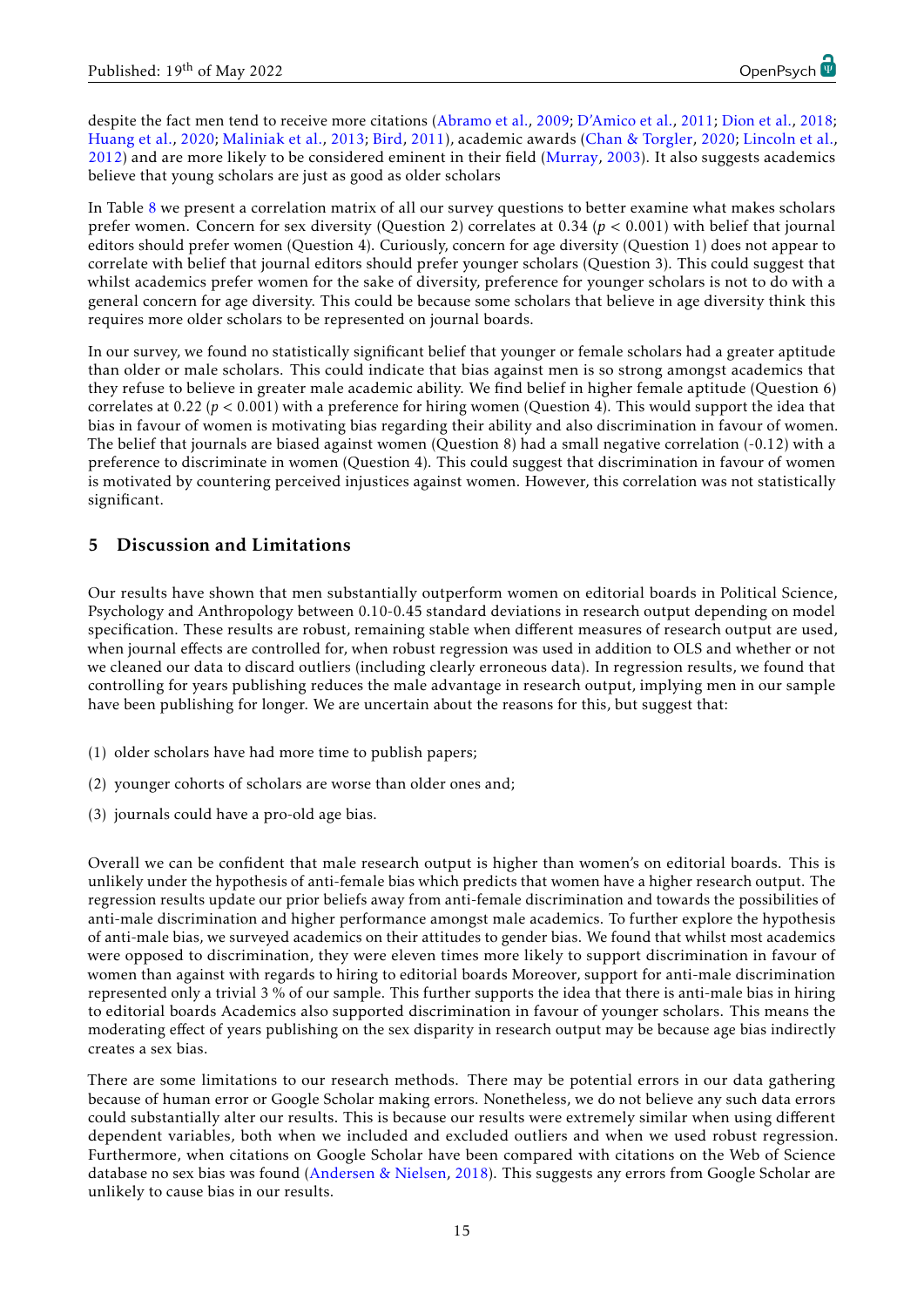<span id="page-15-0"></span>

| Question                                                                                                                                          | Q1.          | Q2.          | Q3.          | Q4.          | Q5.          | Q <sub>6</sub> . | Q7.          | Q8.          | Q <sub>9</sub> | Q10. |
|---------------------------------------------------------------------------------------------------------------------------------------------------|--------------|--------------|--------------|--------------|--------------|------------------|--------------|--------------|----------------|------|
| Q1. Is age diversity<br>in editorial boards<br>important?                                                                                         | $\mathbf{1}$ |              |              |              |              |                  |              |              |                |      |
| Q2. Is gender di-<br>versity in editorial<br>boards important?                                                                                    | $0.54***$    | $\mathbf{1}$ |              |              |              |                  |              |              |                |      |
| Q3. Should journal<br>editors have an age<br>preference in hiring<br>to editorial boards?<br>(Pick 5 for no age<br>preference)                    | 0.05         | 0.005        | $\mathbf{1}$ |              |              |                  |              |              |                |      |
| Q4. Should jour-<br>nal editors have a<br>gender preference in<br>hiring to editorial<br>boards?<br>(Pick 5)<br>for no gender prefer-<br>ence)    | $0.14*$      | $0.23***$    | $0.34***$    | $\mathbf{1}$ |              |                  |              |              |                |      |
| Q5.<br>Do older<br>academics have a<br>greater aptitude for<br>academic research<br>than younger aca-<br>demics (Pick 5 for<br>no age difference) | 0.02         | 0.07         | 0.04         | 0.03         | $\mathbf{1}$ |                  |              |              |                |      |
| Q6.<br>Do female<br>academics have a<br>greater aptitude for<br>academic research<br>than men? (Pick 5<br>for no gender differ-<br>ence)          | $0.14*$      | $0.17*$      | 0.06         | $0.22***$    | $-0.004$     | $\mathbf{1}$     |              |              |                |      |
| Q7. Do you think<br>journal editors have<br>an age preference in<br>hiring to editorial<br>boards? (Pick 5 for<br>no age preference)              | $-0.04$      | $-0.03$      | $-0.06$      | $-0.11$      | 0.03         | $-0.20**$        | $\mathbf{1}$ |              |                |      |
| Q8. Do you think<br>journal editors have<br>a gender preference<br>in hiring to edito-<br>rial boards? (Pick 5<br>for no gender prefer-<br>ence)  | $-0.11$      | $-0.18**$    | 0.04         | $-0.12$      | $-0.15*$     | 0.004            | $0.18**$     | $\mathbf{1}$ |                |      |
| Q9.<br>How impor-<br>tant do you think<br>merit<br>academic<br>$be^*$<br>for<br>*should<br>hiring to editorial<br>boards?                         | $-0.04$      | $-0.05$      | $-0.10$      | 0.02         | 0.03         | 0.06             | $-0.13$      | 0.07         | $\mathbf{1}$   |      |
| Q10. How impor-<br>tant do you think<br>academic merit cur-<br>rently is for hiring to<br>editorial boards?                                       | $-0.15*$     | 0.01         | 0.07         | $-0.04$      | $-0.17**$    | $-0.07$          | $-0.11$      | $0.17*$      | $0.16*$        | 1    |

Table 8: Survey Correlation Matrix.

\**p* < 0.05; \*\**p* < 0.01; \*\*\**p* < 0.001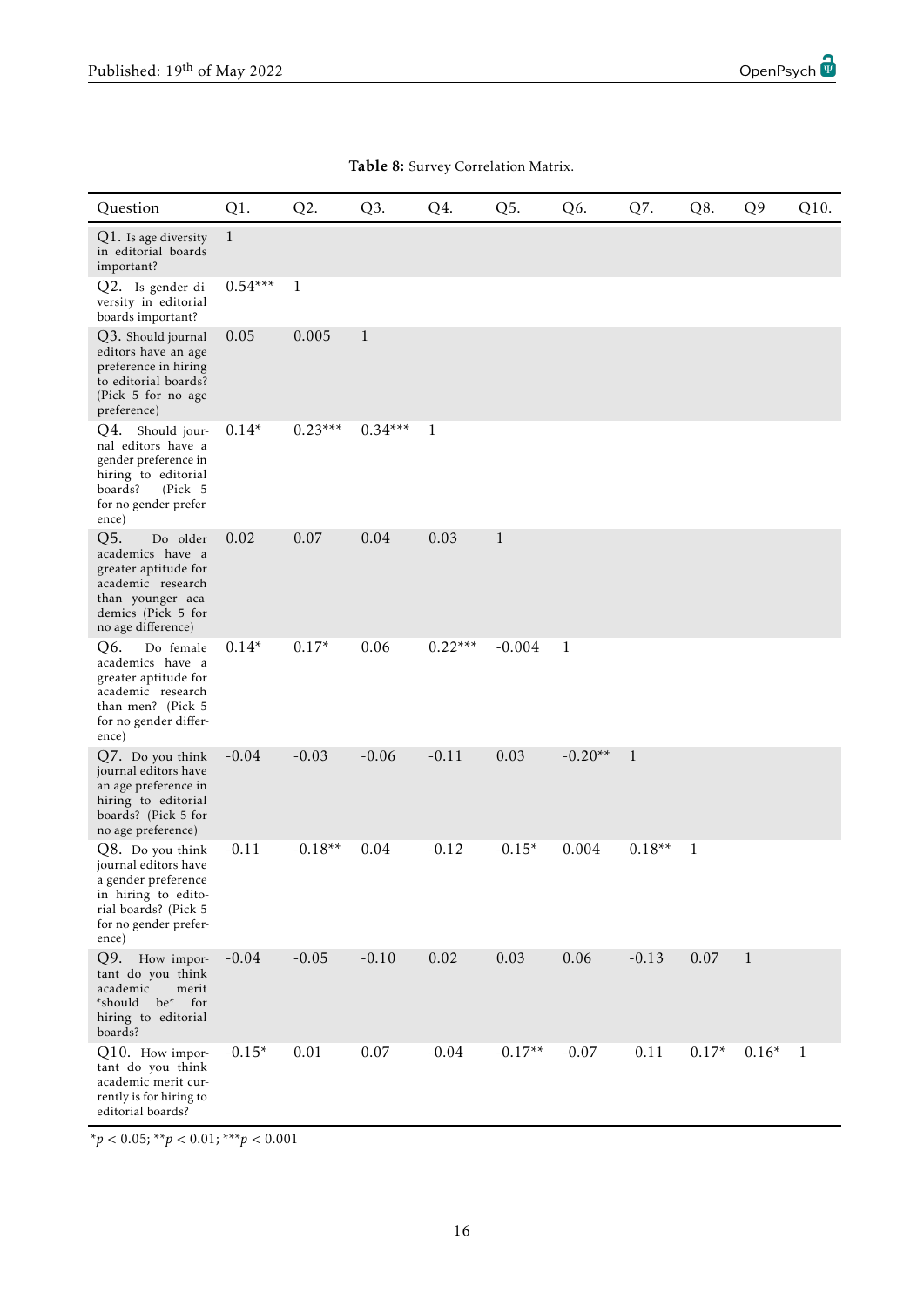A limitation of our survey work of academics is that the respondents may not be a representative sample. Respondents were people who supplemented their income by answering online surveys, suggesting our respondents were disproportionately poor and possibly poorly performing academics. It could be that academics near the bottom of the career ladder have different attitudes to discrimination than those higher up, such as journal editors. We sampled 'elite' journals, with the greatest citations per paper, creating further differences to the academics in our survey sample. It is possible that whilst our respondents wanted to discriminate against men, journal editors may discriminate against women. Nonetheless, this hypothesis seems very unlikely. The fact that top publishers and journals are supporting affirmative action in favour of women [\(Bayazit,](#page-17-10) [2020;](#page-17-10) [Elsevier,](#page-18-12) [2021a,](#page-18-12)[b;](#page-18-13) [Lundine et al.,](#page-19-9) [2018;](#page-19-9) [Nature,](#page-20-11) [2017\)](#page-20-11) would suggest that high performing academics share the same attitudes to sex bias as our surveyed academics who are likely poor performing Moreover, academics at elite institutions are overwhelmingly left-wing, which is associated with having pro-female preferences [\(Winegard et al.,](#page-21-9) [2018\)](#page-21-9), suggesting editors of top journals are likely to share the same preferences. For example, 39 % of elite American liberal arts colleges have no registered Republican professors [\(Langbert,](#page-19-14) [2018\)](#page-19-14).

Another limitation, pointed out by a reviewer, of our survey is the possible ambiguities of our questions. In our questions we gave a 0-10 scale, with 0 and 10 labelled as extreme responses and 5 as intermediate. For example, in question 4 on whether editors should have a preference for women, 10 was labelled. "They should favor females above their academic accomplishments", 0 was given the same label but for men and 5 was labelled as no preference. As such, the difference between 1-4 and 6-9 was not defined although we meant higher numbers to represent more pro-female preferences. Some respondents may not have realised that these intermediate values represented different points on the dimension of pro- male to pro-female preferences. Nonetheless, we do not think any ambiguity in our questions have distorted our results. Respondents were given the opportunity to gave feedback, but did not make comments about the scale of our questions being confusing. Furthermore, a visual inspection of the results in Figure [2](#page-13-0) show smooth distributions, with modal answers not always being 0, 5 or 10, suggesting respondents correctly interpreted the other values on our 0-10 scale.

The fact that many academics and publishers are concerned that academia has an anti-female bias would seem to make the theory of anti-male bias unlikely if these academics were rational in their claims. However, this also poses a paradox, if so many academics are publicly against anti-female discrimination how can academia still be so biased against women? For example, in our survey results, whilst academics on net supported discrimination in favour of women and younger scholars they believed other academics who ran journals had the opposite biases.

[Clark & Winegard](#page-18-19) [\(2020\)](#page-18-19) explain this paradox by arguing that the pervasive narrative of misogyny could itself be caused by academia and society at large having an anti-male bias This could be an example of preference falsification [\(Kuran,](#page-19-18) [1997\)](#page-19-18), whereby individuals lie about their true preferences, or self-deception [\(Trivers,](#page-21-15) [2011\)](#page-21-15) whereby individuals lie to themselves about what is true or desirable to avoid the reputational costs of breaking social taboos. After all, there are large incentives to believe in the value of diversity and affirmative action. Academics who do not support affirmative action for women or diversity might be shunned or even 'cancelled' by their overwhelmingly left-wing colleagues, if they are hired at all. For example, Cern physicist Alessandro Strumia lost his job for publicly arguing that higher male performance in academia was not a result of discrimination. This theory would also explain why, in our survey results, academics do not believe in sex differences in academic aptitude despite greater male average intelligence [\(Lynn,](#page-19-4) [1994;](#page-19-4) ?; ?; [Lynn & Irwing,](#page-19-6) [2004;](#page-19-6) [Nyborg,](#page-20-4) [2005\)](#page-20-4), greater variance in male intelligence [\(Baye & Monseur,](#page-17-7) [2016\)](#page-17-7) and the overwhelming representation of men as eminent figures in science [\(Darwin,](#page-18-9) [1871;](#page-18-9) [Murray,](#page-20-1) [2003\)](#page-20-1).

We find some evidence supportive of the [Clark & Winegard](#page-18-19) [\(2020\)](#page-18-19) view, those who were more strongly biased against men, more strongly believed academia was biased against women. Although this could be a rational desire to balance the scale, it could also illustrate anti-male bias making scholars biased in their evaluation of academia. We also found that academics' female sex preference was associated with a belief in greater female aptitude, despite lower female publication metrics. Indicating that sex biases can distort academic's non-normative beliefs about sex in academia.

We cannot determine whether editorial boards have previously exhibited a bias against women because our data are not longitudinal, but we can be reasonably confident that they do not now. As such, affirmative action policies for editorial boards may be undermining meritocracy. In Gary Becker's taste discrimination model of the labour market (1971), profit-seeking firms should employ discriminated groups because they are accepting of lower wages Likewise, journals looking for top talent could do well in recruiting men other editorial boards have ignored.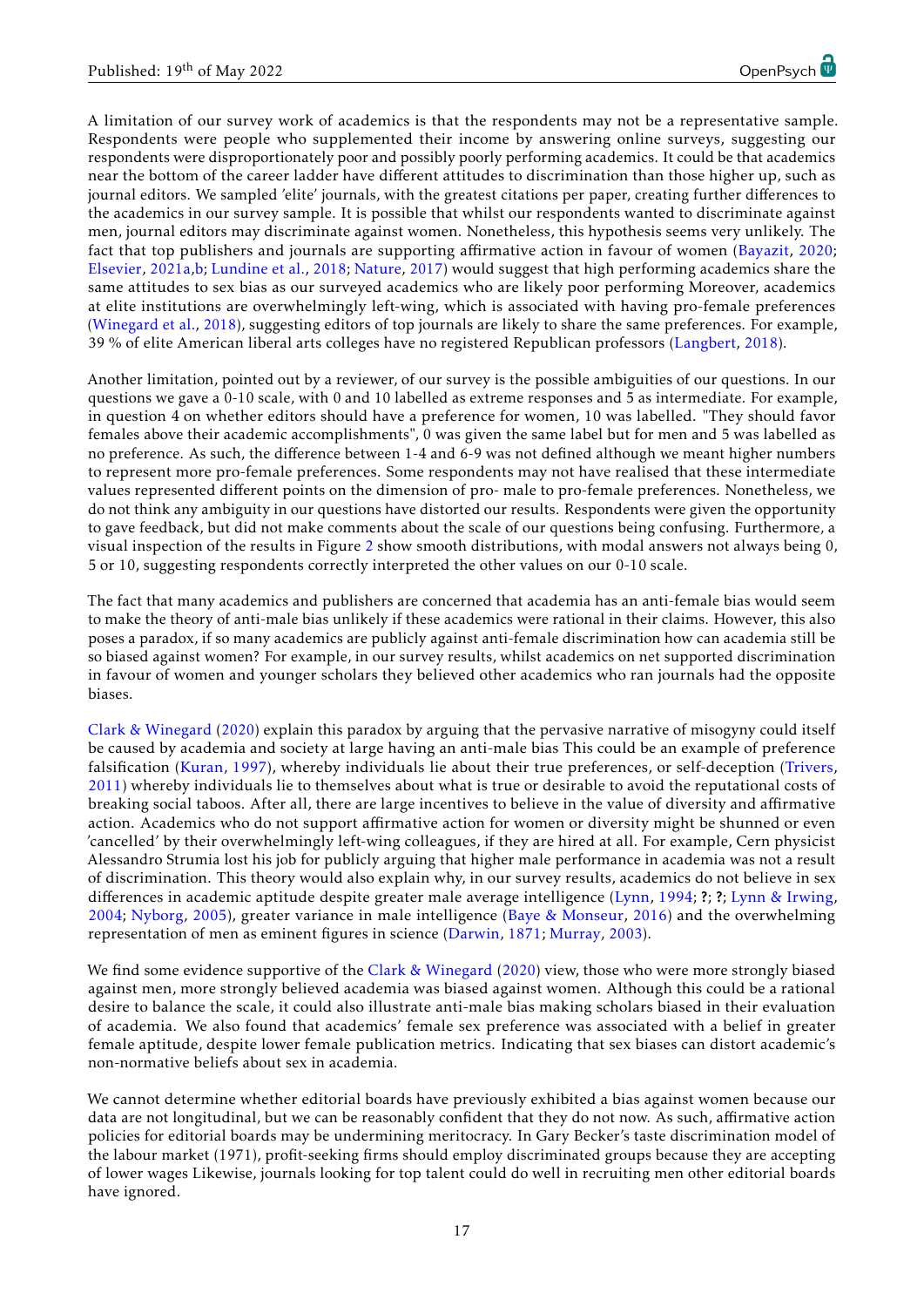#### References

- <span id="page-17-2"></span>Abramo, G., D'Angelo, C., & Caprasecca, A. (2009). Gender differences in research productivity: A bibliometric analysis of the italian academic system. *Scientometrics*, *79*(3), 517–539. doi: [10.1007/s11192-007-2046-8](https://dx.doi.org/10.1007/s11192-007-2046-8)
- <span id="page-17-9"></span>Addis, E., & Villa, P. (2003). The editorial boards of italian economics journals: Women, gender, and social networking. *Feminist Economics*, *9*(1), 75-91.
- <span id="page-17-6"></span>Ahmad, S. (2017). Family or future in the academy? *Review of Educational Research*, *87*(1), 204–239. doi: [10.3102/0034654316631626](https://dx.doi.org/10.3102/0034654316631626)
- <span id="page-17-1"></span>Aiston, S. (2014). Leading the academy or being led? hong kong women academics. *Higher Education Research & Development*, *33*(1), 59–72. doi: [10.1080/07294360.2013.864618](https://dx.doi.org/10.1080/07294360.2013.864618)
- <span id="page-17-15"></span>Akcigit, U., Pearce, J., & Prato, M. (2020). *Tapping into talent: Coupling education and innovation policies for economic growth*. Cambridge, MA: National Bureau of Economic Research. doi: [10.3386/w27862](https://dx.doi.org/10.3386/w27862)
- <span id="page-17-16"></span>Alexander, S. (2013). *Lizardman's constant is 4%.* Retrieved from [https://slatestarcodex.com/2013/04/12/](https://slatestarcodex.com/2013/04/12/noisy-poll-results-and-reptilian-muslim-climatologists-from-mars/) [noisy-poll-results-and-reptilian-muslim-climatologists-from-mars/](https://slatestarcodex.com/2013/04/12/noisy-poll-results-and-reptilian-muslim-climatologists-from-mars/)
- <span id="page-17-8"></span>Amrein, K., Langmann, A., Fahrleitner-Pammer, A., Pieber, T. R., & Zollner-Schwetz, I. (2011). Women underrepresented on editorial boards of 60 major medical journals. *Gender Medicine*, *8*(6), 378-387. doi: [https://doi.org/10.1016/j.genm.2011.10.007](https://dx.doi.org/https://doi.org/10.1016/j.genm.2011.10.007)
- <span id="page-17-17"></span>Andersen, J. P., & Nielsen, M. W. (2018). Google scholar and web of science: Examining gender differences in citation coverage across five scientific disciplines. *Journal of Informetrics*, *12*(3), 950-959. doi: [https://](https://dx.doi.org/https://doi.org/10.1016/j.joi.2018.07.010) [doi.org/10.1016/j.joi.2018.07.010](https://dx.doi.org/https://doi.org/10.1016/j.joi.2018.07.010)
- <span id="page-17-13"></span>Austin, D. E., & Jackson, M. (2019). Benevolent and hostile sexism differentially predicted by facets of rightwing authoritarianism and social dominance orientation. *Personality and Individual Differences*, *139*, 34-38. doi: [https://doi.org/10.1016/j.paid.2018.11.002](https://dx.doi.org/https://doi.org/10.1016/j.paid.2018.11.002)
- <span id="page-17-10"></span>Bayazit, K. (2020). Kumsal bayazit at eu gender in science symposium: "we must make progress across all dimensions of diversity.". *Elsevier*. Retrieved from [https://www.elsevier.com/connect/kumsal-bayazit](https://www.elsevier.com/connect/kumsal-bayazit-at-eu-gender-in-science-symposium) [-at-eu-gender-in-science-symposium](https://www.elsevier.com/connect/kumsal-bayazit-at-eu-gender-in-science-symposium)
- <span id="page-17-7"></span>Baye, A., & Monseur, C. (2016). Gender differences in variability and extreme scores in an international context. *Large-scale Assessments in Education*, *4*(1), 1. doi: [10.1186/s40536-015-0015-x](https://dx.doi.org/10.1186/s40536-015-0015-x)
- <span id="page-17-11"></span>Becker, G. (1971). *The economics of discrimination* (2nd ed.). Chicago: University of Chicago Press (Economics research studies of the Economics Research Center of the University of Chicago).
- <span id="page-17-3"></span>Bird, K. S. (2011). Do women publish fewer journal articles than men? sex differences in publication productivity in the social sciences. *British Journal of Sociology of Education*, *32*(6), 921-937. doi: [10.1080/](https://dx.doi.org/10.1080/01425692.2011.596387) [01425692.2011.596387](https://dx.doi.org/10.1080/01425692.2011.596387)
- <span id="page-17-5"></span>Boston College Center For Work and Family. (2019). *Expanded paid parental leave measuring the impact of leave on work & family.* Retrieved from [https://www.prweb.com/releases/boston\\_college\\_center\\_for\\_work](https://www.prweb.com/releases/boston_college_center_for_work_family_examines_expanded_paid_parental_leave_in_the_workplace/prweb16700674.htm) [\\_family\\_examines\\_expanded\\_paid\\_parental\\_leave\\_in\\_the\\_workplace/prweb16700674.htm](https://www.prweb.com/releases/boston_college_center_for_work_family_examines_expanded_paid_parental_leave_in_the_workplace/prweb16700674.htm)
- <span id="page-17-14"></span>Bruna, S., Fullerton, H., Király1, G., & Bruna, E. (2017). *The gatekeeper project: Crowdsourced examination of the gender composition of anthropology journals.* Retrieved from [https://www.seanbruna.com/wp-content/](https://www.seanbruna.com/wp-content/uploads/2017/12/AAA-Poster-2017-Final_WATERMK.pptx.pdf) [uploads/2017/12/AAA-Poster-2017-Final\\_WATERMK.pptx.pdf](https://www.seanbruna.com/wp-content/uploads/2017/12/AAA-Poster-2017-Final_WATERMK.pptx.pdf)
- <span id="page-17-12"></span>Carlsson, M., Finseraas, H., Midtbøen, A. H., & Rafnsdóttir, G. L. (2020). Gender Bias in Academic Recruitment? Evidence from a Survey Experiment in the Nordic Region. *European Sociological Review*, *37*(3), 399–410. doi: [10.1093/esr/jcaa050](https://dx.doi.org/10.1093/esr/jcaa050)
- <span id="page-17-0"></span>Ceci, S. J., Ginther, D. K., Kahn, S., & Williams, W. M. (2014). Women in academic science: A changing landscape. *Psychological Science in the Public Interest*, *15*(3), 75-141. doi: [10.1177/1529100614541236](https://dx.doi.org/10.1177/1529100614541236)
- <span id="page-17-4"></span>Chan, H., & Torgler, B. (2020). Gender differences in performance of top cited scientists by field and country. *Scientometrics*, *125*(3), 2421–2447. doi: [10.1007/s11192-020-03733-w](https://dx.doi.org/10.1007/s11192-020-03733-w)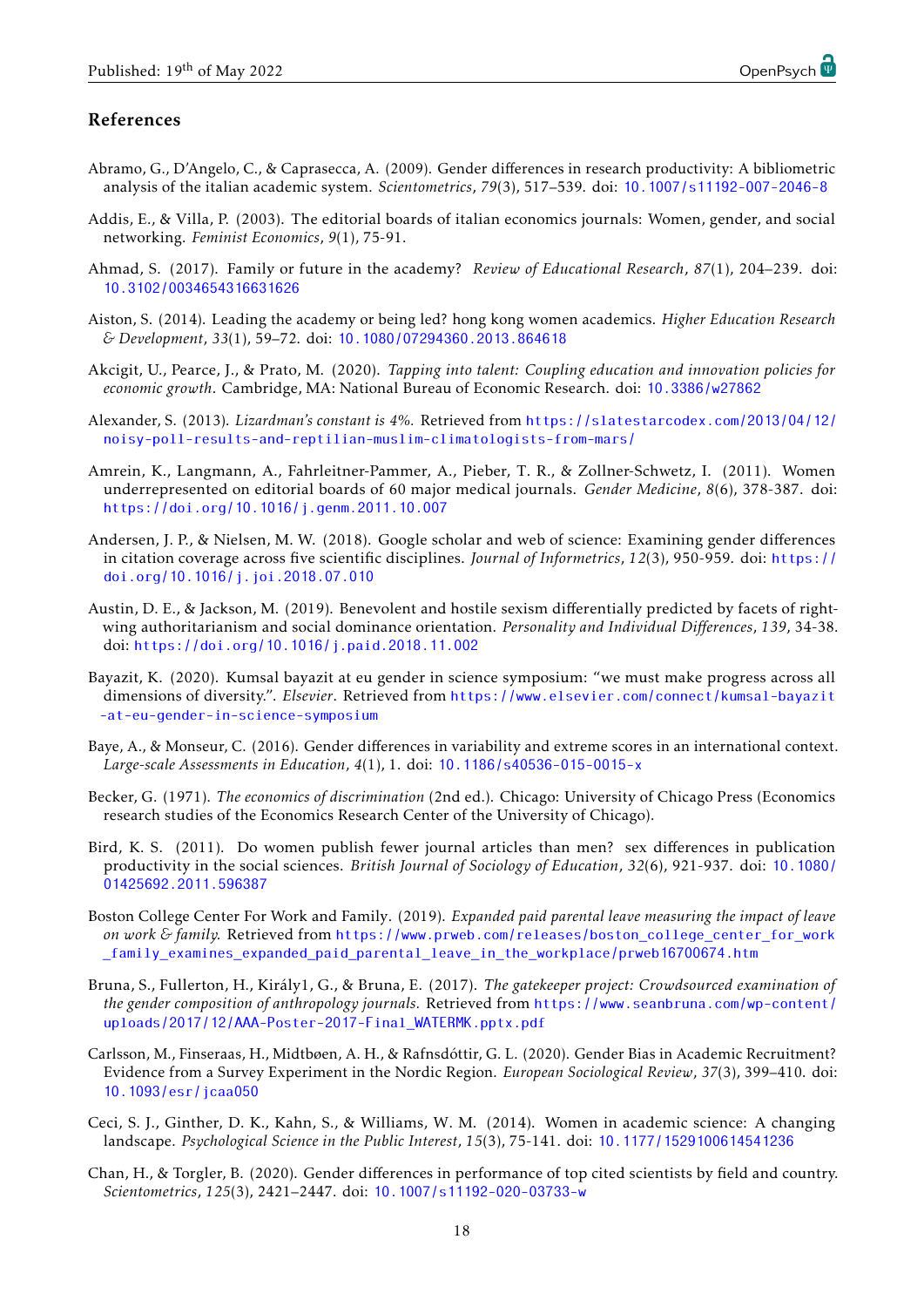- <span id="page-18-10"></span>Cho, A. H., Johnson, S. A., Schuman, C. E., Adler, J. M., Gonzalez, O., Graves, S. J., . . . Bruna, E. M. (2014). Women are underrepresented on the editorial boards of journals in environmental biology and natural resource management. *PeerJ*, *2*, e542. doi: [10.7717/peerj.542](https://dx.doi.org/10.7717/peerj.542)
- <span id="page-18-15"></span>Christopher, A. N., & Mull, M. S. (2006). Conservative ideology and ambivalent sexism. *Psychology of Women Quarterly*, *30*(2), 223-230. doi: [10.1111/j.1471-6402.2006.00284.x](https://dx.doi.org/10.1111/j.1471-6402.2006.00284.x)
- <span id="page-18-19"></span>Clark, C., & Winegard, B. (2020). *The myth of pervasive misogny.* Retrieved from [https://quillette.com/](https://quillette.com/2020/07/27/the-myth-of-pervasive-misogyny/) [2020/07/27/the-myth-of-pervasive-misogyny/](https://quillette.com/2020/07/27/the-myth-of-pervasive-misogyny/)
- <span id="page-18-4"></span>D'Amico, R., Vermigli, P., & Canetto, S. (2011). Publication productivity and career advancement by female and male psychology faculty: The case of italy. *Journal of Diversity in Higher Education*, *4*(3), 175–184. doi: [10.1037/a0022570](https://dx.doi.org/10.1037/a0022570)
- <span id="page-18-9"></span>Darwin, C. (1871). *The descent of man, and selection in sex.*
- <span id="page-18-5"></span>Dion, M. L., Sumner, J. L., & Mitchell, S. M. (2018). Gendered citation patterns across political science and social science methodology fields. *Political Analysis*, *26*(3), 312–327. doi: [10.1017/pan.2018.12](https://dx.doi.org/10.1017/pan.2018.12)
- <span id="page-18-0"></span>Dunkin, M. (1991). Determinants of academic career advancement at an australian university. *Higher Education Research & Development*, *10*(2), 115-131. doi: [10.1080/0729436910100201](https://dx.doi.org/10.1080/0729436910100201)
- <span id="page-18-8"></span>Dutton, E., & Charlton, B. (2016). *The genius famine: Why we need geniuses, why they're dying out, why we must rescue them*. University of Buckingham Press.
- <span id="page-18-12"></span>Elsevier. (2021a). Elsevier's journals' now displaying editors' gender in support of diversity. *Elsevier*. Retrieved from [https://www.elsevier.com/about/press-releases/corporate/elseviers-journals-now](https://www.elsevier.com/about/press-releases/corporate/elseviers-journals-now-displaying-editors-gender-in-support-of-diversity) [-displaying-editors-gender-in-support-of-diversity](https://www.elsevier.com/about/press-releases/corporate/elseviers-journals-now-displaying-editors-gender-in-support-of-diversity)
- <span id="page-18-13"></span>Elsevier. (2021b). Inclusion & diversity advisory board. *Elsevier*. Retrieved from [https://www.elsevier.com/](https://www.elsevier.com/about/inclusion-diversity-board) [about/inclusion-diversity-board](https://www.elsevier.com/about/inclusion-diversity-board)
- <span id="page-18-16"></span>Evans, H. P.-H., J., & Robinson, D. (2005). Women's involvement in educational psychology journals from 1976 to 2004. *Educational Psychology Review*, *17*(3), 263–271. doi: [10.1007/s10648-005-5619-1](https://dx.doi.org/10.1007/s10648-005-5619-1)
- <span id="page-18-6"></span>Ferriman, K., Lubinski, D., & Benbow, C. (2009). Work preferences, life values, and personal views of top math/science graduate students and the profoundly gifted: Developmental changes and gender differences during emerging adulthood and parenthood. *Journal of Personality and Social Psychology*, *97*(3), 517–532. doi: [10.1037/a0016030](https://dx.doi.org/10.1037/a0016030)
- <span id="page-18-14"></span>Foschi, M., Lai, L., & Sigerson, K. (1994). Gender and double standards in the assessment of job applicants. *Social Psychology Quarterly*, *57*(4), 326. doi: [10.2307/2787159](https://dx.doi.org/10.2307/2787159)
- <span id="page-18-7"></span>Fox, M. F. (2005). Gender, family characteristics, and publication productivity among scientists. *Social Studies of Science*, *35*(1), 131-150. doi: [10.1177/0306312705046630](https://dx.doi.org/10.1177/0306312705046630)
- <span id="page-18-17"></span>Fraga, L. R., Givens, T. E., Pinderhughes, D. M., Avalos, M., Covin, W. D., Hagopian, S. F., ... Wallace, S. L. (2011). *Political science in the 21st century: Report of the task force on political science in the 21st century.*
- <span id="page-18-18"></span>Gibbons, J. D., & Fish, M. (1991). Rankings of economics faculties and representation on editorial boards of top journals. *The Journal of Economic Education*, *22*(4), 361–372. Retrieved 2022-05-01, from [http://](http://www.jstor.org/stable/1183356) [www.jstor.org/stable/1183356](http://www.jstor.org/stable/1183356)
- <span id="page-18-1"></span>Ginther, D. K., & Hayes, K. J. (1999, May). Gender differences in salary and promotion in the humanities. *American Economic Review*, *89*(2), 397-402. doi: [10.1257/aer.89.2.397](https://dx.doi.org/10.1257/aer.89.2.397)
- <span id="page-18-2"></span>Ginther, D. K., & Hayes, K. J. (2003). Gender differences in salary and promotion for faculty in the humanities 1977-95. *The Journal of Human Resources*, *38*(1), 34–73. doi: [10.2307/1558755](https://dx.doi.org/10.2307/1558755)
- <span id="page-18-3"></span>Ginther, D. K., & Kahn, S. (2004). Women in economics: Moving up or falling off the academic career ladder? *Journal of Economic Perspectives*, *18*(3), 193–214. doi: [10.1257/0895330042162386](https://dx.doi.org/10.1257/0895330042162386)
- <span id="page-18-11"></span>Hafeez, D. M., Waqas, A., Majeed, S., Naveed, S., Afzal, K. I., Aftab, Z., ... Khosa, F. (2019). Gender distribution in psychiatry journals' editorial boards worldwide. *Comprehensive Psychiatry*, *94*, 152119. doi: [https://doi.org/10.1016/j.comppsych.2019.152119](https://dx.doi.org/https://doi.org/10.1016/j.comppsych.2019.152119)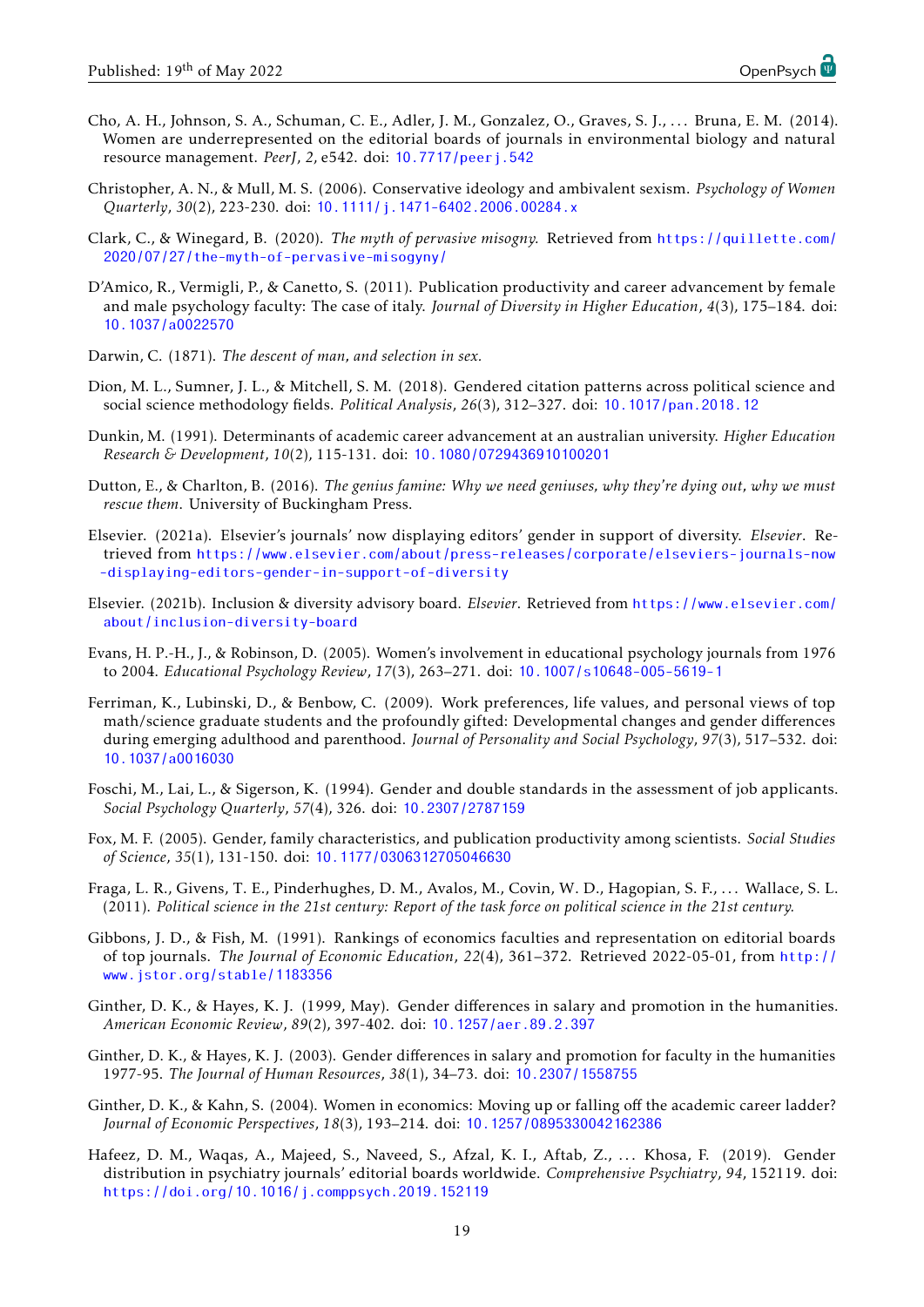- <span id="page-19-3"></span>Helmreich, R., Spence, J., Beane, W., Lucker, G., & Matthews, K. (1980, 11). Making it in academic psychology: Demographic and personality correlates of attainment. *Journal of Personality and Social Psychology*, *39*, 896-908. doi: [10.1037/0022-3514.39.5.896](https://dx.doi.org/10.1037/0022-3514.39.5.896)
- <span id="page-19-2"></span>Herr, J., Roy, R., & Klerman, J. A. (2020, November). Gender differenes in needing and taking leave. *ABT Associates*. Retrieved from [https://www.dol.gov/](https://www.dol.gov/sites/dolgov/files/OASP/evaluation/pdf/WHD_FMLAGenderShortPaper_January2021.pdf?_hsenc=p2ANqtz-8_pduc8RO3z2ye9aSgmKVzgKw5iEj7eoo9wvEz1KHmjEuL86968lsbCPpQ_NWZeW1-zlzsZm8t0YeUJ8gjqXX26qJRiAR7tBz8ldt4hvagpsU4eGM) [sites/dolgov/files/OASP/evaluation/pdf/WHD\\_FMLAGenderShortPaper\\_January2021.pdf?](https://www.dol.gov/sites/dolgov/files/OASP/evaluation/pdf/WHD_FMLAGenderShortPaper_January2021.pdf?_hsenc=p2ANqtz-8_pduc8RO3z2ye9aSgmKVzgKw5iEj7eoo9wvEz1KHmjEuL86968lsbCPpQ_NWZeW1-zlzsZm8t0YeUJ8gjqXX26qJRiAR7tBz8ldt4hvagpsU4eGM) [\\_hsenc=p2ANqtz-8\\_pduc8RO3z2ye9aSgmKVzgKw5iEj7eoo9wvEz1KHmjEuL86968lsbCPpQ\\_NWZeW1](https://www.dol.gov/sites/dolgov/files/OASP/evaluation/pdf/WHD_FMLAGenderShortPaper_January2021.pdf?_hsenc=p2ANqtz-8_pduc8RO3z2ye9aSgmKVzgKw5iEj7eoo9wvEz1KHmjEuL86968lsbCPpQ_NWZeW1-zlzsZm8t0YeUJ8gjqXX26qJRiAR7tBz8ldt4hvagpsU4eGM) [-zlzsZm8t0YeUJ8gjqXX26qJRiAR7tBz8ldt4hvagpsU4eGM](https://www.dol.gov/sites/dolgov/files/OASP/evaluation/pdf/WHD_FMLAGenderShortPaper_January2021.pdf?_hsenc=p2ANqtz-8_pduc8RO3z2ye9aSgmKVzgKw5iEj7eoo9wvEz1KHmjEuL86968lsbCPpQ_NWZeW1-zlzsZm8t0YeUJ8gjqXX26qJRiAR7tBz8ldt4hvagpsU4eGM)
- <span id="page-19-16"></span>Higher Education Statistics Agency. (2021, 30 April). *Academic staff by academic cost centre, sex and academic year.* Retrieved from <https://www.hesa.ac.uk/data-and-analysis/staff/chart-6>
- <span id="page-19-13"></span>Hodson, G., MacInnis, C. C., & Busseri, M. A. (2017). Bowing and kicking: Rediscovering the fundamental link between generalized authoritarianism and generalized prejudice. *Personality and Individual Differences*, *104*, 243-251. Retrieved from <https://www.sciencedirect.com/science/article/pii/S0191886916309199> doi: [https://doi.org/10.1016/j.paid.2016.08.018](https://dx.doi.org/https://doi.org/10.1016/j.paid.2016.08.018)
- <span id="page-19-0"></span>Huang, J., Gates, A. J., Sinatra, R., & Barabási, A.-L. (2020). Historical comparison of gender inequality in scientific careers across countries and disciplines. *Proceedings of the National Academy of Sciences*, *117*(9), 4609-4616. doi: [10.1073/pnas.1914221117](https://dx.doi.org/10.1073/pnas.1914221117)
- <span id="page-19-7"></span>Ioannidou, E., & Rosiana, A. (2015). Under-representation of women on dental journal editorial boards. *PLOS ONE*, *10*(1). doi: [10.1371/journal.pone.0116630](https://dx.doi.org/10.1371/journal.pone.0116630)
- <span id="page-19-17"></span>Jones, J. M. (2021). *Lgbt identification rises to 5.6% in latest u.s. estimate.* Retrieved from [https://news.gallup](https://news.gallup.com/poll/329708/lgbt-identification-rises-latest-estimate.aspx) [.com/poll/329708/lgbt-identification-rises-latest-estimate.aspx](https://news.gallup.com/poll/329708/lgbt-identification-rises-latest-estimate.aspx)
- <span id="page-19-11"></span>Kahn, S., & Ginther, D. (2017). Women and stem. *Cambridge, MA: National Bureau of Economic Research*, w23525. Retrieved from <http://www.nber.org/papers/w23525> doi: [10.3386/w23525](https://dx.doi.org/10.3386/w23525)
- <span id="page-19-15"></span>Kleijn, M. D., Jayabalasingham, B., Falk-Krzesinski, H. J., Collins, T., Kuiper-Hoyng, L., Cingolani, I., . . . et al. (2020). The researcher journey through a gender lens: An examination of research participation, career progression and perceptions across the globe. *Elsevier*. Retrieved from [https://www.elsevier.com/](https://www.elsevier.com/connect/gender-report) [connect/gender-report](https://www.elsevier.com/connect/gender-report)
- <span id="page-19-18"></span>Kuran, T. (1997). *Private truths, public lies: the social consequences of preference falsification* (1st ed.). Harvard University Press.
- <span id="page-19-14"></span>Langbert, M. (2018, 04). Homogenous: The political affiliations of elite liberal arts college faculty. *Academic Questions*, *31*, 1-12. doi: [10.1007/s12129-018-9700-x](https://dx.doi.org/10.1007/s12129-018-9700-x)
- <span id="page-19-1"></span>Lincoln, A. E., Pincus, S., Koster, J. B., & Leboy, P. S. (2012). The matilda effect in science: Awards and prizes in the us, 1990s and 2000s. *Social Studies of Science*, *42*(2), 307-320. doi: [10.1177/0306312711435830](https://dx.doi.org/10.1177/0306312711435830)
- <span id="page-19-10"></span>Lindsey, D. (1976). Distinction, achievement, and editorial board membership. *American Psychologist*, *31*(11), 799–804. doi: [10.1037/0003-066X.31.11.799](https://dx.doi.org/10.1037/0003-066X.31.11.799)
- <span id="page-19-12"></span>Lord, T. (1987). A look at spatial abilities in undergraduate women science majors. *Journal of Research in Science Teaching*, *24*(8), 757–767. doi: [10.1002/tea.3660240808](https://dx.doi.org/10.1002/tea.3660240808)
- <span id="page-19-9"></span>Lundine, J., Bourgeault, I. L., Clark, J., Heidari, S., & Balabanova, D. (2018). The gendered system of academic publishing. *The Lancet*, *391*(10132), 1754–1756. doi: [10.1016/S0140-6736\(18\)30950-4](https://dx.doi.org/10.1016/S0140-6736(18)30950-4)
- <span id="page-19-8"></span>Luoto, S. (2020). Sex differences in people and things orientation are reflected in sex differences in academic publishing. *Journal of Informetrics*, *14*(2), 101021. doi: [https://doi.org/10.1016/j.joi.2020.101021](https://dx.doi.org/https://doi.org/10.1016/j.joi.2020.101021)
- <span id="page-19-4"></span>Lynn, R. (1994). Sex differences in intelligence and brain size: A paradox resolved. *Personality and Individual Differences*, *17*(2), 257-271. doi: [https://doi.org/10.1016/0191-8869\(94\)90030-2](https://dx.doi.org/https://doi.org/10.1016/0191-8869(94)90030-2)
- <span id="page-19-5"></span>Lynn, R. (2017). Sex differences in intelligence: The developmental theory. *Mankind Quarterly*, *58*(1), 9-42. doi: [10.46469/mq.2017.58.1.2](https://dx.doi.org/10.46469/mq.2017.58.1.2)
- <span id="page-19-6"></span>Lynn, R., & Irwing, P. (2004). Sex differences on the progressive matrices: A meta-analysis. *Intelligence*, *32*(5), 481-498. doi: [https://doi.org/10.1016/j.intell.2004.06.008](https://dx.doi.org/https://doi.org/10.1016/j.intell.2004.06.008)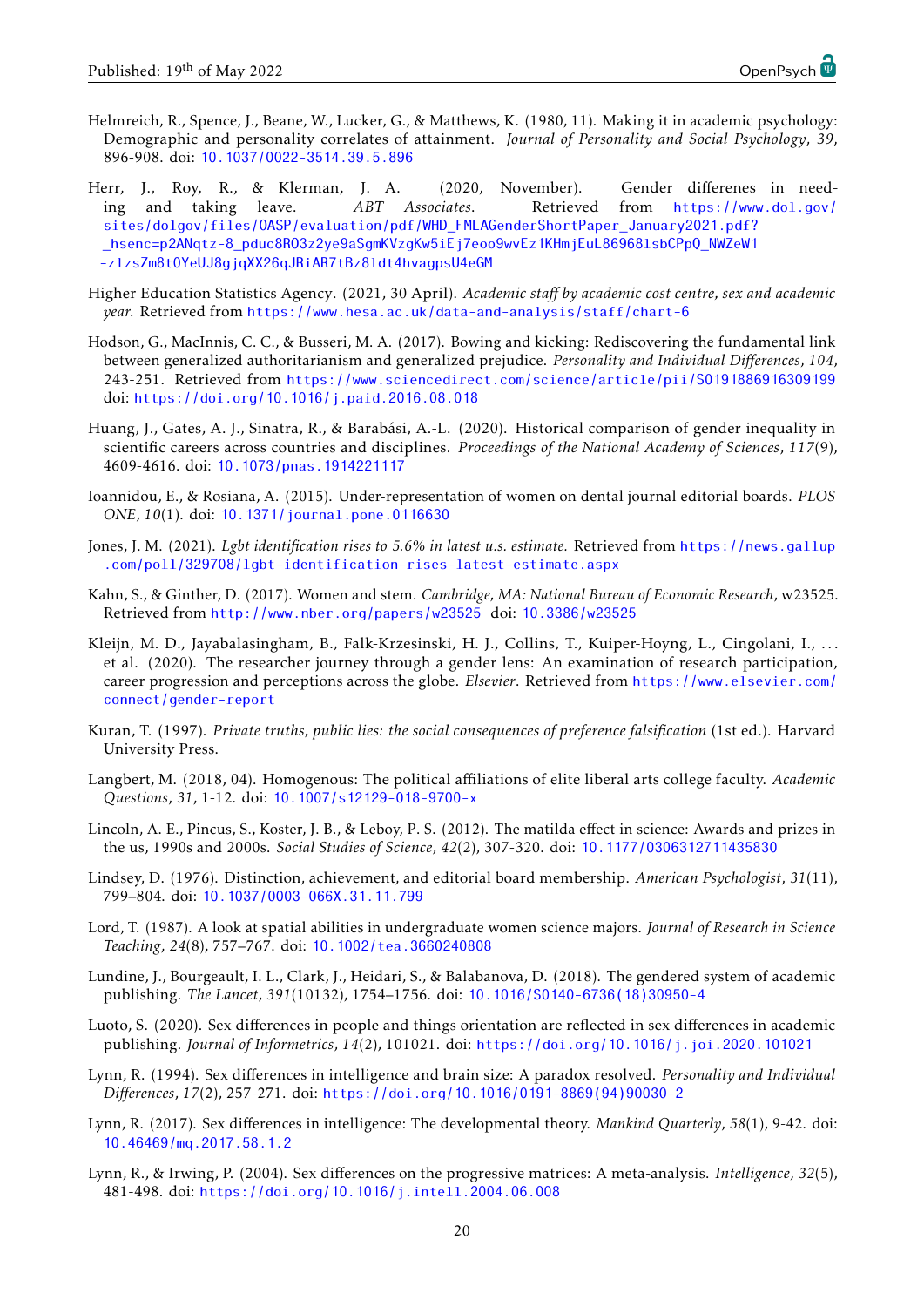- <span id="page-20-3"></span>Lynn, R., & Mikk, J. (2009). National iqs predict educational attainment in math, reading and science across 56 nations. *Intelligence*, *37*(3), 305-310. doi: [https://doi.org/10.1016/j.intell.2009.01.002](https://dx.doi.org/https://doi.org/10.1016/j.intell.2009.01.002)
- <span id="page-20-12"></span>Madison, G., & Fahlman, P. (2021). Sex differences in the number of scientific publications and citations when attaining the rank of professor in sweden. *Studies in Higher Education*, *46*(12), 2506-2527. doi: [10.1080/03075079.2020.1723533](https://dx.doi.org/10.1080/03075079.2020.1723533)
- <span id="page-20-0"></span>Maliniak, D., Powers, R., & Walter, B. F. (2013). The gender citation gap in international relations. *International Organization*, *67*(4), 889–922. doi: [10.1017/S0020818313000209](https://dx.doi.org/10.1017/S0020818313000209)
- <span id="page-20-18"></span>Martinez, E. D., Botos, J., Dohoney, K. M., Geiman, T. M., Kolla, S. S., Olivera, A., . . . Cohen-Fix, O. (2007). Falling off the academic bandwagon: Women are more likely to quit at the postdoc to principal investigator transition'. *EMBO reports*, *8*(11), 977–981. doi: [10.1038/sj.embor.7401110](https://dx.doi.org/10.1038/sj.embor.7401110)
- <span id="page-20-6"></span>Mauleón, E., Hillán, L., Moreno, L., Gómez, I., & Bordons, M. (2013). Assessing gender balance among journal authors and editorial board members. *Scientometrics*, *95*(1), 87–114. doi: [10.1007/s11192-012-0824-4](https://dx.doi.org/10.1007/s11192-012-0824-4)
- <span id="page-20-10"></span>Mazov, N., & Gureev, V. (2016). The editorial boards of scientific journals as a subject of scientometric research: A literature review. *Scientific and Technical Information Processing*, *43*(3), 144–153. doi: [10.3103/](https://dx.doi.org/10.3103/S0147688216030035) [S0147688216030035](https://dx.doi.org/10.3103/S0147688216030035)
- <span id="page-20-8"></span>Metz, I., & Harzing, A. (2012). An update of gender diversity in editorial boards: a longitudinal study of management journals. *Personnel Review*, *41*(3), 283–300. doi: [10.1108/00483481211212940](https://dx.doi.org/10.1108/00483481211212940)
- <span id="page-20-7"></span>Metz, I., & Harzing, A.-W. (2009). Gender diversity in editorial boards of management journals. *Academy of Management Learning & Education*, *8*(4), 540–557. doi: [10.5465/amle.8.4.zqr540](https://dx.doi.org/10.5465/amle.8.4.zqr540)
- <span id="page-20-2"></span>Meyers, M. (2013). The war on academic women: Reflections on postfeminism in the neoliberal academy. *Journal of Communication Inquiry*, *37*(4), 274-283. doi: [10.1177/0196859913505619](https://dx.doi.org/10.1177/0196859913505619)
- <span id="page-20-19"></span>Miller, D. I., & Wai, J. (2015). The bachelor's to ph.d. stem pipeline no longer leaks more women than men: a 30-year analysis. *Frontiers in Psychology*, *6*. doi: [10.3389/fpsyg.2015.00037](https://dx.doi.org/10.3389/fpsyg.2015.00037)
- <span id="page-20-9"></span>Morton, M. J., & Sonnad, S. S. (2007). Women on professional society and journal editorial boards. *Journal of the National Medical Association*, *99*(7), 764–771.
- <span id="page-20-13"></span>Moss-Racusin, C. A., Dovidio, J. F., Brescoll, V. L., Graham, M. J., & Handelsman, J. (2012). Science faculty's subtle gender biases favor male students. *Proceedings of the National Academy of Sciences*, *109*(41), 16474-16479. doi: [10.1073/pnas.1211286109](https://dx.doi.org/10.1073/pnas.1211286109)
- <span id="page-20-17"></span>Mumford, K. (2016, 04). On gender, research discipline and being an economics journal editor in the uk. , 15– 19. Retrieved from [https://eprints.whiterose.ac.uk/97744/1/Gender\\_Composition\\_of\\_Editorial](https://eprints.whiterose.ac.uk/97744/1/Gender_Composition_of_Editorial_Boards_in_Economics_March_17_2016.pdf) Boards in Economics March 17 2016.pdf
- <span id="page-20-1"></span>Murray, C. (2003). *Human accomplishment: the pursuit of excellence in the arts and sciences, 800 bc to 1950* (1st ed.). New York, NY: HarperCollins.
- <span id="page-20-11"></span>Nature. (2017). Gender imbalance in science journals is still pervasive. *Nature*, *541*(7638), 435–436. doi: [10.1038/541435b](https://dx.doi.org/10.1038/541435b)
- <span id="page-20-4"></span>Nyborg, H. (2005). Sex-related differences in general intelligence g, brain size, and social status. *Personality and Individual Differences*, *39*(3), 497-509. doi: [https://doi.org/10.1016/j.paid.2004.12.011](https://dx.doi.org/https://doi.org/10.1016/j.paid.2004.12.011)
- <span id="page-20-14"></span>Over, R. (1981). Representation of women on the editorial boards of psychology journals. *American Psychologist*, *36*(8), 885–891. doi: [10.1037/0003-066X.36.8.885](https://dx.doi.org/10.1037/0003-066X.36.8.885)
- <span id="page-20-5"></span>O'Dea, R. E., Lagisz, M., Jennions, M. D., & Nakagawa, S. (2018). Gender differences in individual variation in academic grades fail to fit expected patterns for stem. *Nature Communications*, *9*(1), 3777. doi: [10.1038/](https://dx.doi.org/10.1038/s41467-018-06292-0) [s41467-018-06292-0](https://dx.doi.org/10.1038/s41467-018-06292-0)
- <span id="page-20-16"></span>Palmer, B., van Assendelft, L., & Stegmaier, M. (2020). Revisiting the presence of women in political science journal editorial positions. *PS: Political Science & Politics*, *53*(3), 499–504. doi: [10.1017/S1049096520000190](https://dx.doi.org/10.1017/S1049096520000190)
- <span id="page-20-15"></span>Palser, E. R., Lazerwitz, M., & Fotopoulou, A. (2021). Gender and geographical disparity in editorial boards of journals in psychology and neuroscience. *bioRxiv*. doi: [10.1101/2021.02.15.431321](https://dx.doi.org/10.1101/2021.02.15.431321)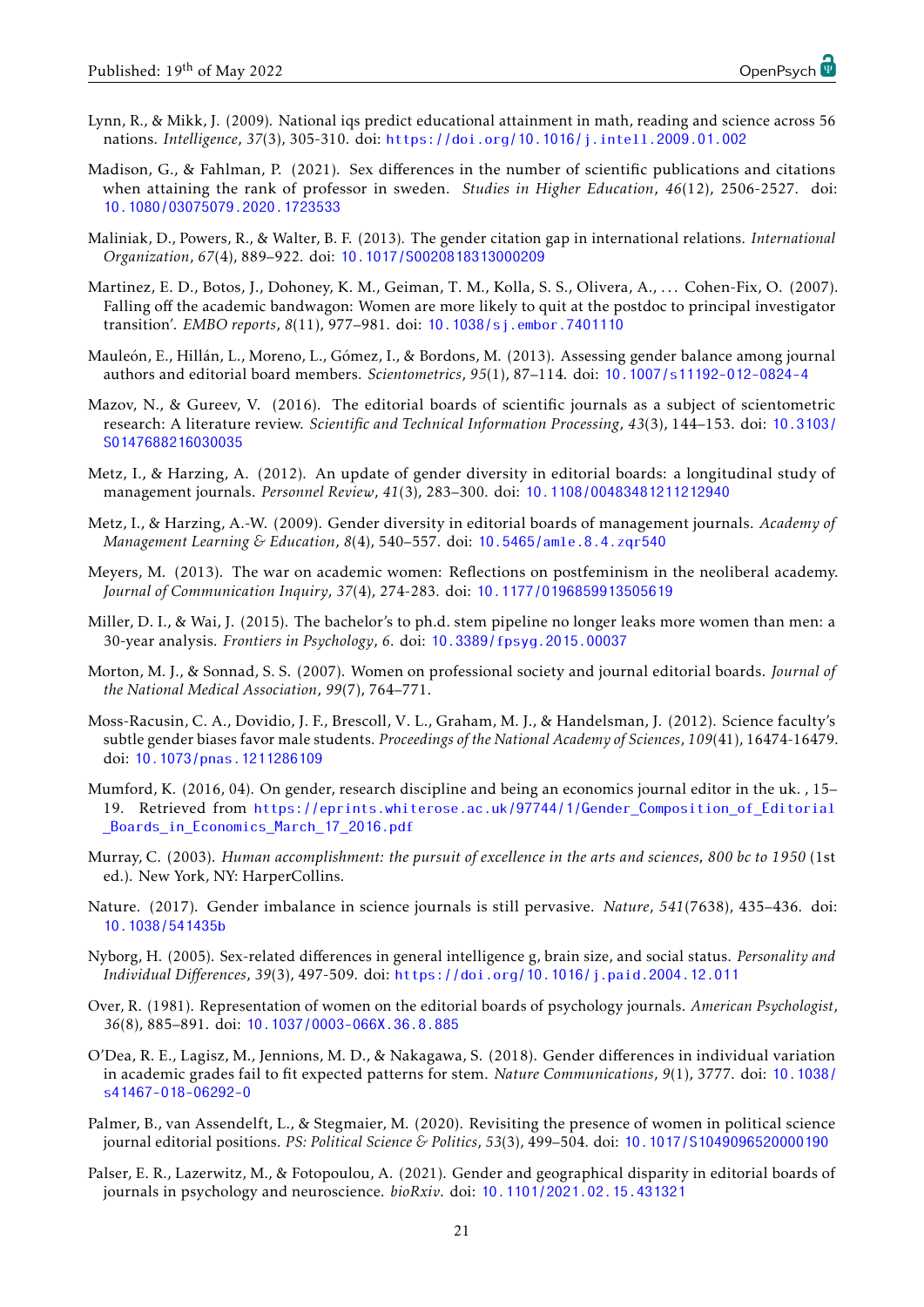- <span id="page-21-14"></span>Public Policy Polling. (2013). Democrats and republicans differ on conspiracy theory beliefs. *Public Policy Polling*. Retrieved from [https://www.publicpolicypolling.com/wp-content/uploads/2017/09/](https://www.publicpolicypolling.com/wp-content/uploads/2017/09/PPP_Release_National_ConspiracyTheories_040213.pdf) [PPP\\_Release\\_National\\_ConspiracyTheories\\_040213.pdf](https://www.publicpolicypolling.com/wp-content/uploads/2017/09/PPP_Release_National_ConspiracyTheories_040213.pdf)
- <span id="page-21-6"></span>Quadlin, N. (2018). The mark of a woman's record: Gender and academic performance in hiring. *American Sociological Review*, *83*(2), 331-360. doi: [10.1177/0003122418762291](https://dx.doi.org/10.1177/0003122418762291)
- <span id="page-21-8"></span>Reilly, D., & Neumann, D. (2013). Gender-role differences in spatial ability: A meta-analytic review. *Sex Roles*, *68*(9–10), 521–535. doi: [10.1007/s11199-013-0269-0](https://dx.doi.org/10.1007/s11199-013-0269-0)
- <span id="page-21-13"></span>Research Papers in Economics Author Service. (2021). *Female representation in economics, as of march 2021.* Retrieved from <https://ideas.repec.org/top/female.html>
- <span id="page-21-10"></span>Robinson, D. H., McKay, D. W., Katayama, A. D., & Fan, A.-C. (1998). Are women underrepresented as authors and editors of educational psychology journals? *Contemporary Educational Psychology*, *23*(3), 331-343. doi: [https://doi.org/10.1006/ceps.1997.0967](https://dx.doi.org/https://doi.org/10.1006/ceps.1997.0967)
- <span id="page-21-12"></span>Ruscio, J., Seaman, F., D'Oriano, C., Stremlo, E., & Mahalchik, K. (2012). Measuring scholarly impact using modern citation-based indices. *Measurement: Interdisciplinary Research and Perspectives*, *10*(3), 123-146. doi: [10.1080/15366367.2012.711147](https://dx.doi.org/10.1080/15366367.2012.711147)
- <span id="page-21-11"></span>Rørstad, K., & Aksnes, D. W. (2015). Publication rate expressed by age, gender and academic position – a large-scale analysis of norwegian academic staff. *Journal of Informetrics*, *9*(2), 317-333. doi: [https://](https://dx.doi.org/https://doi.org/10.1016/j.joi.2015.02.003) [doi.org/10.1016/j.joi.2015.02.003](https://dx.doi.org/https://doi.org/10.1016/j.joi.2015.02.003)
- <span id="page-21-0"></span>Santos, G., & Dang Van Phu, S. (2019). Gender and academic rank in the uk. *Sustainability*, *11*(11), 3171. doi: [10.3390/su11113171](https://dx.doi.org/10.3390/su11113171)
- <span id="page-21-7"></span>Steinpreis, R., Anders, K., & Ritzke, D. (1999). The impact of gender on the review of the curricula vitae of job applicants and tenure candidates: A national empirical study. *Sex Roles*, *41*, 509–528. doi: [10.1023/A:](https://dx.doi.org/10.1023/A:1018839203698) [1018839203698](https://dx.doi.org/10.1023/A:1018839203698)
- <span id="page-21-1"></span>Strumia, A. (2021, 04). Gender issues in fundamental physics: A bibliometric analysis. *Quantitative Science Studies*, *2*(1), 225-253. Retrieved from [https://doi.org/10.1162/qss\\_a\\_00114](https://doi.org/10.1162/qss_a_00114) doi: [10.1162/qss\\_a](https://dx.doi.org/10.1162/qss_a_00114) [\\_00114](https://dx.doi.org/10.1162/qss_a_00114)
- <span id="page-21-3"></span>Tran, U., Hofer, A., & Voracek, M. (2014). Sex differences in general knowledge: Meta-analysis and new data on the contribution of school-related moderators among high-school students. *PLoS ONE*, *9*(10), e110391. doi: [10.1371/journal.pone.0110391](https://dx.doi.org/10.1371/journal.pone.0110391)
- <span id="page-21-15"></span>Trivers, R. (2011). *Deceit and self-deception: fooling yourself the better to fool others*. London: Allen Lane.
- <span id="page-21-16"></span>Venables, W., & Ripley, B. (2010). *Modern applied statistics with s* (4th ed.). New York: Springer (Statistics and computing).
- <span id="page-21-2"></span>Weisberg, Y., DeYoung, C., & Hirsh, J. (2011). Gender differences in personality across the ten aspects of the big five. *Frontiers in Psychology*, *2*. doi: [10.3389/fpsyg.2011.00178](https://dx.doi.org/10.3389/fpsyg.2011.00178)
- <span id="page-21-4"></span>Wiley. (2021). *Editorial office guidelines.* Retrieved from [https://authorservices.wiley.com/editors/](https://authorservices.wiley.com/editors/editorial-office-guidelines/editorial-board.html) [editorial-office-guidelines/editorial-board.html](https://authorservices.wiley.com/editors/editorial-office-guidelines/editorial-board.html)
- <span id="page-21-5"></span>Williams, W. M., & Ceci, S. J. (2015). National hiring experiments reveal 2:1 faculty preference for women on stem tenure track. *Proceedings of the National Academy of Sciences*, *112*(17), 5360-5365. doi: [10.1073/](https://dx.doi.org/10.1073/pnas.1418878112) [pnas.1418878112](https://dx.doi.org/10.1073/pnas.1418878112)
- <span id="page-21-9"></span>Winegard, B., Clark, C., & Hasty, C. (2018). Equalitarianism: A source of liberal bias. *SSRN Electronic Journal [Preprint]*. doi: [10.2139/ssrn.3175680](https://dx.doi.org/10.2139/ssrn.3175680)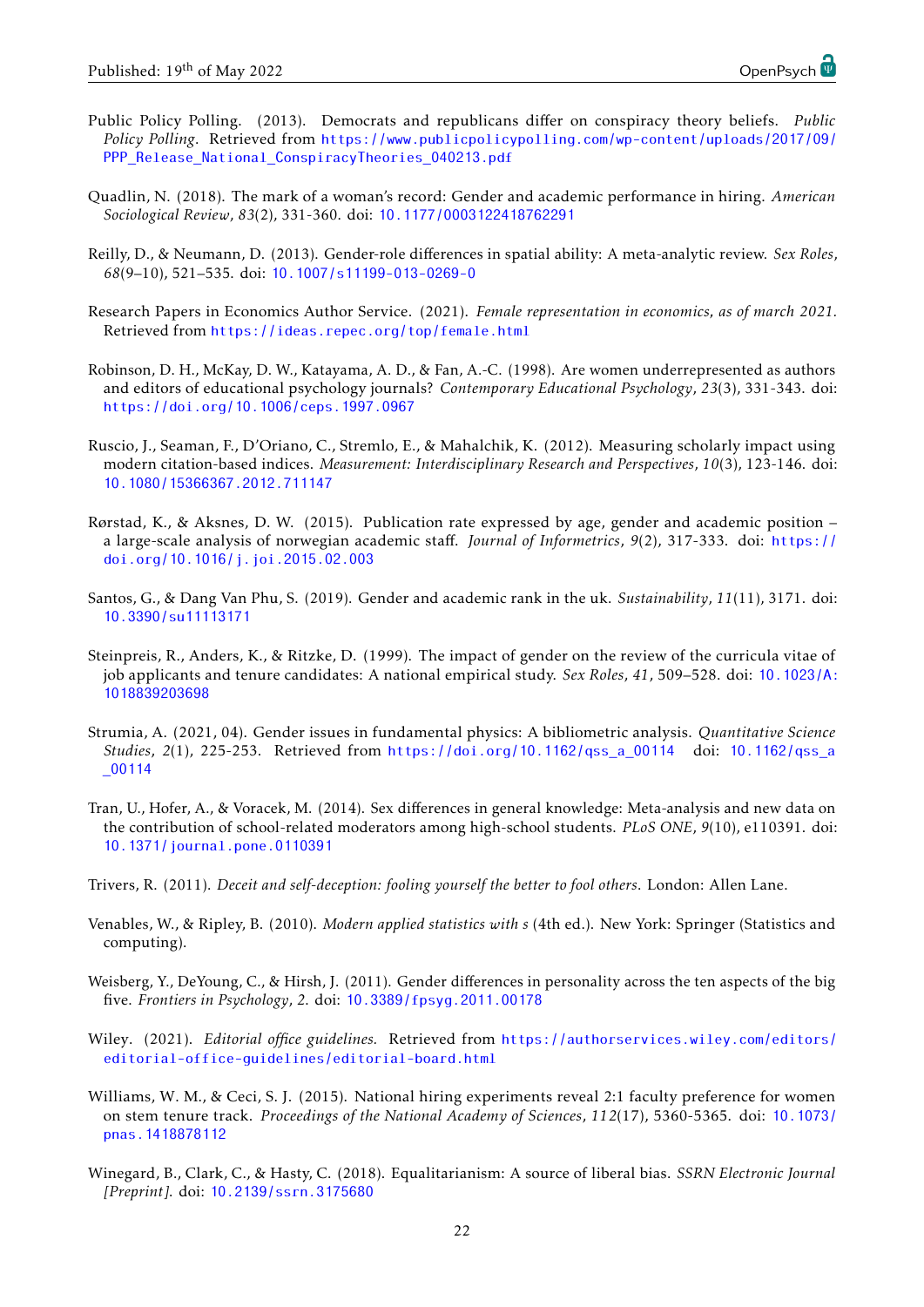## Appendix A

<span id="page-22-0"></span>

| Anthropology Journals                                                    | Economics Journals                                     | Political Science and Interna-<br>tional Relations Journals | Psychology Journals                                                              |
|--------------------------------------------------------------------------|--------------------------------------------------------|-------------------------------------------------------------|----------------------------------------------------------------------------------|
| Journal of Consumer Research                                             | Quarterly Journal of Eco-<br>nomics                    | American Journal of Political<br>Science                    | The Annual Review of Psychol-<br>ogy                                             |
| Journal of Peasant Studies                                               | Journal of Economic Perspec-<br>tives                  | American Political Science Re-<br>view                      | Psychological Bulletin                                                           |
| American Ethnologist                                                     | Brookings Papers on Economic<br>Activity               | International Organization                                  | Psychological Science in the<br>Public Interest                                  |
| Journal of Human Evolution                                               | Journal of Political Economy                           | British Journal of Political Sci-<br>ence                   | International Review of Sport<br>and Exercise Psychology                         |
| Annual Review of Anthropol-<br>ogy                                       | Journal of Economic Literature                         | Political Analysis                                          | Annual Review of Clinical Psy-<br>chology                                        |
| Science, Technology & Human<br>Values                                    | Journal of Financial Economics                         | <b>International Security</b>                               | Annual Review of Organiza-<br>tional Psychology and Organi-<br>zational Behavior |
| Journal of Marriage and Family                                           | Review of Environmental Eco-<br>nomics and Policy      | International Affairs                                       | Personality and Social Psychol-<br>ogy Review                                    |
| American Journal of Physical<br>Anthropology                             | <b>Energy Economics</b>                                | Review of International Orga-<br>nizations                  | Social Issues and Policy Review                                                  |
| Journal of Cross-Cultural Psy-<br>chology                                | American Economic Review                               | Geopolitics, History, and Inter-<br>national Relations      | Journal of Personality and So-<br>cial Psychology                                |
| Evolutionary Anthropology                                                | Economic Policy                                        | Critical Social Policy                                      | Journal of Occupational Health<br>Psychology                                     |
| Games and Culture                                                        | Journal of Finance                                     | European Journal of Interna-<br>tional Relations            | Clinical Psychology Review                                                       |
| <b>Evolutionary Human Sciences</b>                                       | Cambridge Journal of Regions,<br>Economy and Society   | Journal of Peace Research                                   | Educational Psychology Re-<br>view                                               |
| Archaeological and Anthropo-<br>logical Sciences                         | American Economic Journal:<br><b>Applied Economics</b> | Policy and Society                                          | Educational Psychologist                                                         |
| Journal of Racial and Ethnic<br>Health Disparities                       | Econometrica                                           | Global Environmental Politics                               | Current Directions in Psycho-<br>logical Science                                 |
| Race and Social Problems                                                 | Economic Geography                                     | Chinese Journal of Interna-<br>tional Politics              | Trends in Cognitive Sciences                                                     |
| Anthropological Theory                                                   | Review of Economics and<br><b>Statistics</b>           | East European Politics                                      | Developmental Review                                                             |
| Cross-Cultural Research                                                  | Small Business Economics                               | Research and Politics                                       | Behavior Research Methods                                                        |
| Sexualities                                                              | Review of Economics Studies                            | Journal of Conflict Resolution                              | Behaviour Research and Ther-<br>apy                                              |
| Journal of Anthropological Sci-<br>ences                                 | The Review of Financial Stud-<br>ies                   | Security Dialogue                                           | Neuropsychology Review                                                           |
| Human Ecology                                                            | Journal of Business & Eco-<br>nomic Statistics         | Cooperation and Conflict                                    | Psychological Methods                                                            |
| Culture, Medicine, and Psychi-<br>atry                                   | Annual Review of Economics                             | World Politics                                              | Perspectives on Psychological<br>Science                                         |
| Medical Anthropology: Cross<br>Cultural Studies in Health and<br>Illness | Finance Research Letters                               | European Union Politics                                     | European Journal of Psychol-<br>ogy Applied to Legal Context                     |
| Discourse Studies                                                        | World Development                                      | Political Science Research and<br>Methods                   | Computers in Human Behavior                                                      |
| Chinese Sociological Review                                              | Journal of Accounting and Eco-<br>nomics               | Perspectives on Politics                                    | Psychological review                                                             |
| Anthrozoas                                                               | American Economic Journal:<br>Economic Policy          | Democratization                                             | Journal of the Learning Science                                                  |
| of<br>Contemporary<br>Journal<br>Ethnography                             | <b>Ecological Economics</b>                            | Political Studies Review                                    | European Review of Social Psy-<br>chology                                        |
| American Journal of Human Bi-<br>ology                                   | Annual Review of Resource<br>Economics                 | Journal<br>of<br>Contemporary<br>China                      | Trauma, Violence & Abuse                                                         |
| Journal of Eastern African<br>Studies                                    | Journal of Asian Finance, Eco-<br>nomics and Business  | Politics                                                    | Journal of Business and Psy-<br>chology                                          |
| Journal of Human Trafficking                                             | American Economic Journal:<br>Macroeconomics           | International Studies<br>Quar-<br>terly                     | Journal of Applied Psychology                                                    |
| Culture and Psychology                                                   | Oeconomia Copernicana                                  | Geopolitics                                                 | Journal of Behavioral Addic-<br>tions                                            |

#### Table 9: List of Journal Editorial Boards.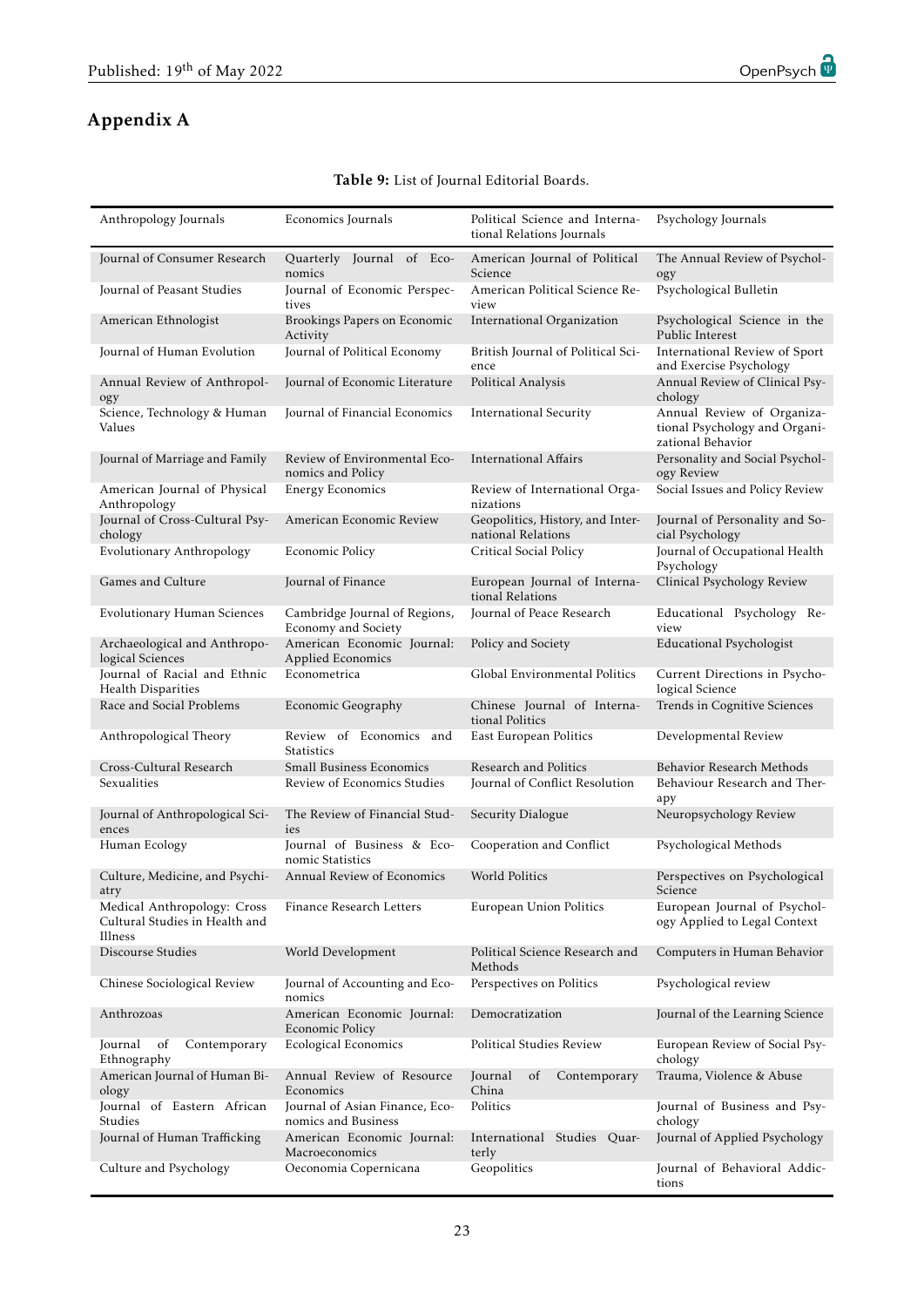## <span id="page-23-0"></span>Appendix B

In Table [10](#page-24-0) we re-run the results of Table [6](#page-10-0) with dummy variables for journals. This is to check whether women have a lower academic output because they prefer subdisciplines that receive fewer citations. Some of the sex coefficients are lower and some higher after controlling for journal effects. In model 2, controlling for journal effects make the sex coefficient lower from -0.10 to -0.09. This makes the coefficient lose its statistical significance at the 5 % level. Given the close consistency of the Table [10](#page-24-0) results and the low p values for coefficients in the other 11 models, it is very likely that model 2 is a false negative.

As a robustness test, we use the robust regression with Huber weights. This approach puts lower weights on observations with a high residual. This is useful for seeing whether lessening the effect of outlier values changes our results. For example, this helps us to be confident that human errors in data gathering or random errors by Google Scholar have not distorted the results. Our robust regressions are created using the *rlm()* function in the R package MASS. For details on the robust regression see [Venables & Ripley](#page-21-16) [\(2010\)](#page-21-16). The Robust regression results are shown in Table [11.](#page-25-0)

The use of robust regression does not seem to change our results substantially. The predicted sex disparity appears approximately the same and is still statistically significant in every model. Likewise, the coefficients for years publishing are the same, rounded to two decimal places.

There are still no significant sex discipline interaction terms. Overall this suggests that outlier observations are not distorting our regression results.

In table 12 we rerun our regression analyses but with the inclusion of individuals that Google Scholar has misattributed 5 or more papers to and without removing outlier observations. We do this to see whether our exclusion of these individuals may have biased our results. The results are almost indistinguishable from the regression results in table 6. Some of the coefficients on sex are slightly different - within 0.03 of the coefficients in table 6. This means our exclusion of 'overattributed individuals' has only changed our estimates of the sex gap in research productivity by a maximum of 0.03 standard deviations. This suggests that our results are not an artefact of our data cleaning process.

In Tables [13,](#page-27-0) [14](#page-28-0) and [15](#page-29-0) we use alternative dependent variables for research output instead of our transformed h-index. The variables employed are the raw h-index and transformed citation and publication counts. There are no notable differences between these regressions and our main results in Table [6.](#page-10-0) This suggests the sex difference in academic output is measurement invariant and not a coincidence or p-hacked result of relying on our transformed *h*-index.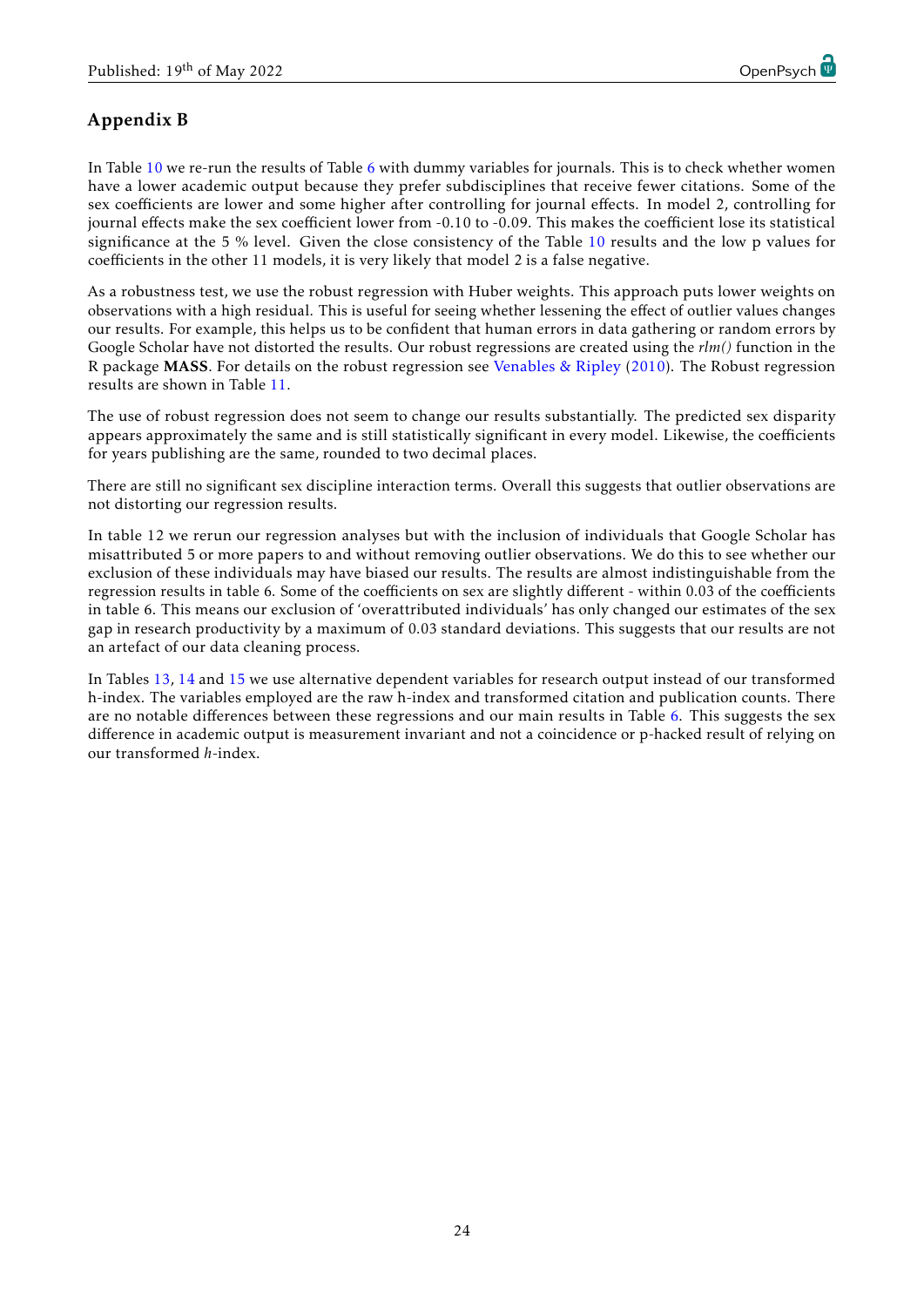<span id="page-24-0"></span>

|                                                                                               |                         | Anthropology         | Psychology           |                                     | Political Science     |                      |                            | Economics            |                                                |                                                                                                                             | All disciplines                              |                                                                        |
|-----------------------------------------------------------------------------------------------|-------------------------|----------------------|----------------------|-------------------------------------|-----------------------|----------------------|----------------------------|----------------------|------------------------------------------------|-----------------------------------------------------------------------------------------------------------------------------|----------------------------------------------|------------------------------------------------------------------------|
| Number<br>Model                                                                               | $\left( \exists\right)$ | (2)                  | $\binom{3}{2}$       | $(\frac{4}{5})$                     | $\widetilde{5}$       | $\widehat{6}$        | $\widehat{\triangleright}$ | $\circled{s}$        | $\left( \begin{matrix} 9 \end{matrix} \right)$ | (10)                                                                                                                        | (11)                                         | (12)                                                                   |
| Female $\,=1$<br>Sex                                                                          | $-0.23***$<br>(0.06)    | $-0.09(0.05)$        | $-0.33***$<br>(0.05) | $19***$<br>$\overline{4}$<br>$-0.0$ | $^{+6.44***}_{-0.07}$ | $-0.24***$<br>(0.06) | $^{+0.23***}_{(0.07)}$     | $-0.13*$<br>(0.05)   | $\frac{-0.31***}{(0.03)}$                      | $\frac{-0.17***}{(0.02)}$                                                                                                   | $-0.33***$<br>(0.05)                         | $^{+**}$<br>(0.04)                                                     |
| $\begin{array}{ll} \text{Male} = 0 \\ \text{Yes} & \text{Pub-} \\ \text{lishing} \end{array}$ |                         | $0.06***$<br>(0.002) |                      | $0.05***$<br>(0.002)                |                       | $0.05***$<br>(0.003) |                            | $0.06***$<br>(0.003) |                                                | $\begin{array}{c} 0.06*** \\ (0.001) \\ (0.001) \\ (0.21) \\ (0.21) \\ (0.37** \\ (0.31) \\ (0.21) \\ (0.33*** \end{array}$ |                                              | $\begin{array}{c} 0.06*** \\ (0.001) \\ -1.02** \\ (0.20) \end{array}$ |
| Anthropology                                                                                  |                         |                      |                      |                                     |                       |                      |                            |                      | $-1.24***$<br>(0.27)                           |                                                                                                                             | $-1.29***$<br>(0.27)                         |                                                                        |
| Economics                                                                                     |                         |                      |                      |                                     |                       |                      |                            |                      | $-1.46***$<br>(0.27)<br>$-1.25***$<br>(0.28)   |                                                                                                                             | $-1.49***$<br>(0.25)<br>$-1.21***$<br>(0.26) | $-0.62***$<br>$(0.20)$<br>$-0.82***$<br>$(0.21)$                       |
| Political Sci-<br>ence                                                                        |                         |                      |                      |                                     |                       |                      |                            |                      |                                                | (0.22)                                                                                                                      |                                              |                                                                        |
| Sex $\times$ An-<br>thropology                                                                |                         |                      |                      |                                     |                       |                      |                            |                      |                                                |                                                                                                                             | 0.10(0.08)                                   | 0.10(0.06)                                                             |
| Sex x Eco-<br>nomics                                                                          |                         |                      |                      |                                     |                       |                      |                            |                      |                                                |                                                                                                                             | 0.10(0.08)                                   | 0.05(0.06)                                                             |
| $Sex \times$ Politi-<br>cal Science                                                           |                         |                      |                      |                                     |                       |                      |                            |                      |                                                |                                                                                                                             | $-0.11(0.08)$                                | $-0.05(0.06)$                                                          |
| Variables<br>Dummy<br>Journal                                                                 |                         |                      |                      |                                     |                       |                      |                            |                      |                                                |                                                                                                                             |                                              |                                                                        |
| Constant                                                                                      | $-0.42**$<br>(0.04)     | $-1.92***$<br>(0.12) | $1.30*(0.50)$        | $07***$<br>(0.05)<br>$-1.0$         | 0.04(0.04)            | $-1.39***$<br>(0.07) | $-0.14***$<br>(0.04)       | $-1.63***$<br>(0.06) | $0.43***$<br>(0.03)                            | $-1.06***$<br>(0.03)                                                                                                        | $0.43***$<br>(0.03)                          | $-1.05***$<br>(0.03)                                                   |
| Observations                                                                                  | 935                     | 935                  | 1,643                |                                     | 843                   | 843                  | 941                        | 941                  | 4,362                                          | 4,362                                                                                                                       | 4,362                                        | 4,362                                                                  |
| R2                                                                                            | 0.19                    | 0.53                 | 0.24                 | 1,643<br>0.55                       | 0.24                  | 0.48                 | 0.29                       | 0.53                 | 0.24                                           | 0.53                                                                                                                        | 0.24                                         | 0.53                                                                   |
| F Statistic                                                                                   | $7***$                  | $33***$              | $17***$              | $63***$                             | $8***$                | $24***$              | $13***$                    | $33***$              | $11***$                                        | $39***$                                                                                                                     | $11***$                                      | $38***$                                                                |
|                                                                                               |                         |                      |                      |                                     |                       |                      |                            |                      |                                                |                                                                                                                             |                                              |                                                                        |

Table 10: Regression models of Log<sub>10</sub> Transformed h-Index, Standardised as Z scores. Table 10: Regression models of Log10 Transformed h-Index, Standardised as Z scores.

> $*_{p<0.05; *}_{p<0.01;}$ \**p*<0.05; \*\**p*<0.01; \*\*\**p*<0.001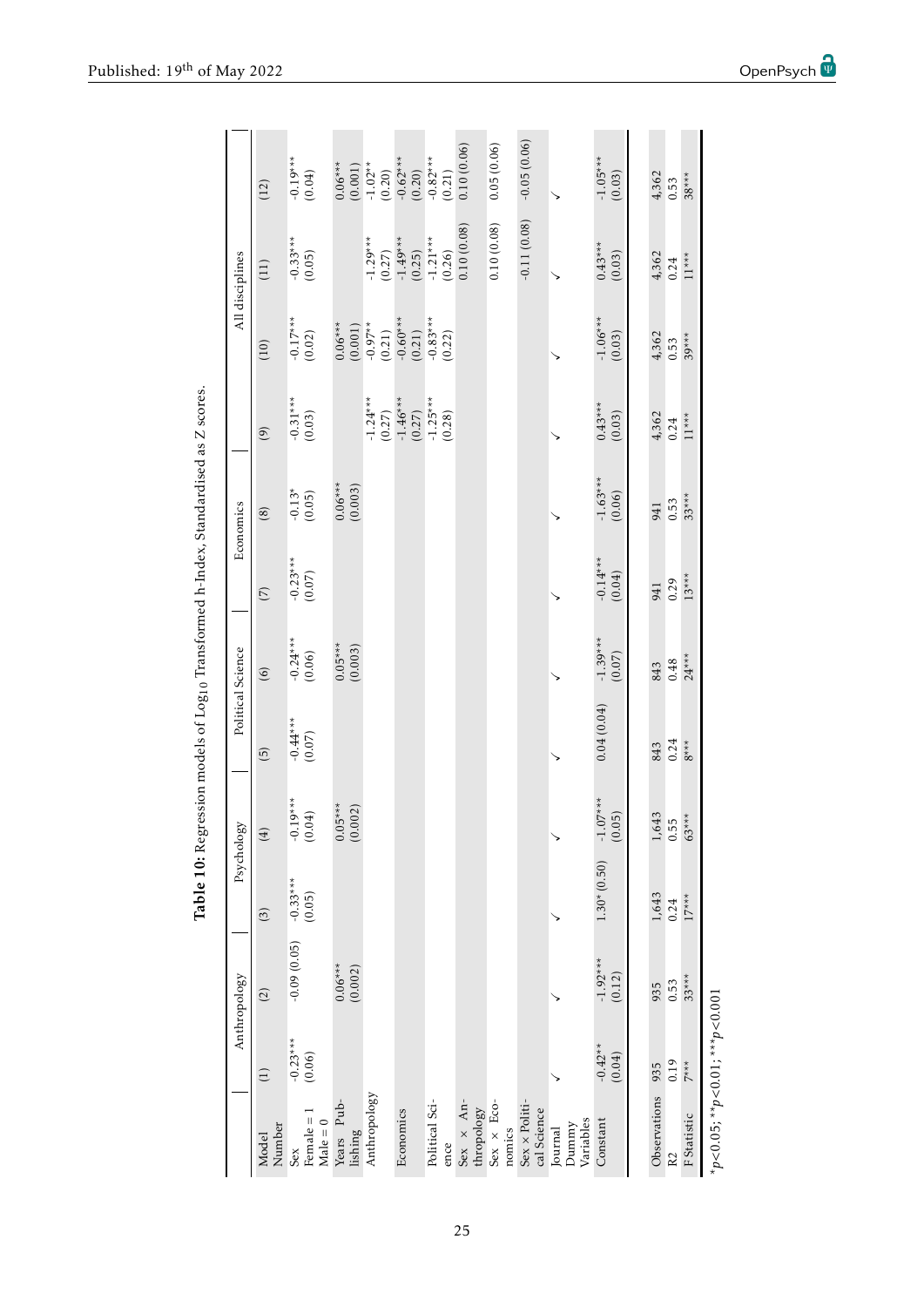<span id="page-25-0"></span>

|                                     |                        |                      |                                   |                      |                      |                                                |                      |                      | <b>lable 11:</b> Robust Regression models of $\log 10$ Transformed h-Index, Standardised as Z scores. |                      |                      |                      |
|-------------------------------------|------------------------|----------------------|-----------------------------------|----------------------|----------------------|------------------------------------------------|----------------------|----------------------|-------------------------------------------------------------------------------------------------------|----------------------|----------------------|----------------------|
|                                     |                        | Anthropology         |                                   | Psychology           |                      | Political Science                              |                      | Economics            |                                                                                                       |                      | All disciplines      |                      |
| Number<br><b>Model</b>              | $\left(1\right)$       | (2)                  | $\begin{pmatrix} 3 \end{pmatrix}$ | $\tag{4}$            | $\widehat{G}$        | $\left( \begin{matrix} 6 \end{matrix} \right)$ | $\bigcirc$           | $\circledast$        | $\odot$                                                                                               | (01)                 | (11)                 | (12)                 |
| Sex<br>$Male = 0$<br>Female = 1     | $(0.07)$<br>$-0.34***$ | (0.05)<br>$-0.11*$   | (0.05)<br>$-0.33***$              | $-0.14***$<br>(0.04) | (0.07)<br>$-0.53***$ | (0.05)<br>$-0.25***$                           | $-0.26***$<br>(0.07) | (0.05)<br>$-0.13*$   | (0.03)<br>$-0.36***$                                                                                  | (0.02)<br>$-0.15***$ | (0.05)<br>$-0.33***$ | (0.04)<br>$-0.14***$ |
| lishing<br>Years Pub-               |                        | $0.06**$<br>(0.002)  |                                   | $0.06***$<br>(0.002) |                      | $0.06**$<br>(0.003)                            |                      | $0.07***$<br>(0.002) |                                                                                                       | $0.06**$<br>(0.001)  |                      | $0.06***$<br>(0.001) |
| Anthropology                        |                        |                      |                                   |                      |                      |                                                |                      |                      | 0.04(0.04)                                                                                            | $-0.11**$<br>(0.03)  | 0.04(0.06)           | $-0.13**$<br>(0.04)  |
| Economics                           |                        |                      |                                   |                      |                      |                                                |                      |                      | $-0.06(0.04)$                                                                                         | $0.15***$<br>(0.03)  | $-0.07(0.05)$        | $0.15***$<br>(0.04)  |
| ence<br>Political Sci-              |                        |                      |                                   |                      |                      |                                                |                      |                      | 0.02(0.04)                                                                                            | $-0.14***$<br>(0.03) | 0.09(0.05)           | $-0.01*$<br>(0.04)   |
| Sex × An-<br>thropology             |                        |                      |                                   |                      |                      |                                                |                      |                      |                                                                                                       |                      | $-0.01(0.08)$        | 0.04(0.06)           |
| nomics<br>Sex × Eco-                |                        |                      |                                   |                      |                      |                                                |                      |                      |                                                                                                       |                      | 0.07(0.09)           | $-0.01(0.06)$        |
| cal Science<br>Sex × Politi-        |                        |                      |                                   |                      |                      |                                                |                      |                      |                                                                                                       |                      | (0.09)<br>$-0.19*$   | $-0.09(0.06)$        |
| Constant                            | $0.20***$<br>(0.05)    | (0.06)<br>$-1.40***$ | $0.16***$<br>(0.03)               | $-1.37***$<br>(0.05) | $0.25***$<br>(0.04)  | $-1.34***$<br>(0.08)                           | $0.08*(0.04)$        | $-1.46***$<br>(0.06) | $0.17***$<br>(0.03)                                                                                   | $-1.38***$<br>(0.03) | (0.03)<br>$0.16***$  | $-1.38***$<br>(0.03) |
| Observations                        | 935                    | 935                  | 1,612                             | 1,612                | 936                  | 836                                            | 936                  | 936                  | 4,318                                                                                                 | 4,319                | 4,319                | 4,319                |
| Standard<br>Residual<br>Error       | $1.02\,$               | 0.66                 | 1.06                              | 1/20                 | 960                  | 0.72                                           | 0.94                 | 0.62                 | $1.01\,$                                                                                              | 690                  | 1.00                 | 0.68                 |
| $*p < 0.05; *p < 0.01; **p < 0.001$ |                        |                      |                                   |                      |                      |                                                |                      |                      |                                                                                                       |                      |                      |                      |

Table 11: Robust Regression models of Log10 Transformed h-Index, Standardised as Z scores. Table 11: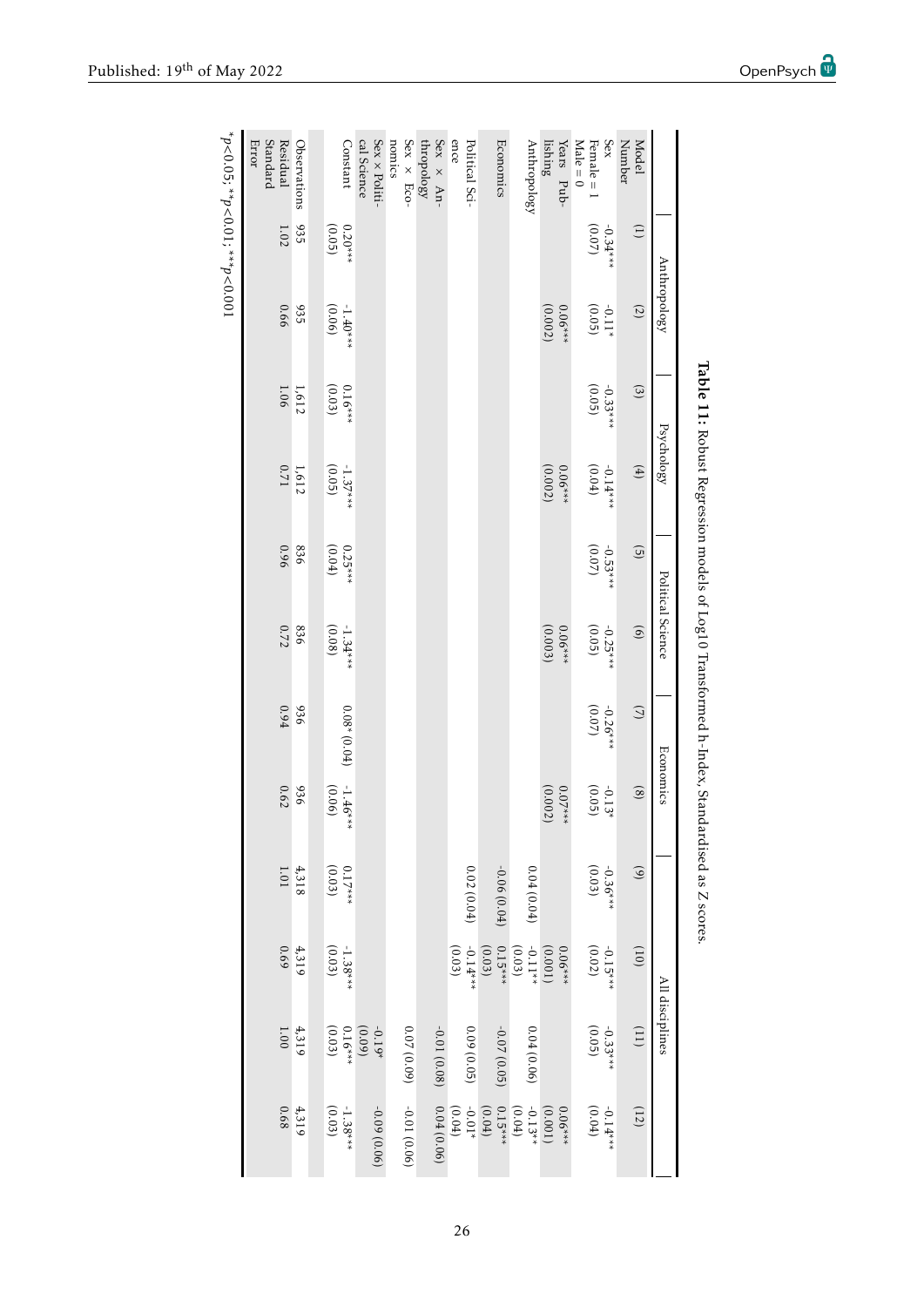<span id="page-26-0"></span>

|                                          | <b>Anthr</b>                 | Asopodo.        |                   | Psychology        |                          | Political Science                 |            | Economics         |                                                | All disciplines |            |            |
|------------------------------------------|------------------------------|-----------------|-------------------|-------------------|--------------------------|-----------------------------------|------------|-------------------|------------------------------------------------|-----------------|------------|------------|
| Model Number                             | $\left( \frac{1}{2} \right)$ | $(2)$           | (3)               | $\tag{4}$         | $\widetilde{\mathbf{5}}$ | $\begin{pmatrix} 6 \end{pmatrix}$ | (5)        | $\left( 8\right)$ | $\left( \begin{matrix} 9 \end{matrix} \right)$ | (10)            | (11)       | (12)       |
| Sex Female $= 1$ Male $= 0$              | $-0.36***$                   | $-0.10*$        | $-0.34***$        | $-0.15***$        | $-0.49***$               | $-0.20**$                         | $-0.30***$ | $-0.11*$          | $-0.37***$                                     | $-0.14***$      | $-0.34***$ | $-0.15***$ |
|                                          | (0.06)                       | (0.05)          | (0.05)            | (0.04)            | (0.06)                   | $(0.05)$<br>0.05***               | (0.07)     | (0.07)            | (0.03)                                         | (0.02)          | (0.05)     | (0.04)     |
| Years Publishing                         |                              | $0.06***$       |                   | $0.06***$         |                          |                                   |            | $0.07***$         |                                                | $0.06***$       |            | $0.06***$  |
|                                          |                              | (0.002)         |                   | (0.002)           |                          | (0.002)                           |            | (0.002)           |                                                | (0.001)         |            | (0.001)    |
| Anthropology                             |                              |                 |                   |                   |                          |                                   |            |                   | $-0.42***$                                     | $-0.53***$      | $-0.41***$ | $-0.55***$ |
|                                          |                              |                 |                   |                   |                          |                                   |            |                   | (0.04)                                         | (0.03)          | (0.05)     | (0.04)     |
| Economics                                |                              |                 |                   |                   |                          |                                   |            |                   | $-0.55***$                                     | $-0.33***$      | $-0.55***$ | $-0.34**$  |
|                                          |                              |                 |                   |                   |                          |                                   |            |                   | (0.04)                                         | (0.03)          | (0.05)     | (0.04)     |
| Political Science                        |                              |                 |                   |                   |                          |                                   |            |                   | $-0.42***$                                     | $-0.56***$      | $-0.36***$ | $-0.56***$ |
|                                          |                              |                 |                   |                   |                          |                                   |            |                   | (0.04)                                         | (0.03)          | (0.05)     | (0.04)     |
| Sex x Anthropology                       |                              |                 |                   |                   |                          |                                   |            |                   |                                                |                 | $-0.03$    | 0.06       |
|                                          |                              |                 |                   |                   |                          |                                   |            |                   |                                                |                 | (0.08)     | (0.06)     |
| Sex x Economics                          |                              |                 |                   |                   |                          |                                   |            |                   |                                                |                 | 0.04       | 0.06       |
|                                          |                              |                 |                   |                   |                          |                                   |            |                   |                                                |                 | (0.08)     | (0.06)     |
| Sex x Political Science                  |                              |                 |                   |                   |                          |                                   |            |                   |                                                |                 | $-0.16$    | 0.001      |
|                                          |                              |                 |                   |                   |                          |                                   |            |                   |                                                |                 | (0.08)     | (0.06)     |
| Constant                                 | 0.01                         | $-1.57***$      | $0.42***$         | $-1.07***$        | 0.06                     | $-1.39***$                        | $-0.13***$ | $-1.64***$        | $0.43***$                                      | $-1.07***$      | $0.42***$  | $-1.07***$ |
|                                          | (0.04)                       | $(0.06)$<br>961 | $(0.03)$<br>1,707 | $(0.05)$<br>1,707 | (0.04)                   | $\frac{(0.07)}{884}$              | (0.04)     | (0.06)            | $(0.03)$<br>4,522                              | (0.03)          | (0.03)     | (0.03)     |
| Observations                             | 961                          |                 |                   |                   | 884                      |                                   | 970        | 970               |                                                | 4,522           | 4,522      | 4,522      |
| R <sub>2</sub>                           | 0.03                         | 0.47            | 0.03              | 0.47              | 0.07                     | 0.40                              | 0.02       | 0.50              | 0.08                                           | 0.49            | 0.08       | 0.49       |
| F Statistic                              | $33***$                      | $426***$        | $48***$           | 754.85***         | $68.5***$                | $296***$                          | $19***$    | 476***            | $100***$                                       | 858***          | 58***      | 536***     |
| * $p$ <0.05; ** $p$ <0.01; *** $p$ <0.01 |                              |                 |                   |                   |                          |                                   |            |                   |                                                |                 |            |            |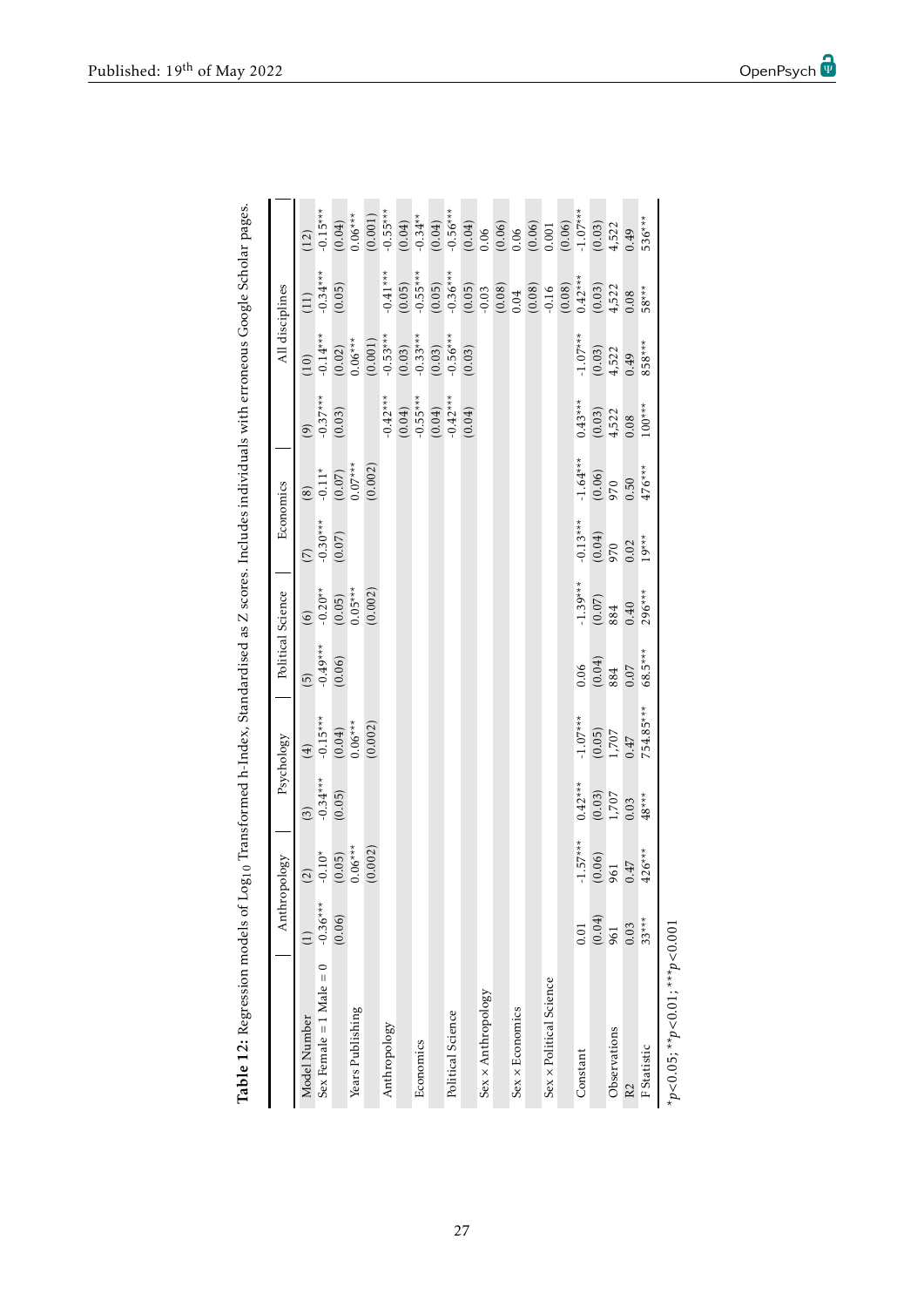|                                            |                                   |              |                             |                    |                     |                                   | <b>Iable 13:</b> Regression models of Raw h-Index. |               |                                    |                       |                       |                        |
|--------------------------------------------|-----------------------------------|--------------|-----------------------------|--------------------|---------------------|-----------------------------------|----------------------------------------------------|---------------|------------------------------------|-----------------------|-----------------------|------------------------|
|                                            |                                   | Anthropology |                             | Psychology         |                     | Political Science                 |                                                    | Economics     |                                    |                       | All disciplines       |                        |
| Number<br><b>Model</b>                     | $\begin{pmatrix} 1 \end{pmatrix}$ | (2)          | $\left( \frac{3}{2}\right)$ | $\tag{4}$          | $\widehat{G}$       | $\begin{pmatrix} 6 \end{pmatrix}$ | $\bigcirc$                                         | $\rm \rm (8)$ | $\odot$                            | (01)                  | (11)                  | (12)                   |
| Sex                                        | $-7.53***$                        | $-3.23***$   | $-7.21***$                  | $-3.30***$         | $-8.53***$          | $-3.92**$                         | $-5.60***$                                         | $-2.67**$     | $-7.24***$                         | $-3.03***$            | $-7.21***$            | $-3.94***$             |
| $Male = 0$<br>${\bf Female = 1}$           | (1.23)                            | (0.96)       | (1.23)                      | (0.93)             | (60)                | (0.93)                            | (1.35)                                             | (1.02)        | (0.64)                             | (0.50)                | (1.04)                | (0.80)                 |
| Years Pub-                                 |                                   | $1.03***$    |                             | $1.44***$          |                     | $0.87***$                         |                                                    | $1.30***$     |                                    | $1.21***$             |                       | $1.21***$              |
| lishing                                    |                                   | (0.04)       |                             | (0.04)             |                     | (0.04)                            |                                                    | (0.05)        |                                    | (0.02)                |                       | (0.02)                 |
| Anthropology                               |                                   |              |                             |                    |                     |                                   |                                                    |               | $\left( 0.84\right)$<br>$-8.69***$ | $-11.33***$           | (1.15)<br>$-8.54**$   | $-11.7***$<br>$(0.89)$ |
| Economics                                  |                                   |              |                             |                    |                     |                                   |                                                    |               | $-11.75***$<br>(0.85)              | $-7.79***$<br>(0.66)  | $-12.21***$<br>(1.04) | $0.14**$<br>(0.04)     |
| ence<br>Political Sci-                     |                                   |              |                             |                    |                     |                                   |                                                    |               | $-10.56***$<br>(0.87)              | $-13.68***$<br>(0.68) | $-10.03***$<br>(1.14) | $-14.42***$<br>(0.88)  |
| Sex $\times$ An-<br>thropology             |                                   |              |                             |                    |                     |                                   |                                                    |               |                                    |                       | $-0.32(1.70)$         | 1.45(1.31)             |
| Sex × Eco-<br>nomics                       |                                   |              |                             |                    |                     |                                   |                                                    |               |                                    |                       | 1.61(1.81)            | (04.1, 07)             |
| Sex × Politi-<br>cal Science               |                                   |              |                             |                    |                     |                                   |                                                    |               |                                    |                       | $-1.32(1.78)$         | $-1.81(1.47)$          |
| Constant                                   | $31.3***$<br>(0.86)               | 2.55 (1.31)  | 39.87***<br>(0.79)          | (1.19)<br>$3.68**$ | (0.70)<br>29.85 *** | $4.85***$<br>(1.37)               | (0.73)<br>27.67***                                 | $-0.52(1.18)$ | 29.89***<br>(0.58)                 | $9.11***$<br>(0.72)   | (0.67)<br>30.87***    | $9.44***$<br>(0.76)    |
| Observations                               | 935                               | 935          | 1,612                       | 1,612              | 836                 | 836                               | 936                                                | 936           | 4,319                              | 4,319                 | 4,319                 | 4,319                  |
| R2                                         | 0.04                              | 0.43         | 0.02                        | 0.45               | $0.07\,$            | 0.37                              | 0.02                                               | 0.45          | 80.0                               | 0.45                  | 0.08                  | 0.45                   |
| F Statistic                                | $38***$                           | 359***       | $34***$                     | 647***             | $61***$             | 245***                            | $17**$                                             | 379***        | $95***$                            | $714***$              | 55***                 | 446***                 |
| $*p < 0.05$ ; $* p < 0.01$ ; $* p < 0.001$ |                                   |              |                             |                    |                     |                                   |                                                    |               |                                    |                       |                       |                        |

Table 13: Regression models of Raw h-Index. Table 13:

<span id="page-27-0"></span>Published: 19<sup>th</sup> of May 2022 OpenPsych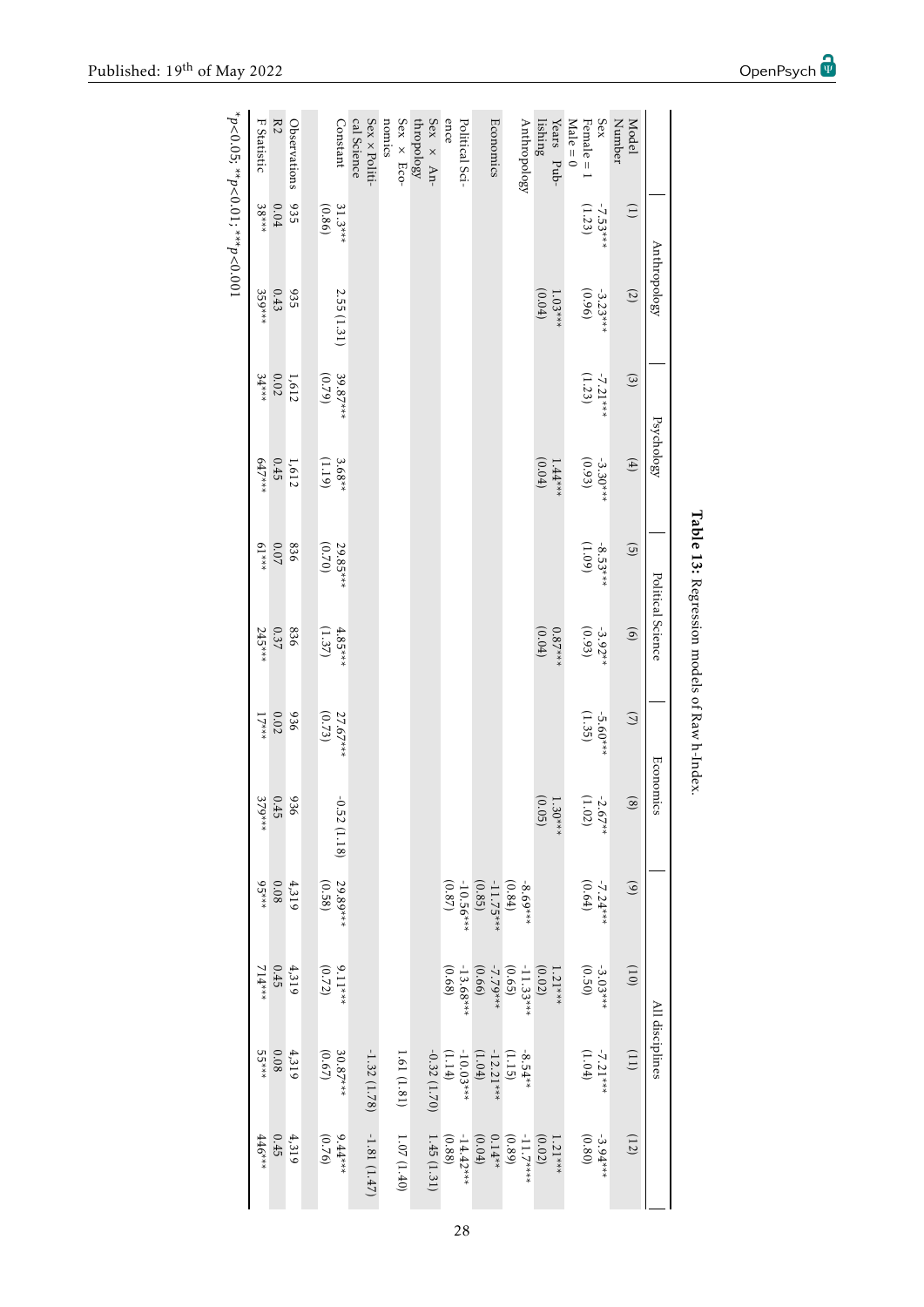<span id="page-28-0"></span>

| All disciplines   | (12)<br>(11)<br>(10) | $-0.29***$<br>(0.05) | $\frac{-0.34***}{(0.02)}$      |                |                                                                      | $\begin{array}{l} -0.12*** \\ (0.04) \\ (0.06*** \\ (0.06*** \\ (0.001) \\ (0.01) \\ (0.04) \\ (0.04) \\ (0.04) \\ (0.04) \\ (0.04) \\ (0.04) \\ (0.04) \\ (0.04) \\ (0.05*** \\ \end{array}$<br>0.06(0.06)<br>$0.06***$<br>(0.001)<br>-0.11***<br>(0.03) |           | $-0.05$<br>$(0.05)$<br>$\frac{0.16***}{(0.03)}$ | 0.10(0.05)        | $-0.16***$<br>(0.03)                        | 0.02(0.06)           | $-0.07$<br>(0.08) | 0.04(0.06)<br>$(60.0)$ $\angle 0.0$ |        |                        |         | $-0.34**$<br>(0.09) | $-0.08$<br>$(0.06)$<br>$9.44***$<br>$(0.76)$<br>$30.87***$<br>(0.67)<br>$9.11***$<br>(0.72) | 4,319<br>4,319<br>4,319 | 0.45<br>0.08<br>0.45 | 446***<br>55***<br>$714***$ |
|-------------------|----------------------|----------------------|--------------------------------|----------------|----------------------------------------------------------------------|-----------------------------------------------------------------------------------------------------------------------------------------------------------------------------------------------------------------------------------------------------------|-----------|-------------------------------------------------|-------------------|---------------------------------------------|----------------------|-------------------|-------------------------------------|--------|------------------------|---------|---------------------|---------------------------------------------------------------------------------------------|-------------------------|----------------------|-----------------------------|
|                   | $\circ$              | $-0.34***$<br>(0.03) |                                |                |                                                                      | 0.03(0.04)                                                                                                                                                                                                                                                |           |                                                 |                   | $-0.04$<br>$(0.04)$<br>$-0.002$<br>$(0.04)$ |                      |                   |                                     |        |                        |         |                     | $29.89***$<br>(0.58)                                                                        | 4,319                   | 0.08                 | 95***                       |
| Economics         | (8)                  |                      |                                |                | $\begin{array}{c} -0.06 \\ (0.05) \\ 0.07*** \\ (0.002) \end{array}$ |                                                                                                                                                                                                                                                           |           |                                                 |                   |                                             |                      |                   |                                     |        |                        |         |                     | $-0.52$<br>$(1.18)$                                                                         | 936                     | 0.45                 | $379***$                    |
|                   | $\overline{C}$       |                      | $-0.23***$<br>(0.07)           |                |                                                                      |                                                                                                                                                                                                                                                           |           |                                                 |                   |                                             |                      |                   |                                     |        |                        |         |                     | $27.67***$<br>(0.73)                                                                        | 936                     | 0.02                 | $17***$                     |
| Political Science | $\overline{6}$       |                      | $-0.20**$<br>(0.05)<br>0.06*** |                | 0.002)                                                               |                                                                                                                                                                                                                                                           |           |                                                 |                   |                                             |                      |                   |                                     |        |                        |         | $4.85***$           | (1.37)                                                                                      | 836                     | 0.37                 | $245***$                    |
|                   | $\widehat{5}$        |                      | $-0.53***$<br>(0.07)           |                |                                                                      |                                                                                                                                                                                                                                                           |           |                                                 |                   |                                             |                      |                   |                                     |        |                        |         |                     | 29.85***<br>(0.70)                                                                          | 836                     | $0.07$               | $61***$                     |
| chology           | $\left( 4\right)$    |                      | $^{+8.13***}_{(0.04)}$         | $0.06***$      | (0.002)                                                              |                                                                                                                                                                                                                                                           |           |                                                 |                   |                                             |                      |                   |                                     |        |                        |         |                     | $3.68**$<br>(1.19)                                                                          | 1,612                   | 0.45                 | 647***                      |
| Psy               | (3)                  | $-0.29***$           | (0.03)                         |                |                                                                      |                                                                                                                                                                                                                                                           |           |                                                 |                   |                                             |                      |                   |                                     |        |                        |         | 39.87***            | (0.79)                                                                                      | 1,612                   | 0.02                 | $34***$                     |
| Anthropology      | (2)                  | $-0.12***$<br>(0.05) |                                | $0.06***$      | (0.002)                                                              |                                                                                                                                                                                                                                                           |           |                                                 |                   |                                             |                      |                   |                                     |        |                        |         | 2.55(1.31)          |                                                                                             | 935                     | 0.43                 | $359***$                    |
|                   | $\overline{1}$       | $-0.36***$<br>(0.06) |                                |                |                                                                      |                                                                                                                                                                                                                                                           |           |                                                 |                   |                                             |                      |                   |                                     |        |                        |         | $31.3***$           | (0.86)                                                                                      | 935                     | 0.04                 | $38***$                     |
|                   | Model Number         | $Sex$ Female = 1     | $\text{Male} = 0$              | Years Publish- | $\lim_{\delta}$                                                      | Anthropology                                                                                                                                                                                                                                              | Economics |                                                 | Political Science |                                             | $Sex \times Antbro-$ | pology<br>Sex x   | Eco-<br>$\times$                    | nomics | $Sex \times$ Political | Science | Constant            |                                                                                             | Observations            | R <sub>2</sub>       | F Statistic                 |

Table 14: Regression models of Log<sub>10</sub> Publication Count, Standardised as Z score. Table 14: Regression models of Log10 Publication Count, Standardised as Z score.

\**p*<0.05; \*\**p*<0.01; \*\*\**p*<0.001